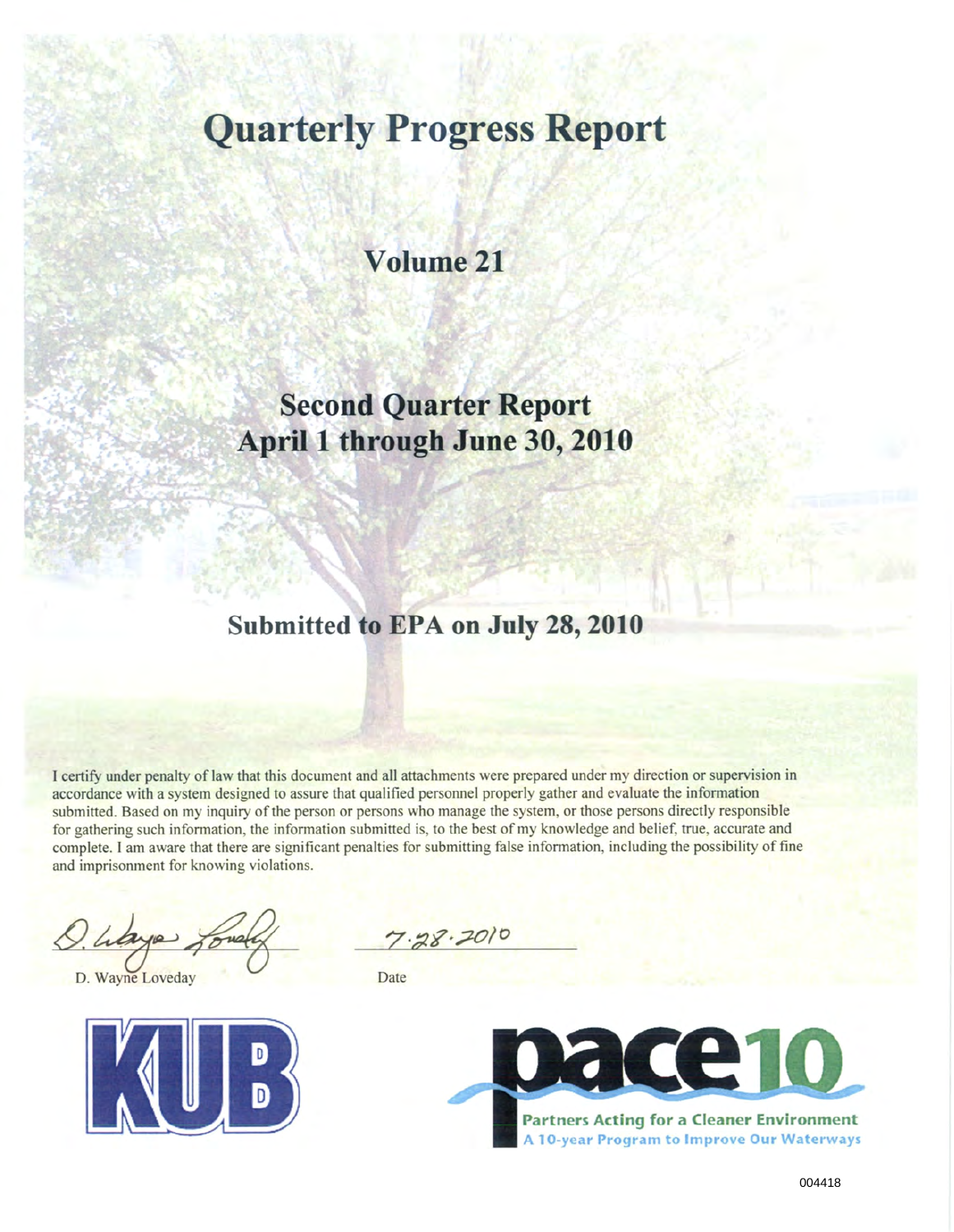# **Table of Contents**

| <b>Executive Summary</b>                                                                                 | j.              |
|----------------------------------------------------------------------------------------------------------|-----------------|
| Section 1 Phase 1 Corrective Action Plan/Engineering Report (CAP/ER) and Phase 2 CAP/ER                  | 1               |
|                                                                                                          |                 |
| Section 2 Comprehensive Performance Evaluation Program and Composite Correction Plan                     | 10              |
|                                                                                                          |                 |
| <b>Section 3 Process Controls Program</b>                                                                | 11              |
| <b>Section 4 Capacity Assurance Program</b>                                                              | 12 <sub>2</sub> |
|                                                                                                          |                 |
| <b>Section 5 Transfers of Ownership</b>                                                                  | 13              |
| Section 6 Compliance and Non-Compliance With the Consent Decree                                          | 14              |
|                                                                                                          |                 |
| 6.1 Submission of Deliverables<br>6.2 Violations Subject to Stipulated Penalties                         | 14<br>14        |
| Section 7 Sanitary Sewer Overflows (SSOs), Bypasses, Diversions, and Effluent Limit<br><b>Violations</b> | 16              |
| 7.1 SSO <sub>s</sub>                                                                                     | 16              |
| 7.2 Building Backups                                                                                     | 16              |
| 7.3 Bypasses                                                                                             | 16              |
| 7.4 Diversions<br>7.5 Effluent Limit Violations                                                          | 16<br>16        |
| <b>Section 8 Water Quality Monitoring Data</b>                                                           | 18              |
| 8.1 Sampling Conducted and Results                                                                       | 18              |
| 8.2 Projected Data Collection                                                                            | 19              |
| <b>Appendices</b>                                                                                        |                 |
| Appendix A Capital Projects and Rehabilitation Credits                                                   |                 |
| Appendix B SSOs                                                                                          |                 |

Appendix C Building Backups

Appendix D Water Quality Monitoring Program Sampling Results

Appendix E Unpermitted Discharges Subject to Stipulated Penalties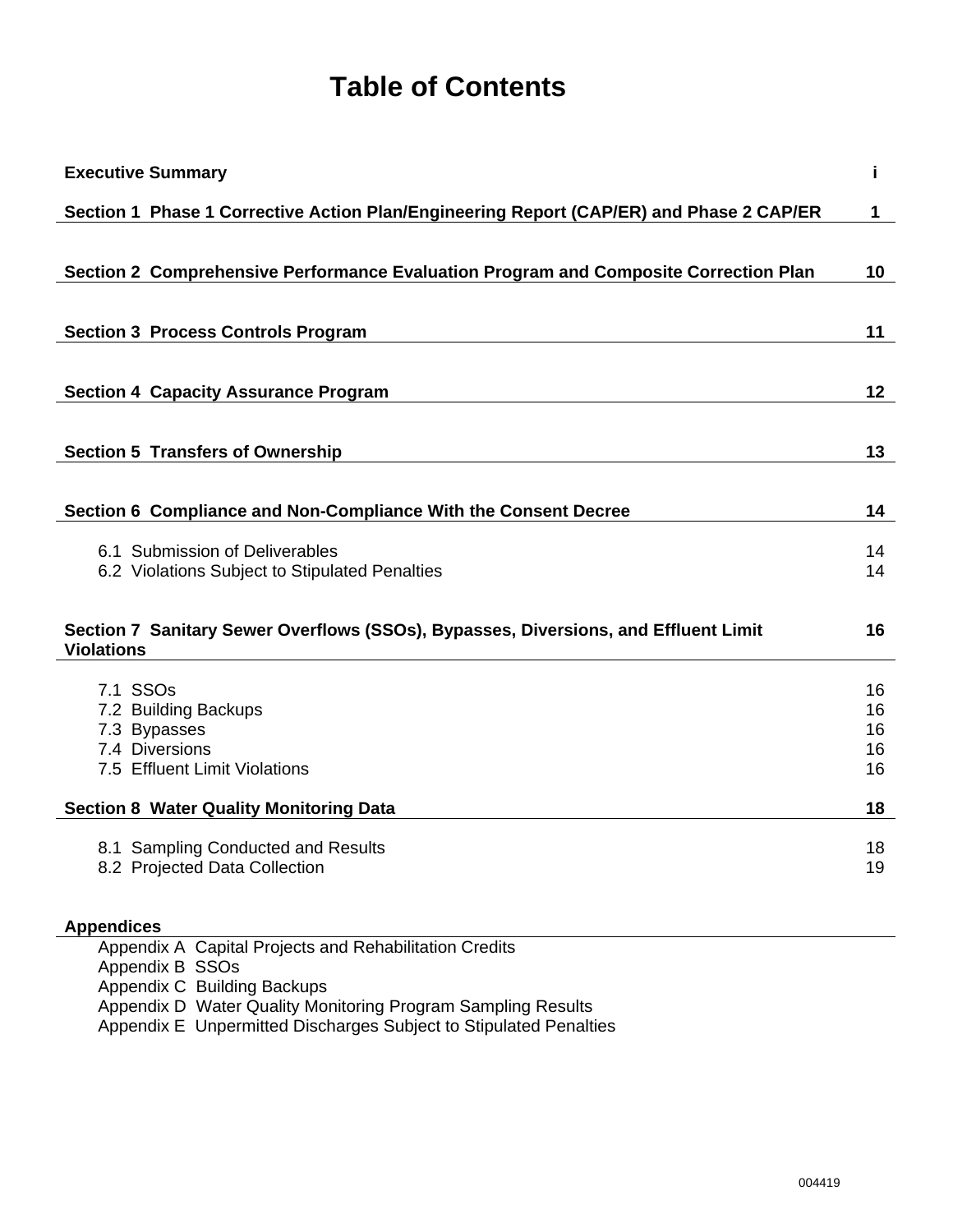# **Executive Summary**

On February 11, 2005, the Knoxville Utilities Board (KUB) entered into a Consent Decree with the United States, the State of Tennessee, the Tennessee Clean Water Network, and the City of Knoxville. The following Quarterly Progress Report is submitted to fulfill the reporting requirements described in Section XIX of the Consent Decree.

Consent Decree language, pages 82-83: *"Beginning thirty (30) Days after the first Calendar Quarter following the Date of Entry, and thirty (30) Days after each Calendar Quarter thereafter until termination of the Consent Decree, KUB shall submit to the Parties, and simultaneously place in the PDR, a Quarterly Progress Report. Quarterly Progress Reports shall not be subject to the Public Review Requirement of Section VI.A.2. However, KUB shall receive questions and comments from the public for KUB's review for a period of twenty (20) Days following placement in the PDR. Each Quarterly Progress Report shall contain:* 

- *1. A summary of compliance with and activities related to implementation of the Phase 1 CAP/ER and Phase 2 CAP/ER, including: the status of construction projects in comparison to the schedules that have been established pursuant to the Consent Decree for those projects; and schedule deadlines and milestones achieved during Calendar Quarter and expected during the next Calendar Quarter;*
- *2. A summary of compliance with and activities related to implementation of the CPE and CCP;*
- *3. A summary of implementation of and compliance with the Process Controls Program;*
- *4. A summary of the implementation of the Capacity Assurance Program for the Calendar Quarter, including the number of, and anticipated flow from, sewer connections that have been authorized, by Sewerbasin, a description of the projects that have been authorized and the number of credits earned and banked by KUB that will be expended for those projects, by Sewerbasin, and any exceptions granted for connections for essential services;*
- *5. Identification of any transfer of an ownership interest, operation, management, or other control of the Treatment Works, or any portion thereof.*
- *6. A description of the status of compliance or non-compliance with the requirements of this Decree and, if applicable, the reasons for non-compliance, including a list of all violations that are subject to stipulated penalties under Section X of this Decree.*
- *7. A spreadsheet and summary of all SSOs, Bypasses, Diversions and effluent limit violations that occurred during the previous Calendar Quarter. Information on Building Backups may be provided in separate spreadsheets and summaries from other SSOs. The spreadsheets and summaries shall identify:* 
	- *a. For all SSOs, the location, source, date, time, duration, pathway (if any), receiving water (if any), the reason for each SSO, the total SSO volume, the volume returned to the WCTS, and the volume not captured;*
	- *b. For all Bypasses and Diversions, the location, date, time, duration, volume and reason for each Bypass and Diversion; and the total Bypass and Diversion volumes;*
	- *c. For all effluent limit violations, all information required to be reported on KUB's Discharge Monitoring Reports.*
- *8. The water quality monitoring data and other information required pursuant to Section VII.D.1.(e).(v)."*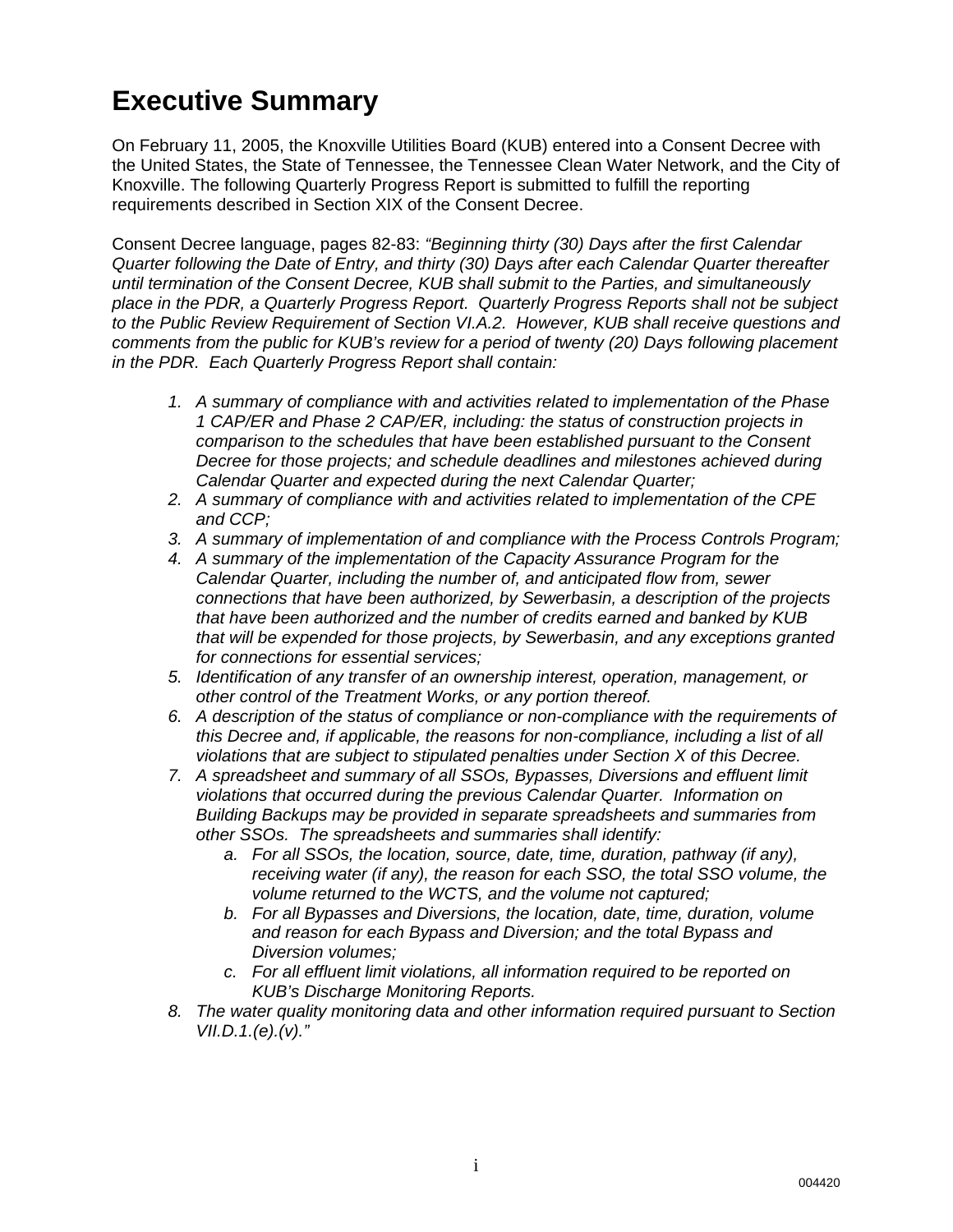KUB compiled this Quarterly Progress Report to detail the events that occurred during the second quarter of 2010 from April 1 through June 30. This is the twenty-first quarterly report required of KUB under this Consent Decree.

#### **Report Organization**

*Section 1: Phase 1 CAP/ER and Phase 2 CAP/ER* – Summarizes the compliance with and activities related to implementation of the Phase 1 CAP/ER and Phase 2 CAP/ER, including the status of construction projects in comparison to the schedules that have been established pursuant to the Consent Decree for those projects; and schedule deadlines and milestones achieved during the Calendar Quarter and expected during the next Calendar Quarter.

*Section 2: Comprehensive Performance Evaluation and Composite Correction Plan* – Summarizes the compliance with and activities related to the implementation of those deliverables.

*Section 3: Process Controls Program* – Summarizes the implementation of and compliance with the deliverable.

*Section 4: Capacity Assurance Program* – Summarizes the implementation of the Capacity Assurance Program for the Calendar Quarter, including the number of, and anticipated flow from, sewer connections that have been authorized, by sewerbasin, a description of the projects that have been authorized and the number of credits earned and banked by KUB that will be expended for those projects, by sewerbasin, and any exceptions granted for connections for essential services.

*Section 5: Transfers of Ownership* – Identifies any transfers of ownership interest, operation, management, or other control of the treatment works, or any portion thereof.

*Section 6: Compliance and Non-Compliance with the Consent Decree* – Describes the status of compliance or non-compliance with requirements of the Consent Decree.

*Section 7: SSOs, Bypasses, Diversions, and Effluent Limit Violations* – Provides a spreadsheet and summary of all SSOs, Bypasses, Diversions, and effluent limit violations.

*Section 8: Water Quality Monitoring Data* – Summarizes all sampling that was conducted, the results of the sampling, and the projected data collection for the reporting period.

#### **Status of Deliverables**

Below is a list of significant dates on which KUB submitted deliverables to EPA or received approval for deliverables. To date, KUB has submitted all deliverables in accordance with the schedule set forth in the Consent Decree.

#### April 28, 2010

- Submitted to EPA 2001-2009 Sanitary Sewer Overflow Evaluation Report Annual Update
- Submitted to  $EPA -$  Quarterly Progress Report  $1<sup>st</sup>$  quarter 2010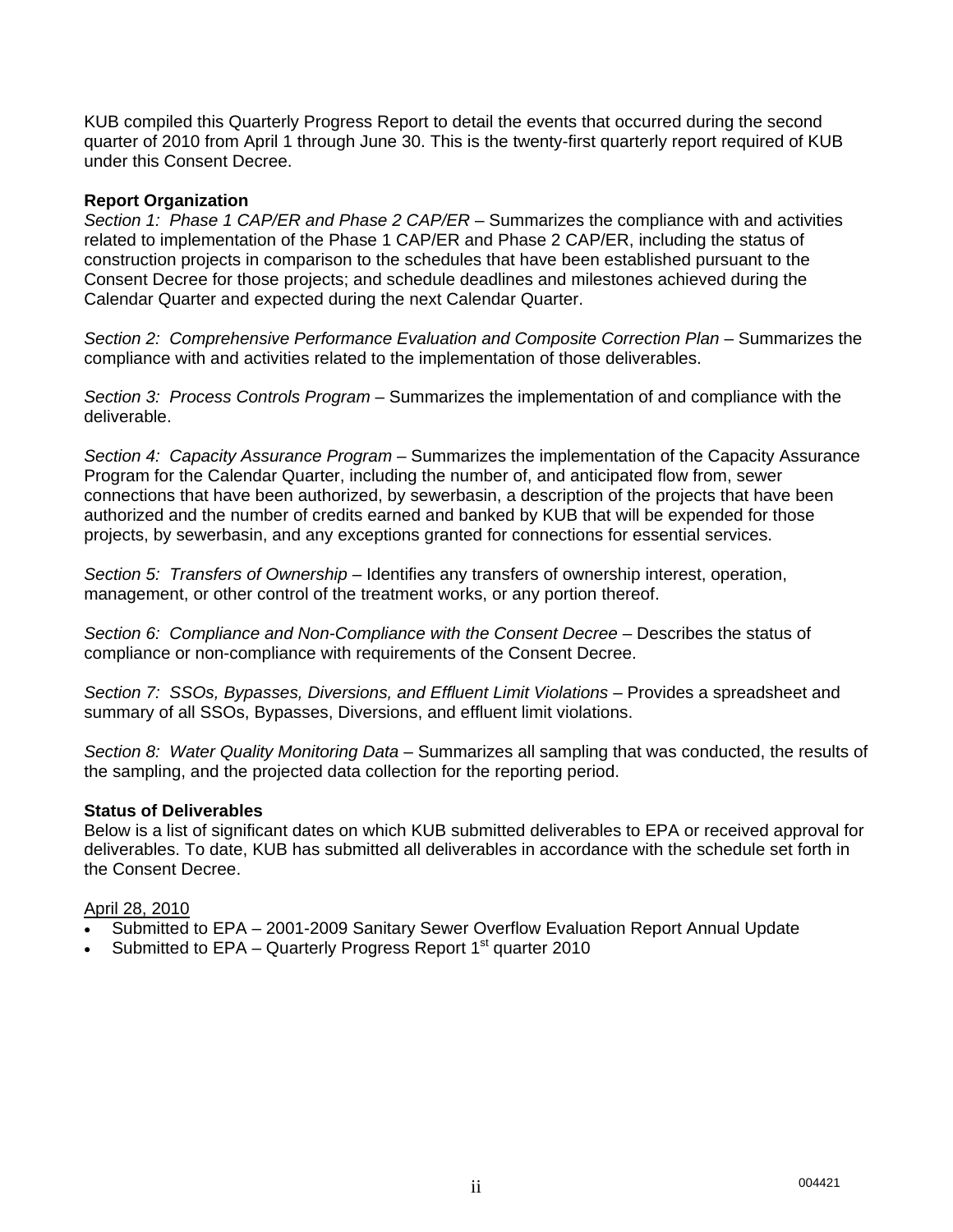# **Section 1 Phase 1 CAP/ER and Phase 2 CAP/ER**

Consent Decree language, pages 82-83: *"Each Quarterly Progress Report shall contain… A summary of compliance with and activities related to implementation of the Phase 1 CAP/ER and Phase 2 CAP/ER, including the status of construction projects in comparison to the schedules that have been established pursuant to the Consent Decree for those projects; and schedule deadlines and milestones achieved during Calendar Quarter and expected during next Calendar Quarter."*

KUB began developing a Corrective Action Plan/Engineering Report (CAP/ER) in January 2004, following the completion of the Phase I Sanitary Sewer Overflow Evaluation Report (SSOER) required by the Agreed Order with the Tennessee Department of Environment and Conservation (TDEC) and, subsequently, the Consent Decree. The objective of the Phase I CAP/ER is to identify facility improvements needed to address the conditions causing SSOs occurring in the collection system during the period of 2001-2004 with the goal of eliminating the SSO locations on the Long-Term List and to support future growth needs. KUB submitted the Phase 1 CAP/ER to EPA on October 28, 2005. Comments were received from EPA on February 23, 2006. Per EPA's letter, KUB submitted a 30-day response to EPA's comments on March 27, 2006. The Revised Phase 1 CAP/ER was submitted to EPA on May 22, 2006, and subsequently approved by EPA on June 30, 2006. All work necessary to meet the objectives of the Phase 1 CAP/ER will be completed by June 30, 2013. The Phase 2 CAP/ER was submitted to EPA on September 9, 2009, and approved on March 22, 2010.

#### **Requested Project Extensions and Changes**

| <b>Project and Reason</b>                                                                                                                                                                                                                                                                                                                                                                                                                                                                                                                                                                                                                                                                                                                                                                                                                                                                                                                                                                                       | Original<br><b>Completion</b><br><b>Date</b>             | <b>Revised</b><br><b>Completion</b><br><b>Date</b> |
|-----------------------------------------------------------------------------------------------------------------------------------------------------------------------------------------------------------------------------------------------------------------------------------------------------------------------------------------------------------------------------------------------------------------------------------------------------------------------------------------------------------------------------------------------------------------------------------------------------------------------------------------------------------------------------------------------------------------------------------------------------------------------------------------------------------------------------------------------------------------------------------------------------------------------------------------------------------------------------------------------------------------|----------------------------------------------------------|----------------------------------------------------|
| 2-2 Lower Second Creek Replacement/Rehabilitation at Woodland<br>- Construction has been completed on the lower trunk sewer work. The<br>design of the upper portion is now complete. This portion of the work<br>has required permitting from two different railroad owners. The<br>permitting process has been slowed by redesign required by the<br>railroad operators. Initial applications to the railroad were made in<br>November 2009. Revisions have been made and final plans were<br>submitted in March 2010. Providing six months for review and approval,<br>the following schedule revisions are applied to this job:<br>Fall 2010 - Bid and award construction project<br>(270 day contract to substantial completion)<br>Summer 2011 - Substantial Completion<br>Due to the dependency on railroad approval, KUB is requesting an<br>extension for the project into FY11/12. A letter has been sent to the<br>railroad requesting the attention to this matter to be closed August 31,<br>2010. | FY 08/09<br>FY 10/11<br>(1 <sup>st</sup> )<br>extension) | FY 11/12                                           |
| 3-6 Interstate 40 and Middlebrook Pike Trunk Replacement Project<br>- Constructability issues, property acquisitions, and permitting for this<br>large diameter project require that the project completion date be<br>extended until FY 12/13. The project conditions are along commercial,<br>industrial, and transportation (roadway and railroad) corridors with                                                                                                                                                                                                                                                                                                                                                                                                                                                                                                                                                                                                                                            | FY 09/10<br>FY 11/12<br>(1 <sup>st</sup> )               | FY 12/13                                           |
| challenging topography. Project will require coordination with future<br>TDOT road improvement projects, extensive railroad permitting,                                                                                                                                                                                                                                                                                                                                                                                                                                                                                                                                                                                                                                                                                                                                                                                                                                                                         | extension)                                               |                                                    |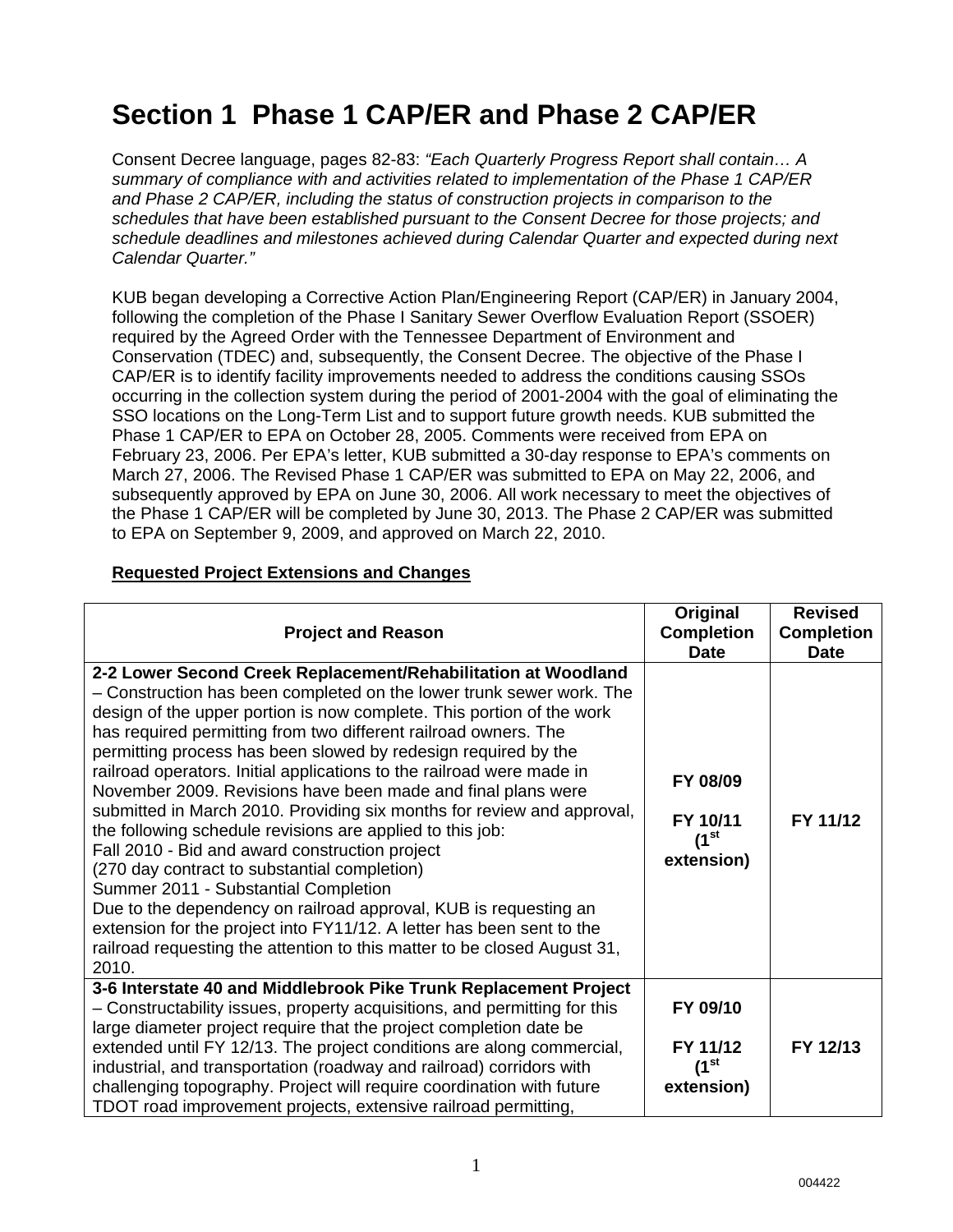| environmental permitting, and property acquisition. The project has<br>been broken into two phases to provide more effective delivery. Phase I<br>consists of the replacement of 3,200 ft of 30" pipe with 36" pipe. Phase<br>Il consists of the replacement of 5,100 ft of 18-30" pipe with 36"<br>diameter pipe. Design is 90% complete and property<br>acquisitions/permitting are underway. The revised schedule is as<br>follows:<br>Phase I<br>Early 2011 - Bid and award<br>Late 2011 - Substantial completion<br>Phase II<br>Late 2011 - Bid and award<br>Late 2012 - Substantial completion                                                |                                                     |          |
|-----------------------------------------------------------------------------------------------------------------------------------------------------------------------------------------------------------------------------------------------------------------------------------------------------------------------------------------------------------------------------------------------------------------------------------------------------------------------------------------------------------------------------------------------------------------------------------------------------------------------------------------------------|-----------------------------------------------------|----------|
| 4-4 Northshore Drive Trunk Replacement Project - Project involves<br>installation of approximately 4,000 If of 36" trunk sewer in a major<br>commercial district and through a major road intersection at Northshore<br>and Kingston Pike. Project also involves a railroad crossing.<br>Commercial property acquisitions have required condemnation<br>proceedings to obtain possession of easements on several properties<br>along the route. The condemnation proceedings are scheduled to be<br>complete by Fall 2010. The following construction schedule is<br>expected:<br>Fall 2010 - Bid and award<br>Summer 2011 - Substantial Completion | FY 09/10<br>FY 10/11<br>$(1^{\rm st}$<br>extension) | FY 11/12 |
| KUB is requesting a slight extension into FY 11/12 to provide for any<br>additional challenges during construction.                                                                                                                                                                                                                                                                                                                                                                                                                                                                                                                                 |                                                     |          |

### **EPA Approved Project Extensions and Changes**

All previously approved project extensions and changes are listed below.

- o **1-1 Upper First Creek Collector Project (Mini-basin 1A1, 2A2, and 3D1)** revised completion date was FY 08/09 and was completed on schedule.
- o **1-20 Vine Middle School Rehabilitation Project** revised completion date was FY 07/08 and was completed as scheduled.
- o **2-4 Dutch Valley Collector Rehabilitation (Sewershed 10B1)** revised completion date was September 2007 and was completed as scheduled.
- o **2-5 Rickard and Wilson Collector Rehabilitation (Sewershed 10C1)** revised completion date was September 2007 and was completed as scheduled.
- o **S-1 Ginnbrook Pump Station Rehabilitation** revised completion date was FY 08/09 and was completed as scheduled.
- o **S-5 South Knoxville/Knob Creek Storage Facility** Project was removed from CAP/ER and replaced with the project below.
- o **Revised S-5 Neubert Springs Collector and West Ford Valley Trunk Rehabilitation** revised completion date was FY 08/09 and was completed as scheduled.
- o **2-1 Lower Second Creek Replacement/Rehabilitation at I40/I275 Junction** revised completion date was FY 09/10 and was completed as scheduled.
- o **2-2 Lower Second Creek Replacement/Rehabilitation at Woodland** revised completion date is FY 10/11. An additional extension to FY 11/12 is being requested.
- o **3-6 Interstate 40 and Middlebrook Pike Trunk Replacement Project** revised completion date is June 30, 2012. An additional extension to FY 12/13 is being requested.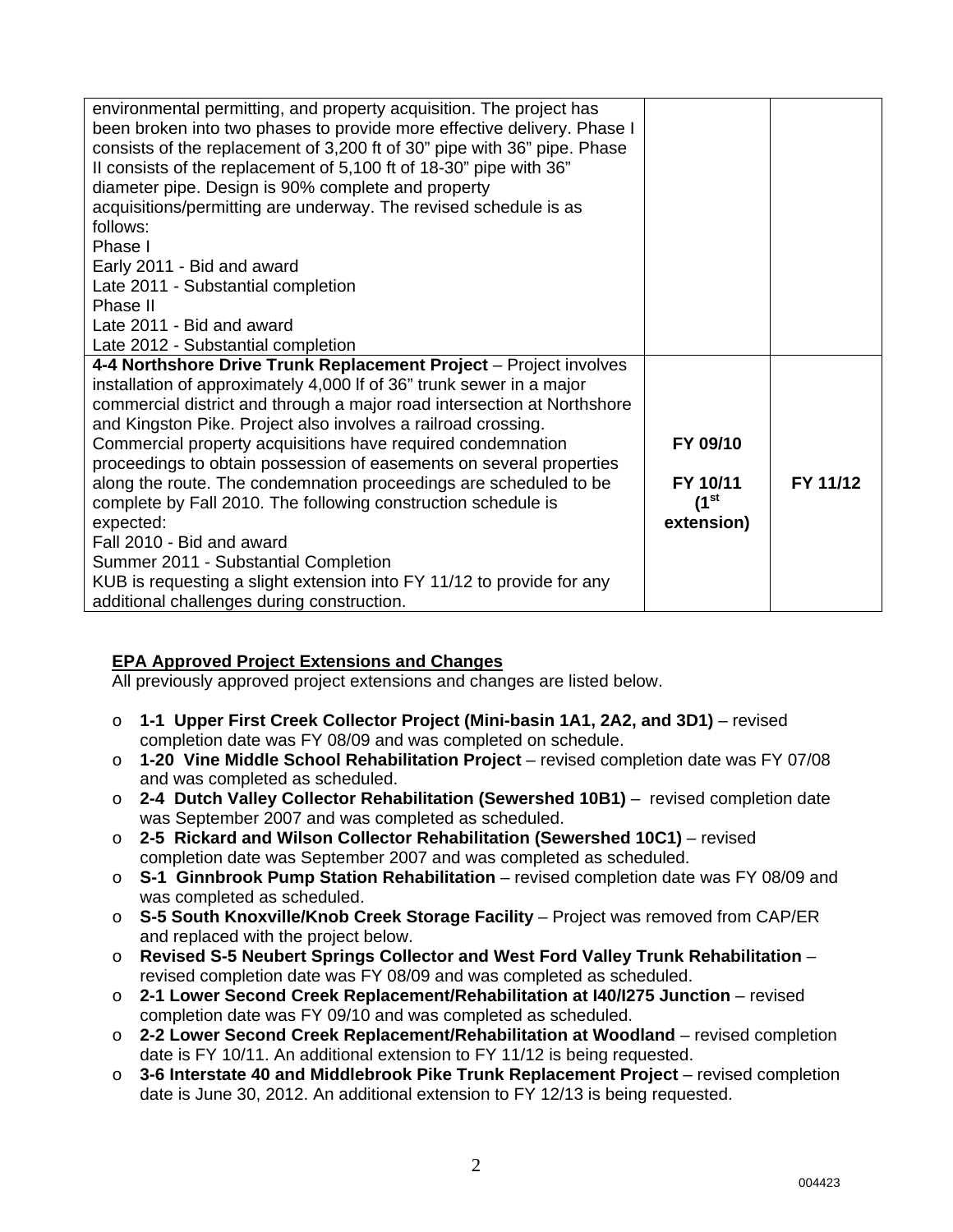- o **4-2 Gleason Drive Collector Rehabilitation Project** revised completion date was June 30, 2010 and was completed as scheduled.
- o **4-3 Middlebrook Pike Rehabilitation (Sub-basin 27C3)** revised completion date was June 30, 2010 and was completed as scheduled.
- o **4-4 Northshore Drive Trunk Replacement Project** revised completion date is June 20, 2011. An additional extension to FY 11/12 is being requested.
- o **4-6 Shadyland Drive Rehabilitation (Sub-basin 36A2) Project** revised completion date was June 30, 2010 and was completed as scheduled.

#### **Current Capital Improvement Plan for FY 04/05 - FY 10/11**

The following is a list of facility improvement projects included in the Capital Improvement Plan for fiscal years 04/05 to 10/11. These projects were in various stages during the reporting period, including preliminary engineering, design, construction, and completion. Many of these projects are "find and fix" rehabilitation projects. Find work is defined as the inspection (i.e. flow monitoring, CCTV, manhole inspections, smoke testing, etc.) and design phase of the project. Fix is defined as the construction phase that may include manhole rehabilitation/replacement, main line rehabilitation/replacement, and lower lateral rehabilitation/replacement. Other projects are trunkline capacity improvements or wet-weather storage. Each of these projects is considered part of the overall Phase 1 CAP/ER.

### **Ongoing Projects**

#### **First Creek**

- **1. 1-19 Edgewood Drive Rehabilitation Project** –Project is in design. The expected completion date for construction is June 2011.
- **2. 1-21 College Park Rehabilitation Project** –Project is in design. The expected completion date for construction is June 2012.
- **3. 1-23 Oglewood Avenue Rehabilitation Project** –Project is in design. The expected completion date for construction is June 2011.
- **4. 1-26 Cherry Street Rehabilitation Project** –Project is in design. The expected completion date for construction is June 2013.

#### **Second Creek**

- **1. 2-2 Lower Second Creek Replacement/Rehabilitation at Woodland** –Design is complete for the northern section, and railroad permits are being acquired. Construction has been completed for the southern portion of this project. Due to the dependency on railroad approval, KUB is requesting an additional extension for the project into FY11/12.
- **2. 2-11 Burnside Rehabilitation Project** –Construction is underway.
- **3. 2-15 1000 Block Elm Street Rehabilitation Project**  Design is complete and construction is underway.
- **4. 2-16 1600 Block Elm Street Rehabilitation Project**  Design is complete and construction is underway.
- **5. 2-19 Cumberland Avenue Rehabilitation Project**  Design is complete and construction is underway.
- **6. 2-21 Morelia Avenue Rehabilitation Project** Design is complete and construction is underway.

#### **Third Creek**

**1. 3-6 Interstate 40 and Middlebrook Pike Trunk Sewer Replacement –** Project is in design. Constructability issues, property acquisitions, and permitting for this large diameter project require that an additional extension extended until FY 12/13 be requested.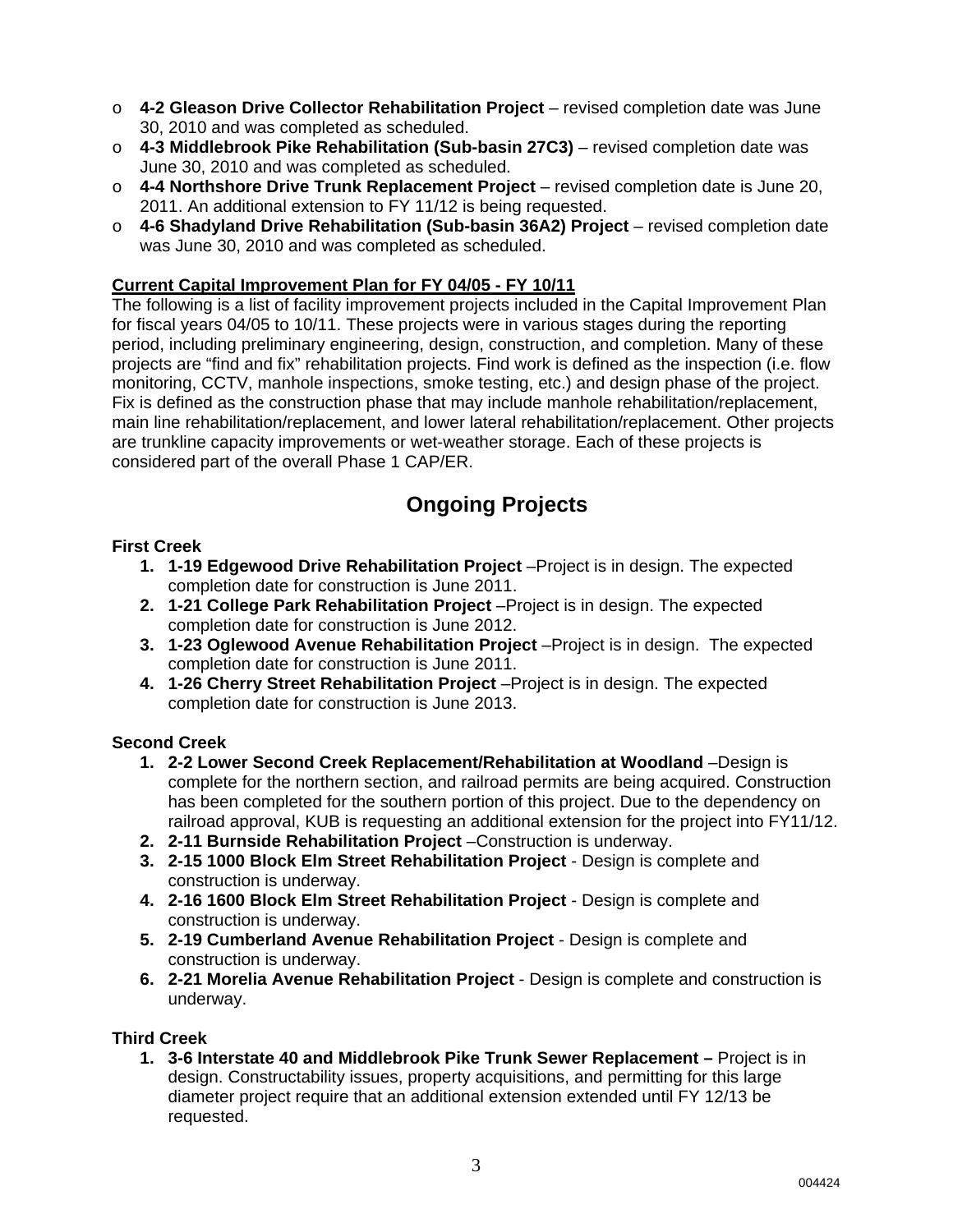- **2. 3-7 Neyland Drive Trunk Replacement** Design is complete. Original scope has changed from replacement work along Neyland Drive to work on the existing trunk south of Tyson Park extending northwest along Third Creek. Construction has begun at the Third Creek siphon and will continue up to Tyson Park.
- **3. 3-14 McKamey Road Interconnection Project** Project is in preliminary engineering.
- **4. 3-15 Ball Camp Pike Improvement Project** Project is in preliminary engineering.
- **5. 3-16 Painter Avenue Trunk Replacement Project** The original scope of this project called for replacement of 2,200 ft of existing 42" sewer with 48" and 54" sewer to correct slight surcharging during a two-year rain event (no overflows currently occur and none are predicted). Subsequent modeling and analysis showed that rehabilitation of the collector sewer upstream will be more effective in reducing peak flows to this trunk sewer. This approach will prevent digging and replacing the trunk sewer along Third Creek that extends under a four-lane road and through a wetland area. KUB is requesting changing the scope of the project to rehabilitation (find and fix) of collection system in mini-basins 28B1 and 34A2. The project will be completed in the same time frame as approved for the original Painter Avenue trunk project but will now be referred to as 3-16 Painter Avenue Rehabilitation Project.
- **6. 3-20 Citico Street Rehabilitation Project** Project is in design.
- **7. 3-21 Deerfield Road Rehabilitation Project** Project is in design.
- **8. 3-23 Hillvale Circle Rehabilitation Project** Project is in design.
- **9. 3-24 Montgomery Avenue Rehabilitation Project** Project is in design.
- **10. 3-27 Montgomery Avenue Rehabilitation Project** Project is in preliminary engineering.
- **11. 3-29 Highland Hills Road Rehabilitation Project** Project is in design.

#### **Fourth Creek**

- **1. 4-4 Northshore Drive Trunk Sewer Replacement** Construction should commence in the 2nd quarter 2010. Design is 95% complete and easement acquisition is underway. EPA approved extension to 2011. Condemnation procedures of several commercial properties along the route is underway. Possession of all easements required should be finalized by September 1, 2010. This will provide only approximately 270 days to complete the project. Additional time is being requested to extend the project to allow some overlap into FY11/12.
- **2. 4-19 Northshore Drive Rehabilitation Project** Project is in preliminary engineering.
- **3. 4-21 Black Bear Road Project** Project is in preliminary engineering.
- **4. 4-23 5205 Bent River Blvd Project** Project is in preliminary engineering.
- **5. 4-24 Kerri Way Project** Project is in preliminary engineering.
- **6. 4-25 Lonas Drive Project** Project is in preliminary engineering.
- **7. 4-26 Midpark Drive Project** Project is in preliminary engineering.
- **8. 4-27 Southfork Project** Project is in preliminary engineering.
- **9. 4-28 Queensridge Pump Station Upgrade Project** Project is in preliminary engineering.
- **10. 4-31 Kingston Pike @ Gallaher View Project** Project is in preliminary engineering.

#### **South Knox**

- **1. S-15 Trunk Replacement in Sub-basin 40A2 Project** Construction is underway.
- **2. S-21 Alpine Avenue Rehabilitation Project** Project is in preliminary engineering.
- **3. S-26 Trunk Sewer Replacement Project in Sub-basin 40F1** Project is in preliminary engineering.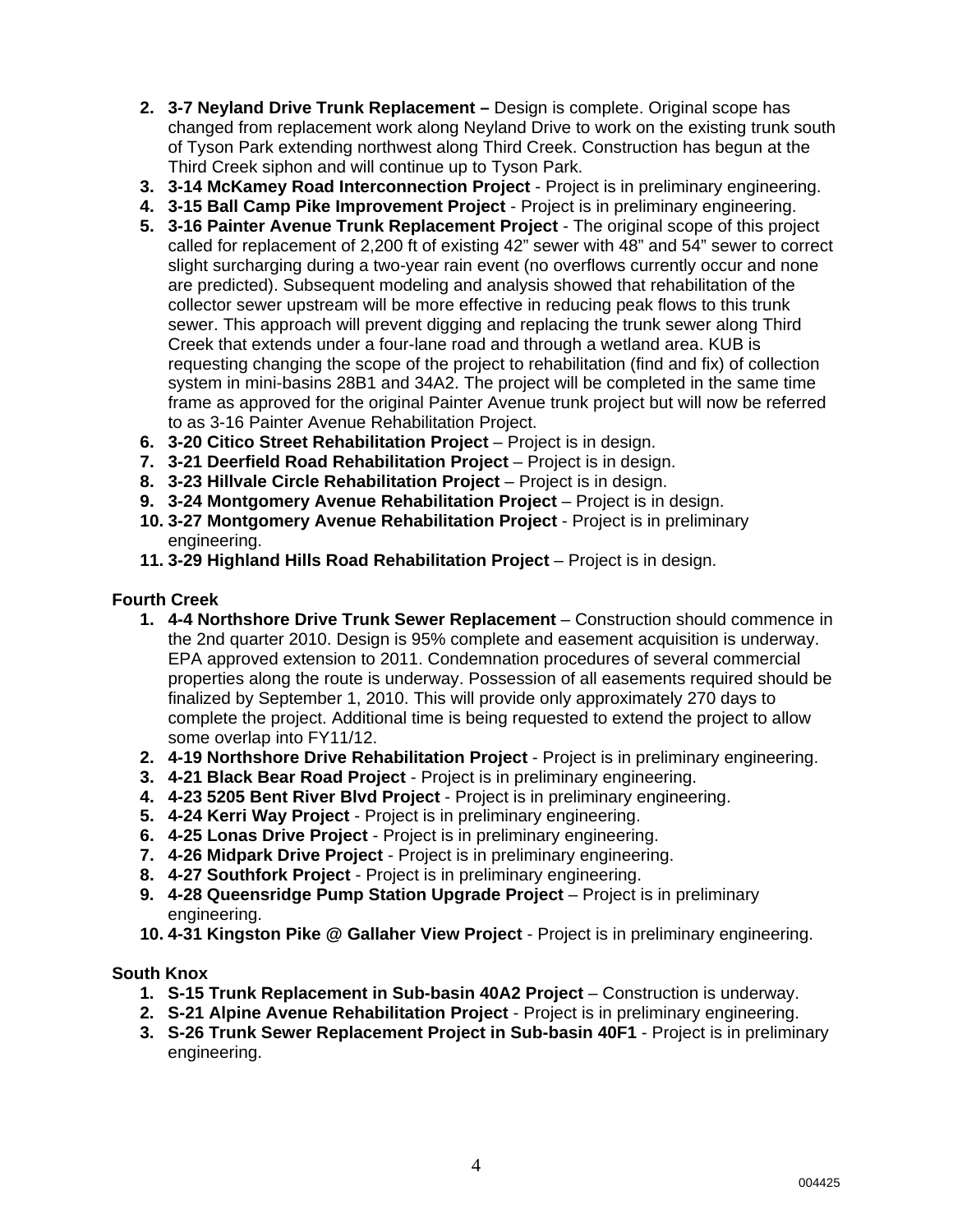#### **Loves Creek and Eastbridge**

- **1. L-2 Boyds Bridge Pike and Holston Hills Trunk Replacement** Construction is underway. The expected completion date for construction is June 2011, one year ahead of schedule.
- **2. L-4 Asheville Highway Rehabilitation** Project is in design. The expected completion date for construction is June 2011.
- **3. L-6 Holston Hills Road Rehabilitation** Project is in design. The expected completion date for construction is June 2011.
- **4. L-7 Magnolia Avenue Rehabilitation** Project is in design.
- **5. L-8 McDonald Drive Rehabilitation** Project is in design. The expected completion date for construction is June 2011.
- **6. EB-2 Strawberry Plains Pike Rehabilitation Project** Project is in preliminary engineering.

#### **Williams Creek**

**1. W-5 Groner Avenue Rehabilitation Project** - Project is in preliminary engineering.

### **Completed Projects**

#### **First Creek**

- **1. Fountain Road** Upsized 3,700 ft of gravity sewer using open cut and pipe bursting methods. Replaced manholes and services.
- **2. Fair Drive Phase II** Rehabilitated 3691 ft and replaced 2,458 ft of existing 8-12" gravity sewer along Fair Drive.
- **3. Greenfield Lane** Replaced approximately 3,300 ft of existing sewer with 8" and 12" PVC and ductile iron pipe.
- **4. Whites Creek Phase III** Replaced 300 ft of 12", 300 ft of 16", 2,700 ft of 24", and 5,000 ft of 36" sewer.
- **5. First Creek Sub-basins 3 and 4 Rehabilitation** Rehabilitated 26,500 ft of line and replaced 10,500 ft. Project included CCTV, smoke testing, and manhole inspections.
- **6. Lower First Creek Storage** Designed and built 5 million gallon (MG) wet-weather storage tank to control sewer overflows near North Hoitt Avenue during rain events.
- **7. Upper First Creek Storage** Designed and built 9 MG wet-weather storage tank to control sewer overflows near Old Broadway during rain events.
- **8. Fountain City Trunkline Replacement**  Replaced and upgraded approximately 6,000 ft of trunk sewer connecting lines in upper Fountain City to Upper First Creek storage tank. The project addressed SSOs along Broadway, Cedar Lane, and Fountain Road.
- **9. Sub-Basin 8B2** Characterized the condition of 24,900 ft of pipe to determine rehabilitation needs.
- **10. 1-20 Vine Middle School Rehabilitation Project** Completed find and fix work to identify cause of overflow in the vicinity of 214 Bertrand Street.
- **11. First Creek 8A1 -** Rehabilitated approximately 21,067 ft, and replaced approximately 10,273 ft of sewer.
- **12. 1-1 Upper First Creek Collector Project (Mini-basin 1A1, 2A2, and 3D1)** Estimated total quantities: 10,235 ft gravity sewer replaced/rehabbed; 32 new MHs installed; 175 MH rehab; 69 private laterals reinstated.
- **13. 1-27 Fair Drive Rehabilitation Project** Preliminary engineering work discovered that 567 ft of 8" gravity main and 3 manholes were rehabilitated after the SSO occurred. No additional work is necessary to address the overflow at this location.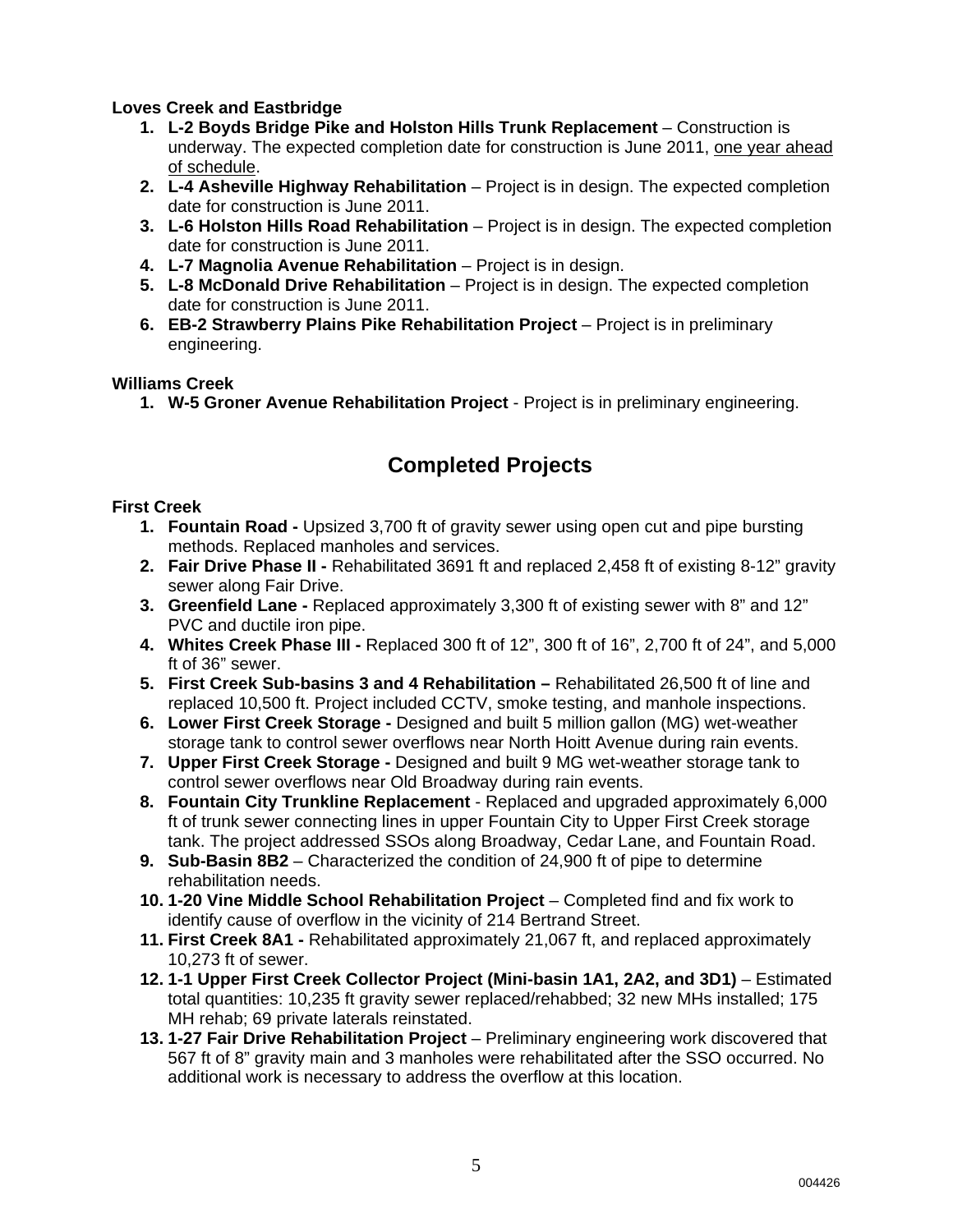### **Second Creek**

- **1. Second Creek Pilleaux PS Collector** Rehabilitated 19,600 ft of collection system piping in mini-basin 05A4. Project included inspection (CCTV, smoke test, manhole inspections), design, and rehabilitation of lines requiring repair.
- **2. Second Creek Sub-basin 15 Rehabilitation** Rehabilitated approximately 23,500 ft of pipe in mini-basin 15D2. Project included inspection (CCTV, smoke test, manhole inspections), design, and rehabilitation of lines requiring repair.
- **3. Second Creek 23E1 -** Inspected a total of 28,067 ft of pipe for find and design rehabilitation needs for Mini-basin 23E1. Project included inspection (CCTV, smoke test, manhole inspections), design, and rehabilitation of lines requiring repair.
- **4. Dutch Valley Collector Rehab (Mini-basin 10B1)** Assessed and rehabilitated, where needed, approximately 16,400 ft of collector pipe. This project was combined with the Rickard and Wilson Collector Rehab project below.
- **5. Rickard and Wilson Collector Rehab (Mini-basin 10C1)** Assessed and rehabilitated, where needed, approximately 19,000 ft of collector pipe. Project was combined with Mini-basin 10B1.
- **6. Second Creek Trunk Sewer Improvements Phase I** Replaced approximately 4,100 ft of existing trunkline with 30" sewer.
- **7. Second Creek Trunk Sewer Improvements Phase II Replaced approximately 3,700** ft of existing trunkline with 30" sewer and replaced approximately 1,400 ft of existing trunkline with 36" sewer.
- **8. 2-12 Camelia Road Rehabilitation Project** Replaced 430 ft of 8" pipe and 2 manholes. 220 ft of 8" pipe was rehabbed using CIPP.
- **9. 2-13 Cedar Heights Road Rehabilitation Project Replaced 123 ft of 8" pipe and** rehabbed 263 ft of 8" pipe with CIPP.
- **10. 2-14 Central Avenue Pike Rehabilitation Project**  Replaced 102 ft of 10" pipe, 25 ft of 18" pipe, 2 manholes. CIPP was used to rehab 659 ft of 8" pipe.
- **11. 2-18 Nicholas Road Clinton Highway Rehabilitation Project**  Replaced 405 ft of 8" pipe and one manhole.
- **12. 2-22 Dale Avenue Rehabilitation Project**  The 8" main was replaced in 2003 with a 12" ductile iron main in Dale Avenue. No additional overflows have occurred.
- **13. 2-17 Shasta Drive Rehabilitation Project**  Replaced 714 ft of 8" pipe and 6 manholes. CIPP was used to rehab 2,149 ft of 8" pipe.
- **14. 2-20 Sierra Road Rehabilitation Project**  CIPP was used to rehab 969 ft of 8" pipe.
- **15. 2-1 Lower Second Creek Replacement/Rehabilitation at I40/I275 Junction** Replaced 260 ft and 3 MHs; CIPP was used to rehab 140 ft.

### **Third Creek**

- **1. Mynderse, Western, and Canna** Replaced approximately 1,700 ft of 8" sewer and pipe-burst approximately 3400 ft of 8" up to 10" and 12" pipe to address wet-weather capacity restrictions resulting in overflows near Pleasant Ridge Road.
- **2. Third Creek 28B1\*** Investigated rehabilitation needs for collectors in mini-basin 28B1 (approximately 7900 ft of pipe). Project included inspection (CCTV, smoke test, manhole inspections), design, and rehabilitation of lines requiring repair. Plans are being developed for a future rehabilitation project. No construction is planned in the short-term. \*The project named Third Creek 28B1 replaces Third Creek 28C1 that appeared in the Quarterly Progress Report for the Second Quarter 2005. After additional studies, it was determined that flows from 28B1 more likely contributed to overflows along Sutherland Avenue and North Bellemeade, as listed in the SSOER.
- **3. Third Creek Storage** Designed and constructed 4.5 MG wet-weather storage tank to control sewer overflows near Western Avenue and Third Creek Road during rain events.
- **4. Upper McKamey Trunk Sewer Replacement**  Project replaced approximately 1600 ft of 12" and 15" trunk sewer. This project further enhanced improvements already made in Third Creek to address overflows along McKamey Road.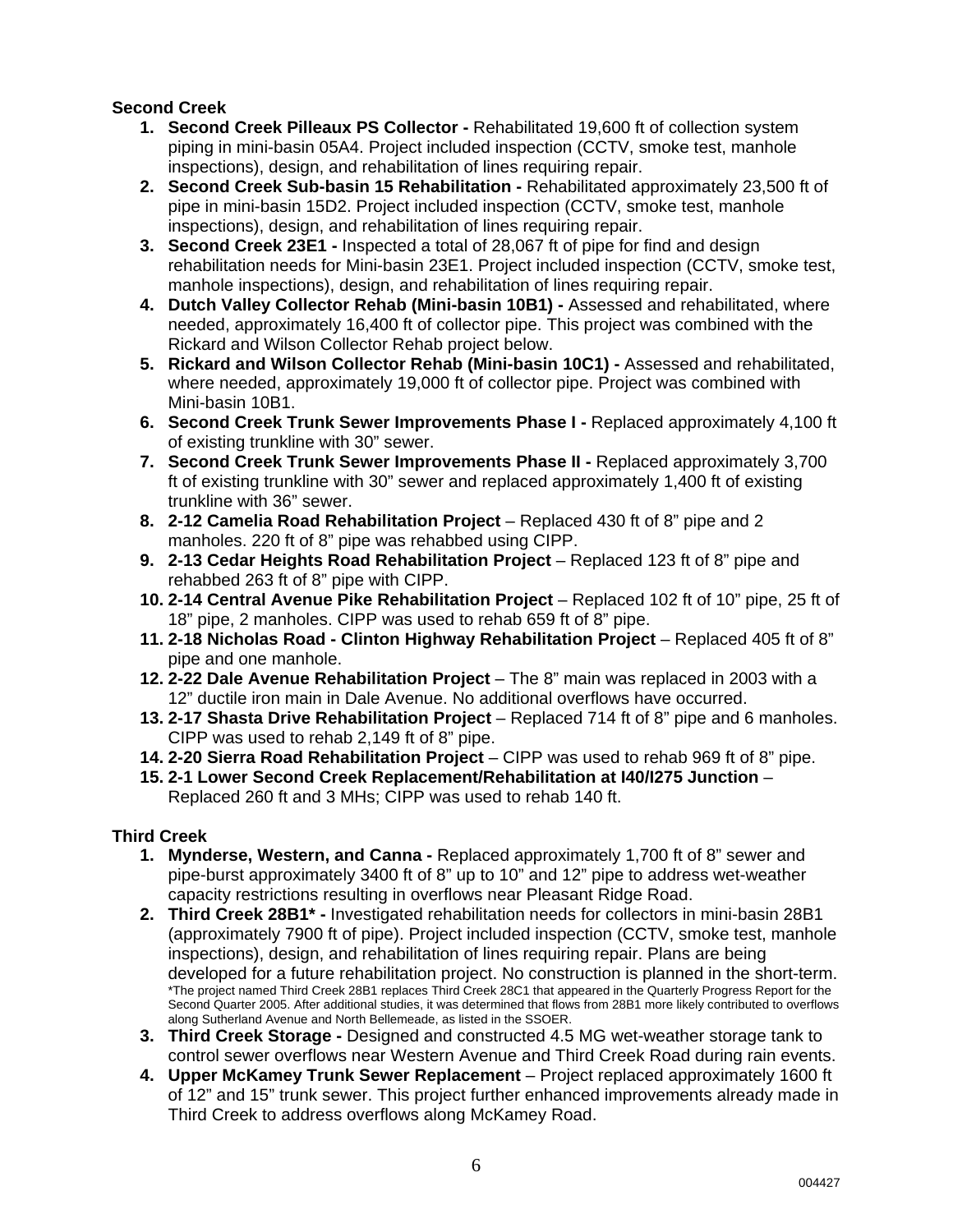- **5. Third Creek Basin 11** Assessed and rehabilitated approximately 129,657 ft in subbasin 11. Project included inspection (CCTV, smoke test, manhole inspections), design, and rehabilitation of lines requiring repair.
- **6. Third Creek Road Trunk Sewer Replacement**  Project included approximately 3,100 ft of 24" and 30" trunkline. The project replaced and upgraded the trunkline from Western Avenue along Third Creek to the Third Creek storage facility. It addressed overflows occurring at 5600 Western Avenue. Project was extended approximately 2,000 ft to reach the new location of the Third Creek Storage Facility at the KUB Hoskins Center.
- **7. Third Creek Basin 9 Phase I** Assessed and rehabilitated collector sewer in 9A1, 9A2, 9A4, and 9D1 (CAP/ER Scope).
- **8. Third Creek Basin 9 Phase II** Designed rehabilitation methods for collectors in Subbasin 9 (approximately 177,900 ft). Project included inspection (CCTV, smoke test, manhole inspections), design, and rehabilitation of lines requiring repair.
- **9. 3-11 Sutherland Avenue Collector Rehabilitation Project (Sub-basin 28B1)** Replaced 303 ft of existing sewer and rehabilitated 3,332 ft of existing sewer collectors in mini-basin 28B1. Project included inspection (CCTV, smoke test, manhole inspections), design, and rehabilitation of lines requiring repair.
- **10. 3-12 Clinch and 21st Street Collector Rehabilitation Project (Sub-basin 35B3)**  Replaced approximately 2,563 ft of existing sewer, rehabilitated 3,094 ft and replaced/rehabbed 25 manholes.
- **11. 3-8 Third Creek Bike Trail Trunk Replacement** Improvements to improve the sewer hydraulics were made at the connection of the 12" main to a 36" trunk sewer running south of Sutherland Avenue along Third Creek bike trail. Improvements included approximately 50 feet of 12" line and a new manhole. Additionally, rehabilitation in SB 28B1 has reduced the peaks to the 12" line.
- **12. 3-22 Fountain Drive Rehabilitation Project** Replaced approximately 750 ft of existing sewer, rehabilitated 800 ft and replaced/rehabbed 9 manholes.
- **13. 3-25 Rolling Ridge Interconnection Project** Pump station was decommissioned and 1,950 ft of new gravity sewer was installed to divert flow from the station into existing gravity sewer.

### **Fourth Creek**

- **1. Pinebrook Drive Sewer Replacement** Replaced 330 ft of 8" gravity sewer partially exposed by erosion of the bank of the adjacent drainage channel.
- **2. Walker Springs Rehabilitation (Mini-Basin 32A4)** Performed find, and design work in Mini-basin 32A4 in the Walker Springs area. Inspection included 43,000 ft of smoke testing, 43,000 ft of CCTV, and 228 manhole inspections. Plans will be developed for future rehabilitation work.
- **3. Walker Springs Storage** Designed and constructed 3.25 MG wet-weather storage tank to control sewer overflows near Walker Springs Pump Station during rain events.
- **4. Papermill Drive Phases I, II, and III** Designed and constructed replacement of approximately 4,000 ft of 15", 18", and 2,100 ft of 36" sewer in the Papermill Drive area to increase conveyance capacity and reduce sewer overflows.
- **5. 4-1 Chukar Road Rehabilitation** Replaced 1,600 ft of pipe and nine manholes; rehabbed 900 ft of pipe and nine manholes.
- **6. 4-2 Gleason Road Rehabilitation** Replaced 980 ft of 8" pipe and 12 manholes. CIPP was used to rehab 640 ft of 8" pipe and 480 ft of 12" pipe.
- **7. 4-3 Middlebrook Pike Rehabilitation** Replaced 190 ft of 8" pipe and two manholes. CIPP was used to rehab 2,000 ft of 8" pipe. Two manholes were rehabbed as well.
- **8. 4-6 Shadyland Drive Rehabilitation** Replaced 1,700 ft of 10" pipe and 9 manholes. CIPP was used to rehab 1,000 ft.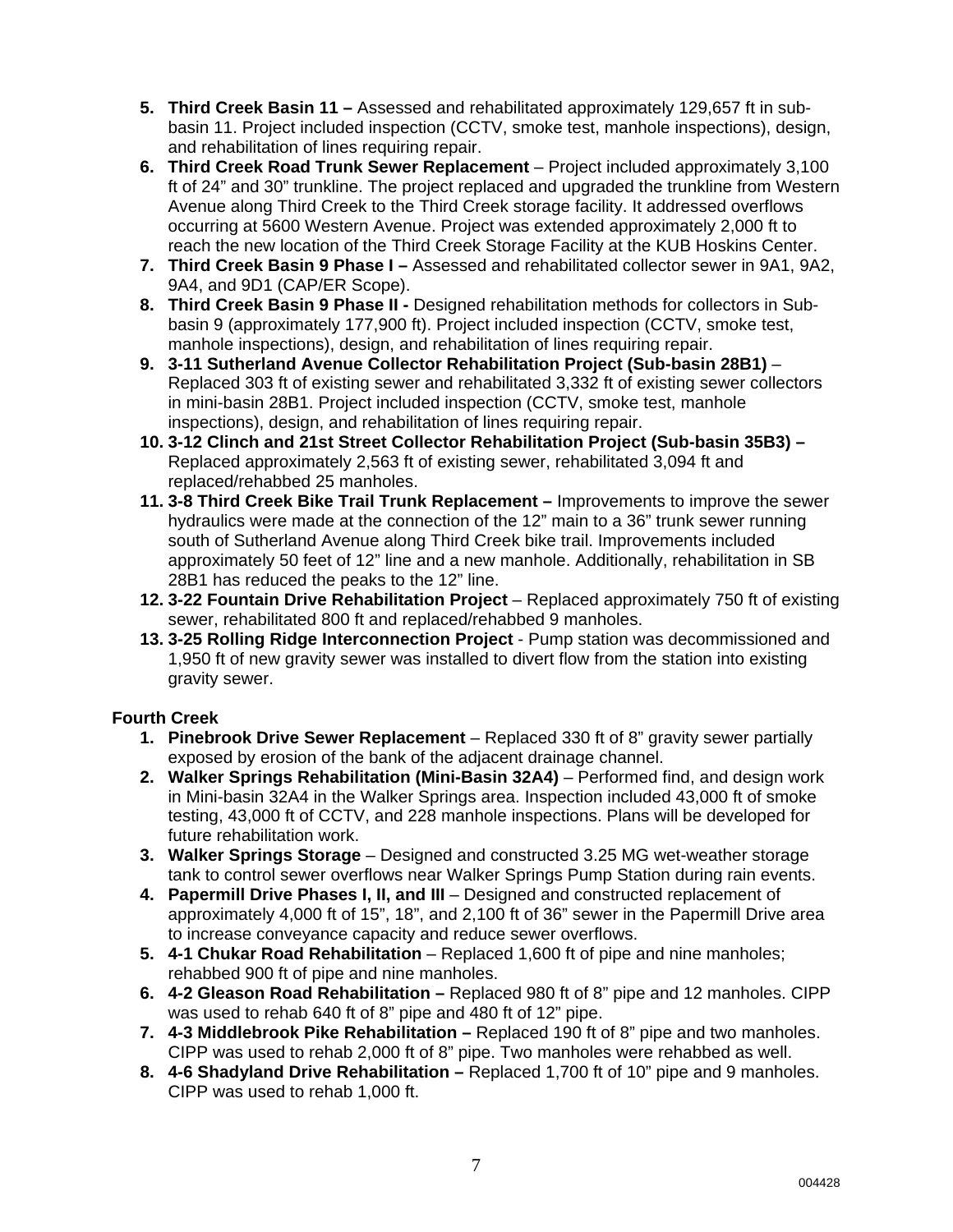### **South Knox**

- **1. Maryville Pike** Designed and replaced 800–1,200 ft of 24" sewer located in Witherspoon Superfund site. Design rerouted sewer around site.
- **2. South Haven Phase I and Phase II** Relocated, rehabilitated, and upsized approximately 4,700 ft of existing collector sewers to increase conveyance capacity and reduce inflow and infiltration (I/I).
- **3. Island Home Rehabilitation** Rehabilitated 9,400 ft and replaced 1,200 ft of collector sewers to reduce I/I.
- **4. East Ford Valley Rehabilitation** Rehabilitated approximately 16,000 ft of sewers in Mini-basin 41A4. Project included inspection (CCTV, smoke test, manhole inspections), design, and rehabilitation of lines requiring repair.
- **5. Stone Road Rehabilitation** Rehabilitated approximately 13,500 ft of sewers in Minibasin 41B1. Project included inspection (CCTV, smoke test, manhole inspections), design, and rehabilitation of lines requiring repair.
- **6. South Haven Rehabilitation Phase III** Rehabilitated approximately 21,700 ft of sewers in Mini-basin 40F1. Project included inspection (CCTV, smoke test, manhole inspections), design, and rehabilitation of lines requiring repair.
- **7. Ginnbrook Pump Station**  Evaluated pump station and force main to ensure adequate capacity. Also included improvements to wet-well, pump system, and valve vault. The force main was re-routed.
- **8. Neubert Springs Collector and West Ford Valley Trunk Rehabilitation** Rehabilitated 10,000 ft of 15" to 18" trunk sewer along West Ford Valley Road. Completed find work in sub-basins 41C1, 41C2, and 41A2. Completed trunkline rehabilitation on West Ford Valley. Rehabilitated collector line in sub-basin 41C1, C2, and A2.
- **9. Mini-basin 41A6 Rehabilitation Project** Rehabilitated approximately 21,000 ft of sewer in sub-basin 41A6.
- **10. Blount Avenue Trunkline and Goose Creek Siphon Upgrade** The trunkline upgrades between the siphon inlet structure and manhole 63-2 are complete. This work was included in phases I and II of the Blount Avenue Trunkline Replacement/ Rehabilitation Project. This construction successfully addressed historical overflows.
- **11. S-6 Sevier Avenue and Jones Street Collector Project**  Rehabilitated approximately 3,100 ft of existing sewer and rerouted approximately 352 ft of 8" sewer.
- **12. S-9 Ellis Road Rehabilitation Project** Rehabilitated 2,250 ft of gravity sewer and replaced 6 MHs.
- **13. S-11 Ford Valley Pump Station Rehabilitation Project** Replaced pump station and added additional pump and generator to convey two-year storm within CAP requirements.
- **14. S-20 Avenue A Rehabilitation Project** CIPP was used to rehabilitate 1,585 ft of sewer. Seven manholes were rehabilitated, and 25 service lines were replaced.

### **Williams Creek**

- **1. Delrose Force Main Replacement** Designed and replaced approximately 5,000 ft of 16" ductile iron pipe force main that had severe structural problems.
- **2. Williams Creek Trunk Line Replacement** Designed and replaced approximately 3,700 ft of 24" sewer to correct structural problems.
- **3. Williams Creek Sub-basin 19 Rehabilitation** Performed rehabilitation in sub-basin 19A1, 19B1, and19A2/A3 to reduce R-value to 2%. Investigative work was performed on the approximately 105,000 ft in the entire sub-basin 19 area. Completed rehabilitation projects in 19A1, 19B1, and 19A2/A3. The original CAP/ER completion date for the 19A2 project was in FY 10/11. This project was shifted to higher priority due to the large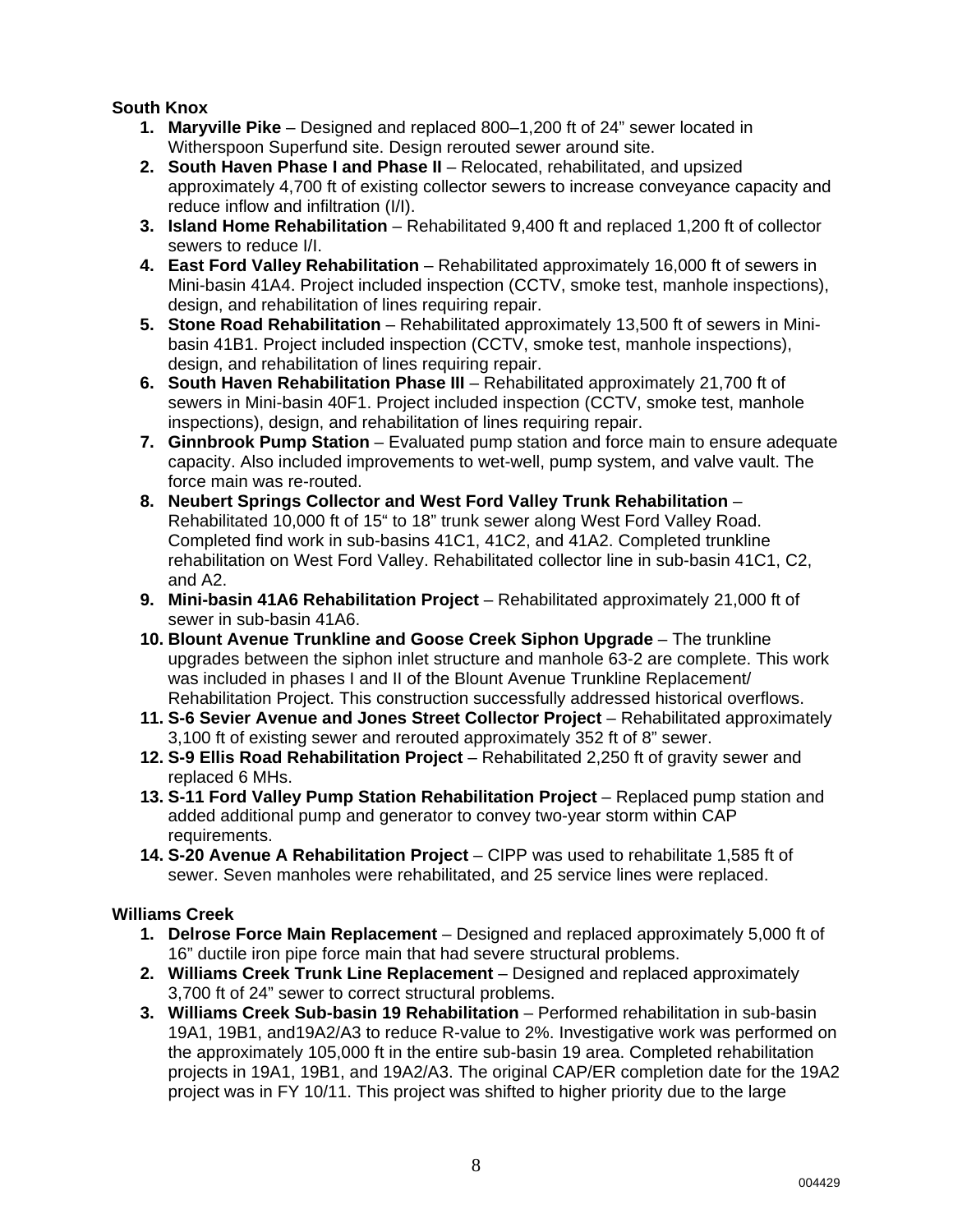number of private lateral problems and CSSAP rating. Project coincided with water quality monitoring program work in Williams Creek.

- **4. W-4 E. Fifth Avenue Sewer Replacement Project** Replaced 956 ft with 8" PVC and four manholes.
- **5. W-6 Selma Avenue Harrison Street Rehabilitation Project** Replaced 650 ft with 8" PVC and four manholes, and rehabbed 600 ft of 8" concrete.
- **6. W-8 South Elmwood Street Rehabilitation Project** Replaced 200 ft with 8" PVC and three manholes, and rehabbed 400 ft of 8" concrete.
- **7. W-9 Williams Creek Trunk Line Replacement (Sub-basin 19A1)** In lieu of replacement of 360 ft of 12" concrete with 15" sewer, problem was addressed by comprehensive rehab of mini-basin 19A1. Project included replacement with 8,900 ft of 8" PVC, 97 ft with 10" PVC, 179 ft with 12" PVC, and 76 manholes. Also rehabbed 21,200 ft of 8" concrete and 180 ft of 12" concrete.
- **8. W-7 Sunset Avenue Rehabilitation Project** Replaced 102 ft with 8" PVC.

#### **Loves Creek and Eastbridge**

- **1. L-9 Shelbourne Road Rehabilitation** 26,900 ft of gravity sewer was rehabilitated along with 30 manholes in sub-basins 6A4 and 6A5. This work addressed the SSO located on Shelbourne Road.
- **2. EB-1 Maloneyville Road Rehabilitation** Mechanical grinder was installed at Knox County Detention Facility to remove paper debris prior to discharge. Paper debris clogging the pumps was the cause of previous SSOs at Maloney Road pump station.
- **3. L-1 Asheville Highway west of I-40 Trunk Replacement**  Upgraded 4,688 ft of existing pipe and replaced 20 manholes. Project was completed in FY 09/10, two years ahead of schedule.
- **4. L-3 River View Rehabilitation**  Rehabilitated 4,627 ft of gravity sewer along with 8 manholes and 1 manhole was replaced. This work addressed the SSO located on Riverview Drive. Project was completed on FY 09/10, two years ahead of schedule.
- **5. L-5 Brentwood Shortline Repair** Rehabilitated 440 ft of gravity sewer. This work addressed the SSO located on Brentwood Road. Project was completed on FY 09/10, three vears ahead of schedule.
- **6. L-10 Washington Court Rehabilitation**  Rehabilitated 872 ft of gravity sewer. This work addressed the SSO located on Washington Court. Project was completed on FY 09/10, three years ahead of schedule.

### **Phase II CAP/ER**

The Phase II CAP/ER was submitted to EPA on September 9, 2009 and subsequently approved on March 22, 2010.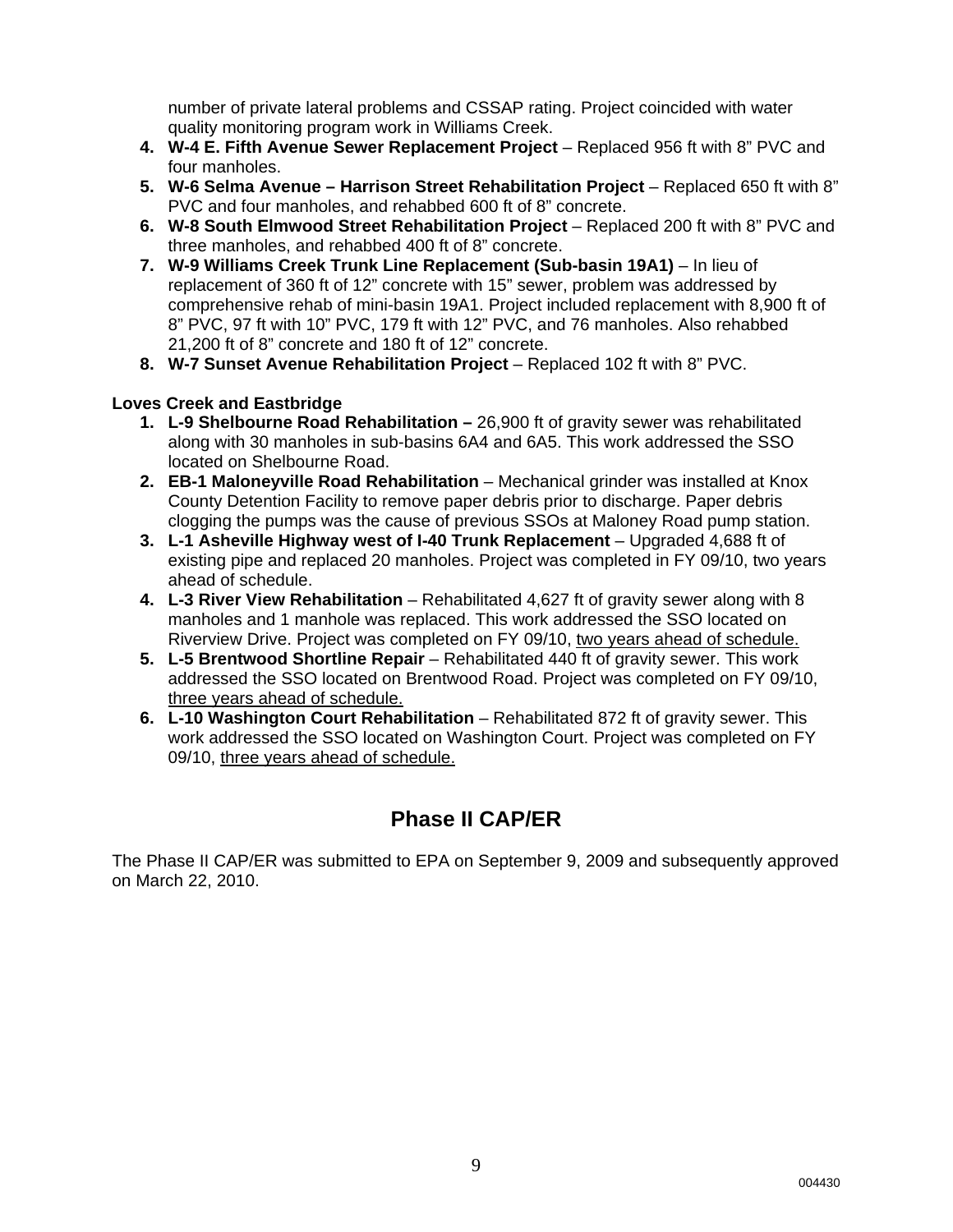## **Section 2 Comprehensive Performance Evaluation Program (CPE) and Composite Correction Plan (CCP)**

Consent Decree language, pages 82-83: *"Each Quarterly Progress Report shall contain… A summary of compliance with and activities related to implementation of the CPE and CCP."*

The CPE was submitted to EPA on February 24, 2006, and was approved on July 24, 2006.

The CCP was submitted to the EPA on July 23,2007. EPA disapproved it on January 4, 2008. The Revised CCP was submitted to EPA on January 5, 2009, and subsequently approved on January 20, 2009.

Following pilot plant operation of the Biologically Enhanced High Rate Clarification (BEHRC) at the Kuwahee WWTP in the first quarter of 2010, BEHRC pilot testing was successfully completed at the Fourth Creek WWTP. During the testing at Fourth Creek, representatives from both EPA and TDEC were provided a project update presentation and field observation of the BEHRC pilot plant in operation.

Data collected and analyzed during the pilot studies confirmed that greater than 85 percent total suspended solids and total CBOD/BOD removal could be achieved through the BEHRC process at both the Kuwahee and Fourth Creek WWTPs. The results of the pilot testing are currently under evaluation by the process engineering team to confirm design parameters. Based on the performance of the BEHRC pilot system, BioWin models have also been updated for both WWTPs to evaluate the predicted impacts of the BEHRC system on the existing biological treatment system.

Construction of the Kuwahee WWTP CCP Phase I Improvements are being managed to allow for sequencing of work and coordination of new construction, demolition of existing facilities, and maintenance of plant operations. The first two areas of construction of the CCP Phase 1 improvements made significant progress this quarter. Construction was completed on upgrades to the existing primary sludge gravity thickener. Construction of the emergency stand-by generator building also progressed on schedule with an anticipated final completion date by the end of 2010.

Incorporating the result of the 2009 Chemically Enhanced Primary Treatment (CEPT) pilot results and the current BEHRC work, preliminary design of the remaining Kuwahee WWTP CCP Phase I improvements were initiated. A draft preliminary design report was recently completed defining the design criteria and conceptual layout of permanent CEPT facilities, a new gravity sludge thickener and related on-site piping and storage modifications. Design and construction activities for all of the Kuwahee WWTP CCP Phase I Improvements are on schedule to meet the approved CCP Implementation Plan.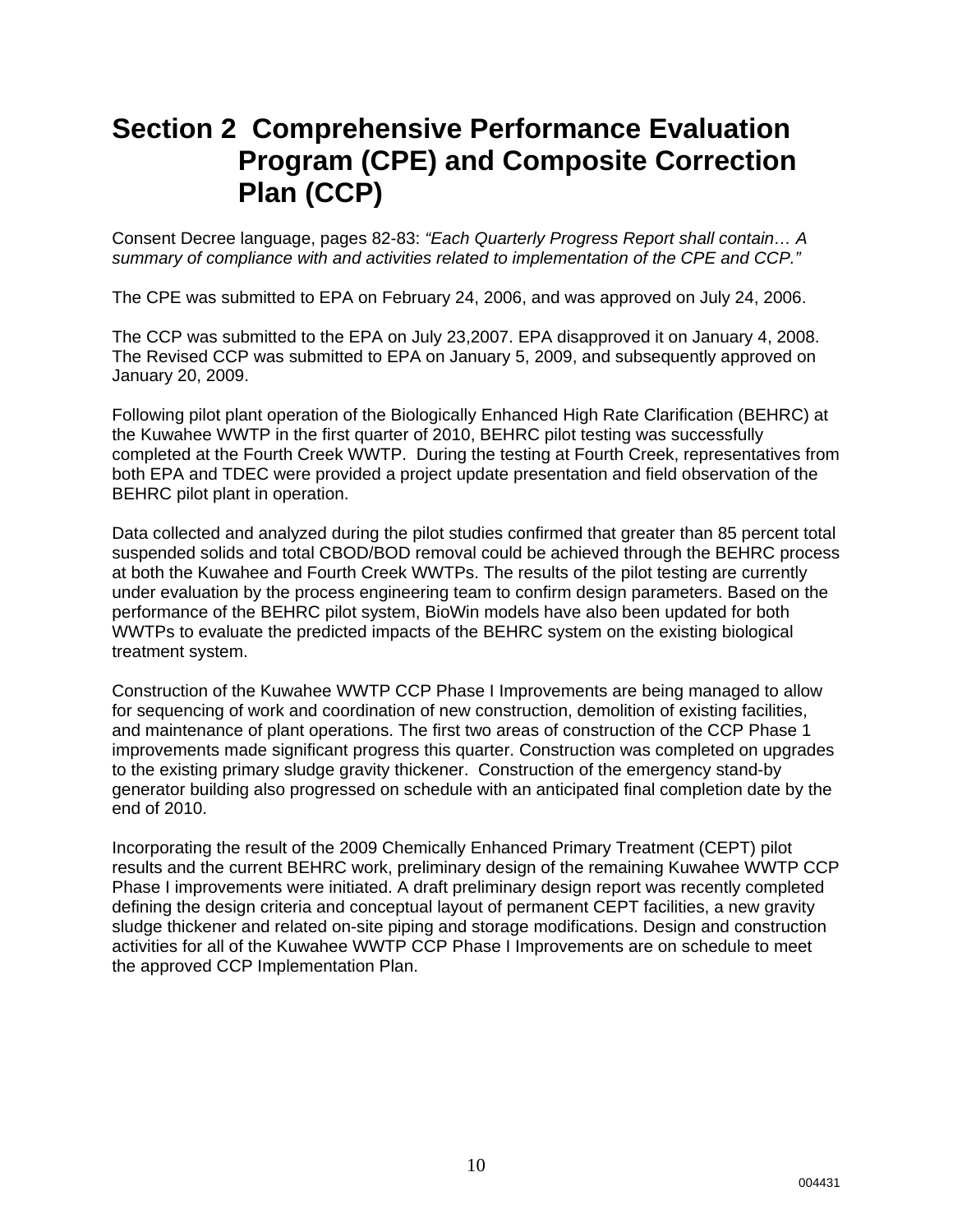## **Section 3 Process Controls Program**

Consent Decree language, pages 82-83: *"Each Quarterly Progress Report shall contain… A summary of implementation of and compliance with the Process Controls Program."*

The Process Controls Program (PCP) was initiated 8 times during this reporting period resulting in two Diversion events (one at Fourth Creek WWTP and one at Kuwahee WWTP).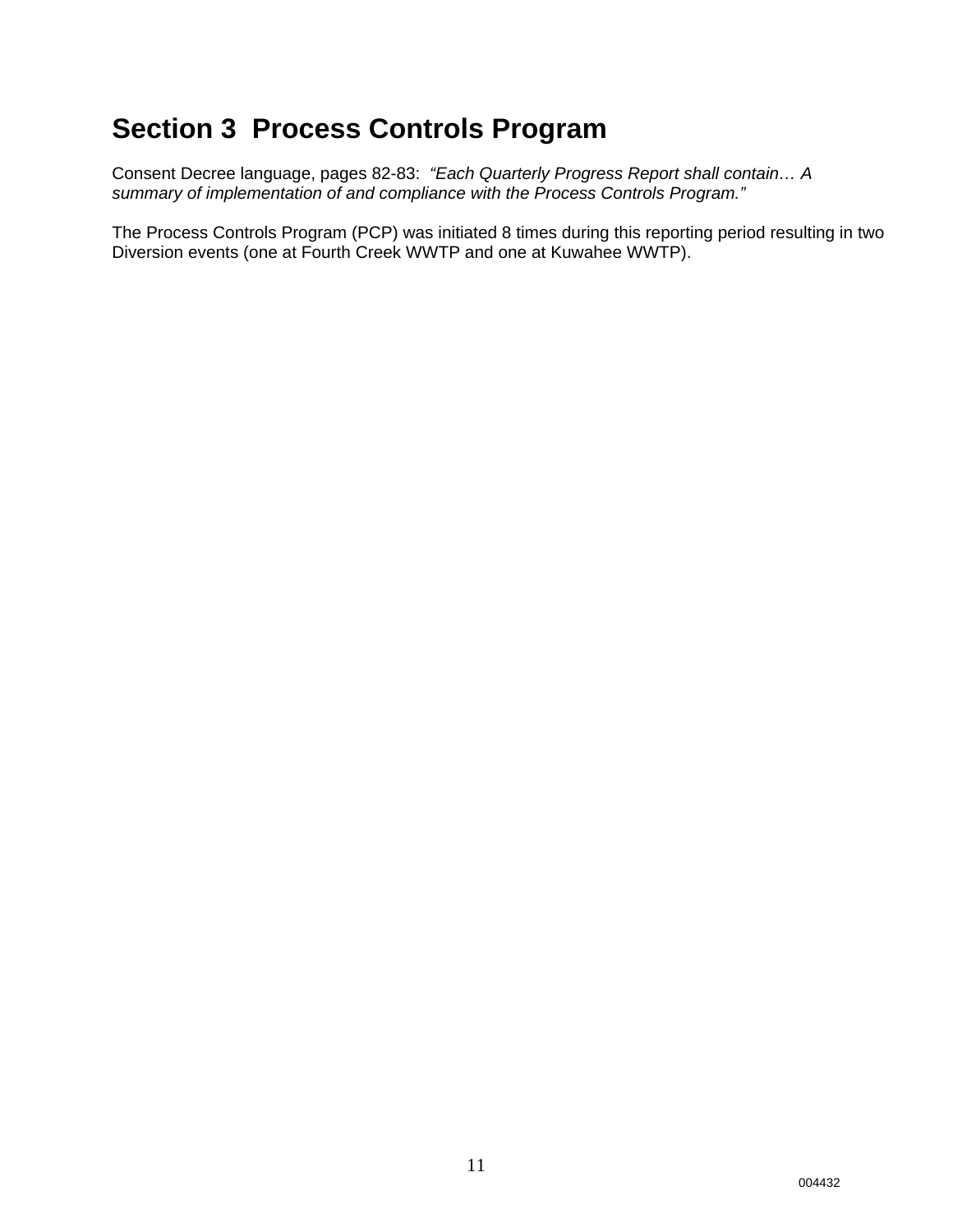# **Section 4 Capacity Assurance Program**

Consent Decree language, pages 82-83: *"Each Quarterly Progress Report shall contain… A summary of the implementation of the Capacity Assurance Program for that Calendar Quarter, including the number of, and anticipated flow from, sewer connections that have been authorized, by Sewerbasin, a description of the projects that have been authorized and the number of credits earned and banked by KUB that will be expended for those projects, by Sewerbasin, and any exceptions granted for connections for essential services."*

The Capacity Assurance Program (CAP) was submitted to EPA for review on February 8, 2006. EPA reviewed and approved the program on April 7, 2006. KUB started reviewing building permits based on the approved CAP on June 6, 2006, which was within the 60-day timeframe for implementing the program after receiving EPA approval.

To review building permits more efficiently using the CAP criteria agreed on with the EPA, KUB worked with a consultant, Camp, Dresser, & McKee, to develop an Information Management System (IMS). The IMS assists KUB in managing the CAP program by determining the amount of wastewater each proposed building would add to KUB's wastewater system based on its location. The IMS also helps track rehabilitation credits that KUB earns through its CAP/ER and MOM programs.

Appendix A includes a list of capital projects that KUB performed to gain rehabilitation credit in its sewer system. As stated in the Consent Decree, the list of authorized sewer connections was maintained and updated as necessary until full implementation of the CAP as approved by EPA. Therefore, the list will no longer be included as part of this quarterly report.

There were no exceptions granted for connections for essential services during this reporting period.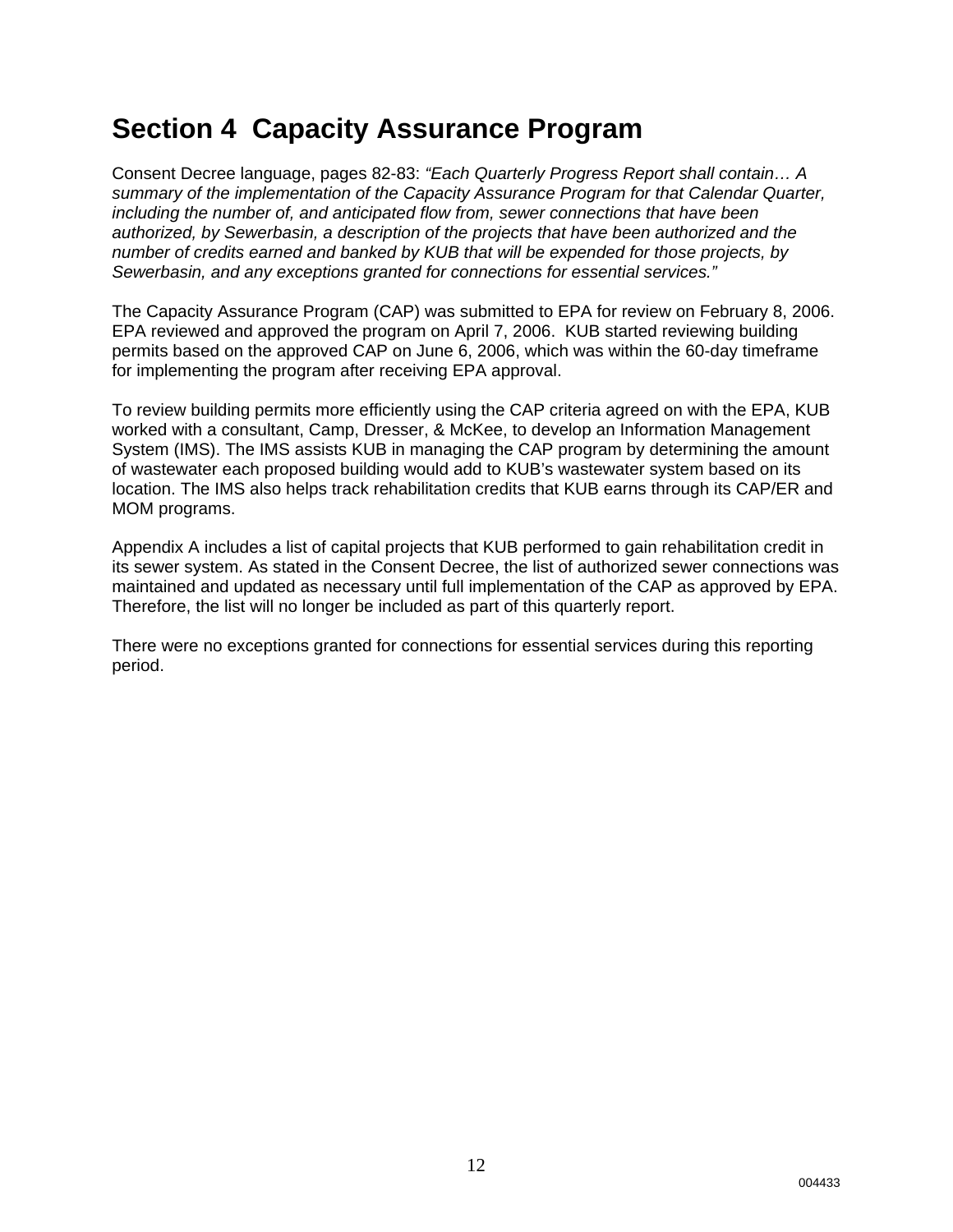# **Section 5 Transfers of Ownership**

Consent Decree language, pages 82-83: *"Each Quarterly Progress Report shall contain… Identification of any transfer of an ownership interest, operation, management, or other control of the Treatment Works, or any portion thereof."* 

There has been no transfer of an ownership interest, operation, management, or other control of the Treatment Works, or any portion thereof, during this reporting period.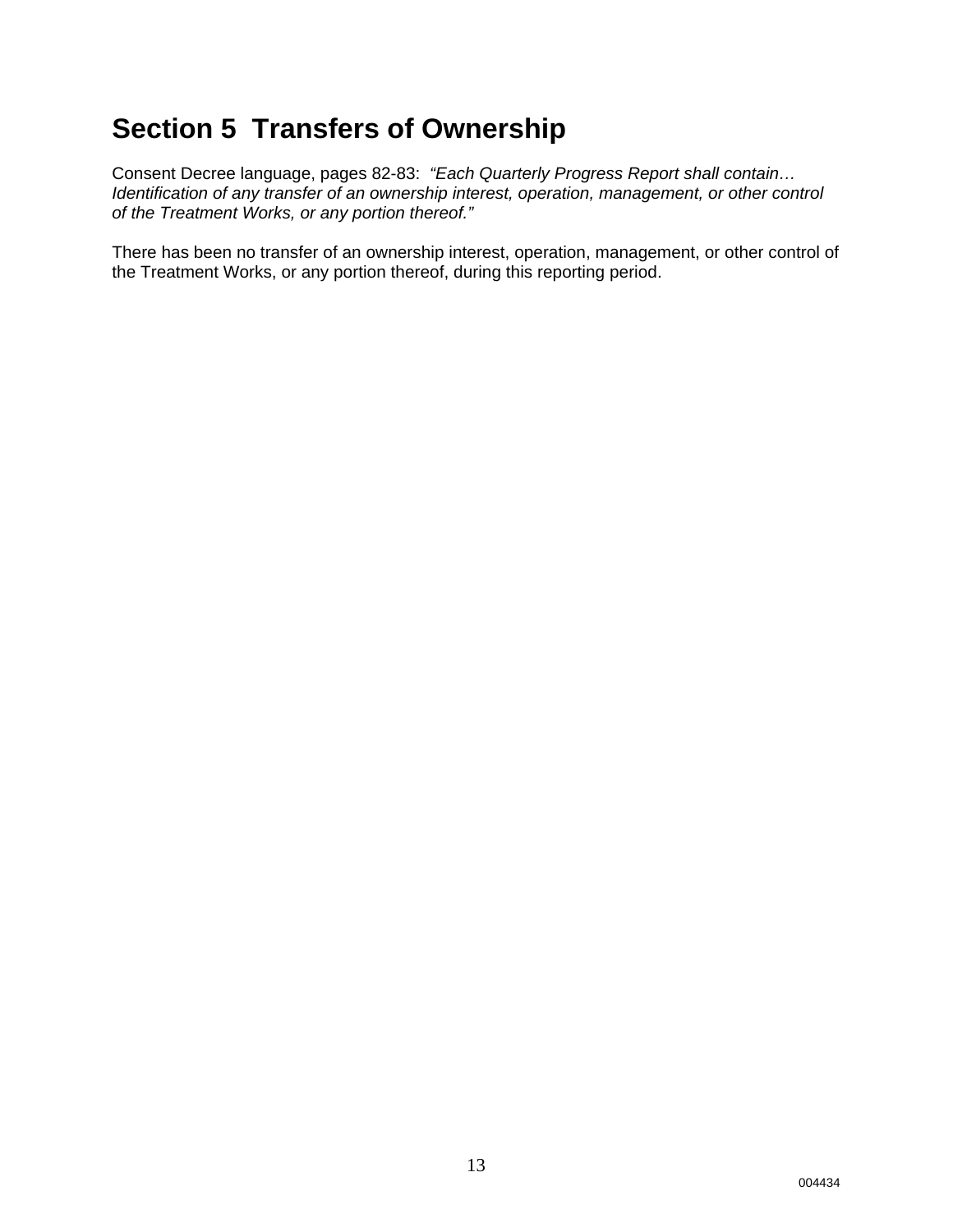### **Section 6 Compliance and Non-Compliance With the Consent Decree**

Consent Decree language, pages 82-83: *"Each Quarterly Progress Report shall contain…A description of the status of compliance or non-compliance with the requirements of this Decree and, if applicable, the reasons for non-compliance, including a list of all violations that are subject to stipulated penalties under Section X of this Consent Decree."*

#### **6.1 Submission of Deliverables**

To date, KUB has submitted all deliverables in accordance with the schedule set forth in the Consent Decree. The following sections detail all activity related to deliverables that occurred during the past quarter. Also noted are the dates each submittal was available for public comment in the Public Document Repository (PDR), when the deliverable was submitted to EPA, when EPA responded with comments, when KUB responded to those comments, and when EPA approval was received.

#### **6.1.1 Quarterly Progress Report First Quarter 2010**

Consent Decree language, pages 82-83: *"Beginning thirty (30) Days after the first Calendar Quarter following the Date of Entry, and thirty (30) Days after each Calendar Quarter thereafter until termination of the Consent Decree, KUB shall submit to the Parties, and simultaneously place in the PDR, a Quarterly Progress Report."*

On April 28, 2010, KUB submitted to EPA and placed in the PDR the Quarterly Progress Report for the first quarter 20010. This deliverable was not subject to the Public Review Requirement of Section VI.A.2, but was available for public comment from April 28, 2010, until May 18, 2010. No comments were received during that period.

#### **6.1.2 2001-2009 Sanitary Sewer Overflow Evaluation Report Annual Update**

Consent Decree language, page 21: *"Beginning on April 30, 2005, and on an annual basis thereafter, until termination of this Consent Decree, KUB shall submit an update to the SSOER to address those conditions that caused the SSOs that occurred during the previous Calendar Year, in accordance with subparagraphs (b) through (e) below ("Annual SSOER Update")."*

On April 29, 2010, KUB submitted to EPA and placed in the PDR the 2001-2009 Sanitary Sewer Overflow Evaluation Report Annual Update. This Review Level 1 Deliverable was available for public comment from April 29, 2010 until May 18, 2010.

### **6.2 Violations Subject to Stipulated Penalties**

During this reporting period, KUB incurred seven Unpermitted Discharges. Table 1 below lists all violations subject to stipulated penalties as outlined in the Consent Decree. Appendix E lists any SSO that occurred during the second quarter 2010 that resulted in an unpermitted discharge along with its cause, volume, one- and three-day rainfall totals, and rainfall intensity.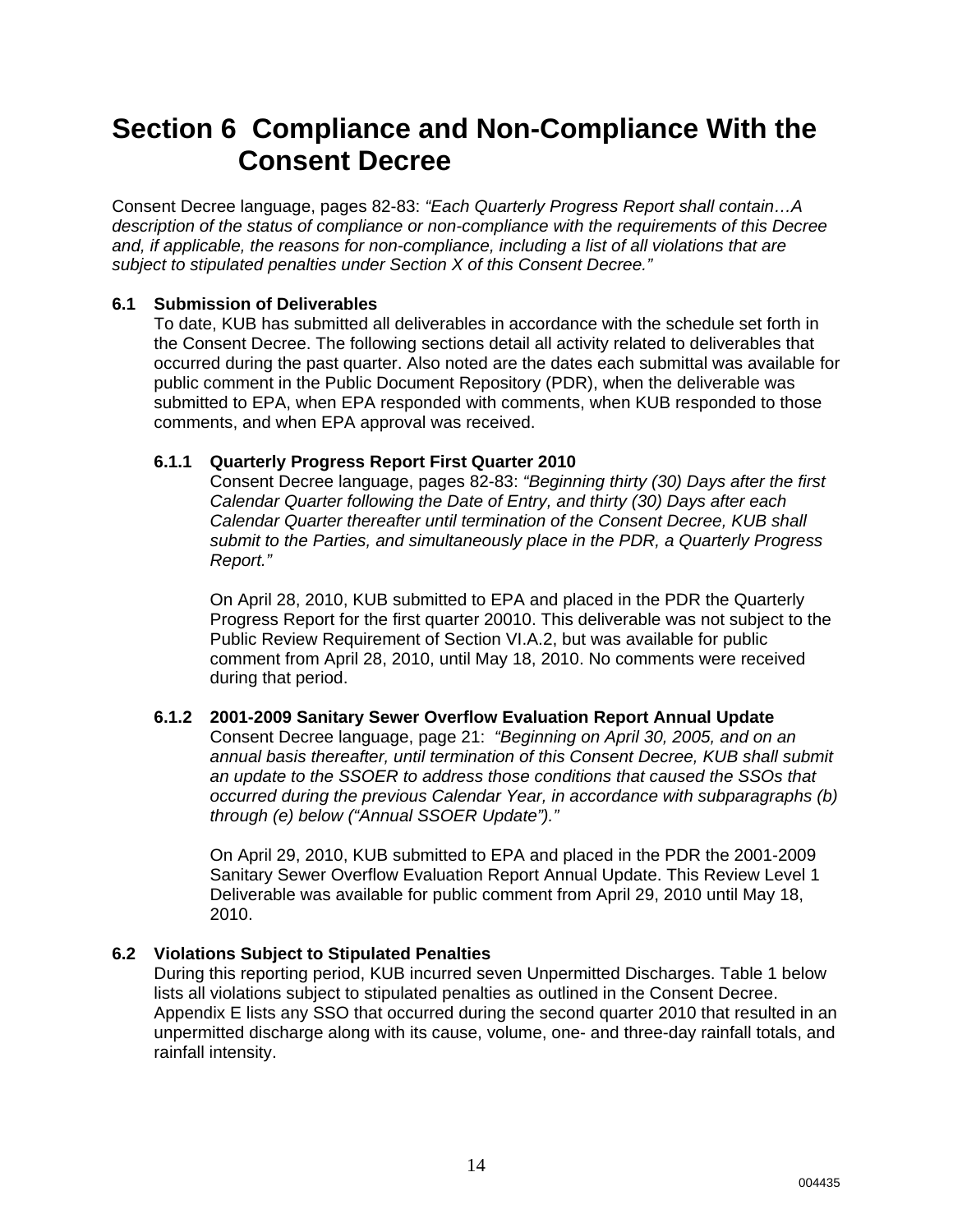| <b>Violation</b>             | <b>Date</b> | <b>Address</b>          | <b>Cause</b>              |  |  |  |  |  |  |  |  |
|------------------------------|-------------|-------------------------|---------------------------|--|--|--|--|--|--|--|--|
| <b>Unpermitted Discharge</b> | 4/17/2010   | 5105 Ball Road          | Broken pipe               |  |  |  |  |  |  |  |  |
| <b>Unpermitted Discharge</b> | 4/17/2010   | 5011 Kingston Pike      | Blockage                  |  |  |  |  |  |  |  |  |
| <b>Unpermitted Discharge</b> | 5/3/2010    | 5816 Holston Hills Road | <b>Electrical failure</b> |  |  |  |  |  |  |  |  |
| <b>Unpermitted Discharge</b> | 5/3/2010    | 601 Arthur Street       | Blockage                  |  |  |  |  |  |  |  |  |
| <b>Unpermitted Discharge</b> | 5/3/2010    | 1210 Moody Avenue       | Heavy rainfall            |  |  |  |  |  |  |  |  |
| <b>Unpermitted Discharge</b> | 5/3/2010    | 3741 Eakers Street      | Heavy rainfall            |  |  |  |  |  |  |  |  |
| <b>Unpermitted Discharge</b> | 5/3/2010    | 1411 Davanna Street     | Heavy rainfall            |  |  |  |  |  |  |  |  |

**Table 1. Violations Subject to Stipulated Penalties**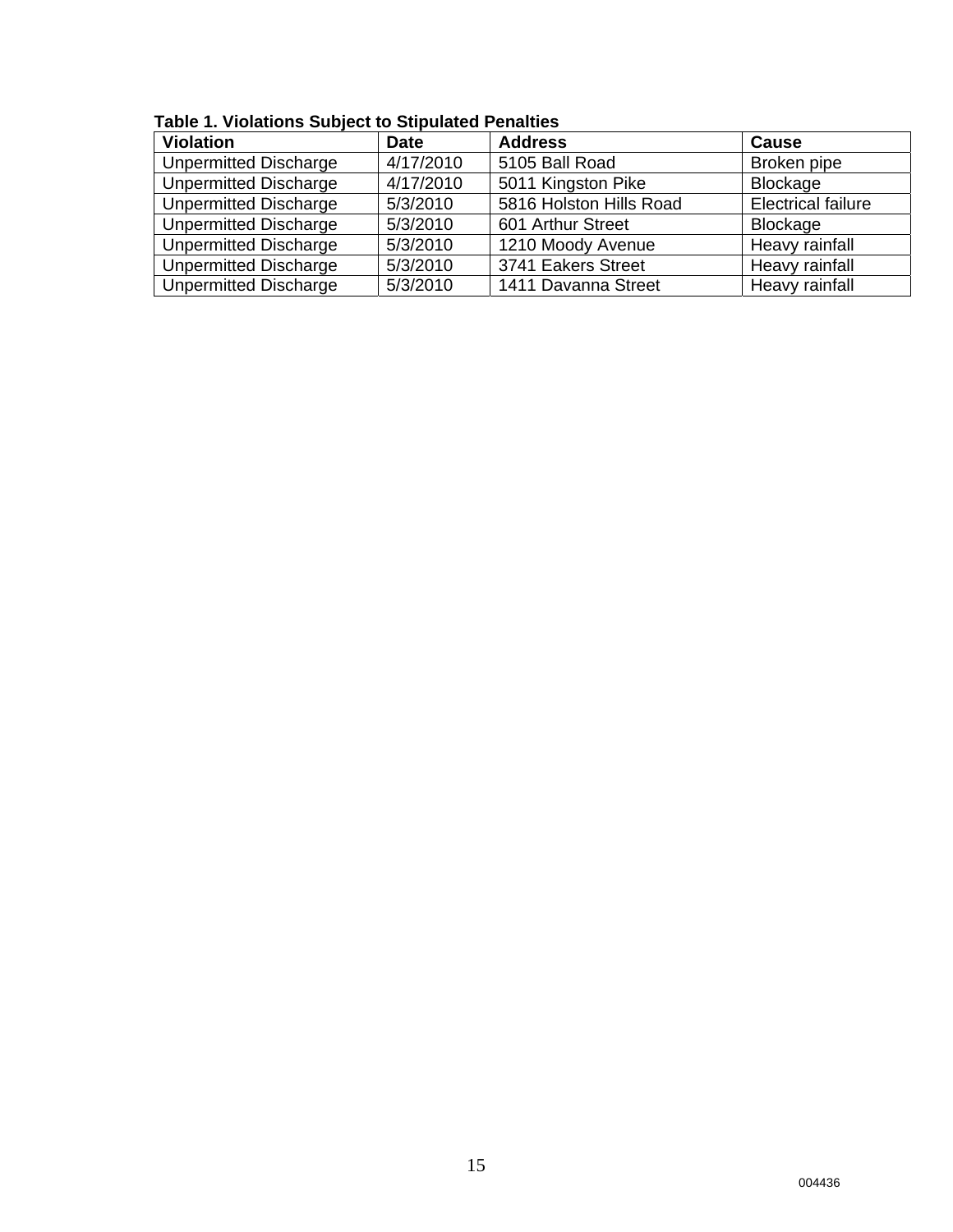### **Section 7 SSOs, Bypasses, Diversions, and Effluent Limit Violations**

Consent Decree language, pages 82-83: *"Each Quarterly Progress Report shall contain… A spreadsheet and summary of all SSOs, Bypasses, Diversions, and effluent limit violations that occurred during the previous Calendar Quarter. Information on Building Backups may be provided in separate spreadsheets and summaries from other SSOs. The spreadsheets and summaries shall identify:* 

- *a. For all SSOs, the location, source, date, time, duration, pathway (if any), receiving water (if any), the reason for each SSO, the total SSO volume, the volume returned to the WCTS, and the volume not captured;*
- *b. For all Bypasses and Diversions, the location, date, time, duration, volume and reason for each Bypass and Diversion; and the total Bypass or Diversion volumes;*
- *c. For all effluent limit violations, all information required to be reported on KUB's Discharge Monitoring Reports."*

#### **7.1 SSOs**

Appendix B lists all SSOs that occurred during this reporting period. During this period, there were 23 SSO events. Of that number, 11 were due to blockage, four were due to grinder pump failure, four were due to heavy rainfall, three were due to broken pipe, and one was due to electrical failure. Of the 23 SSO events, 17 were in the 0 – 1000 gallons volume range, five were in the 1001 – 10,000 range, and one event totaled greater than 10,000 gallons. Durations for events during this period are as follows: 12 ranged from 0 – 2 hours, eight ranged from 2.1 - 5 hours, and three were greater than 5 hours. If an event is found after the overflow has stopped it is sometimes difficult to estimate volume and duration. In those instances, unknown is entered for volume and duration.

#### **7.2 Building Backups**

Appendix C lists all Building Backups that occurred during this reporting period. During this period, there were seven Building Backups. four were due to construction failure, two were due to blockage, and one was due to electrical failure.

#### **7.3 Bypasses**

No Bypasses occurred during this reporting period.

#### **7.4 Diversions**

Table 2 contains all Diversion event information that occurred during this reporting period. During this reporting period, there was one Diversion at Kuwahee, one Diversion at Fourth Creek, and zero Diversions at Loves Creek and Eastbridge WWTPs.

#### **7.5 Effluent Limit Violations**

Table 3 contains all effluent limit violations that occurred during this reporting period. The table contains the information as it is reported in KUB's Discharge Monitoring Reports. During this reporting period, there were no Effluent Limit Violations at Kuwahee, Fourth Creek, Loves Creek, or Eastbridge WWTPs.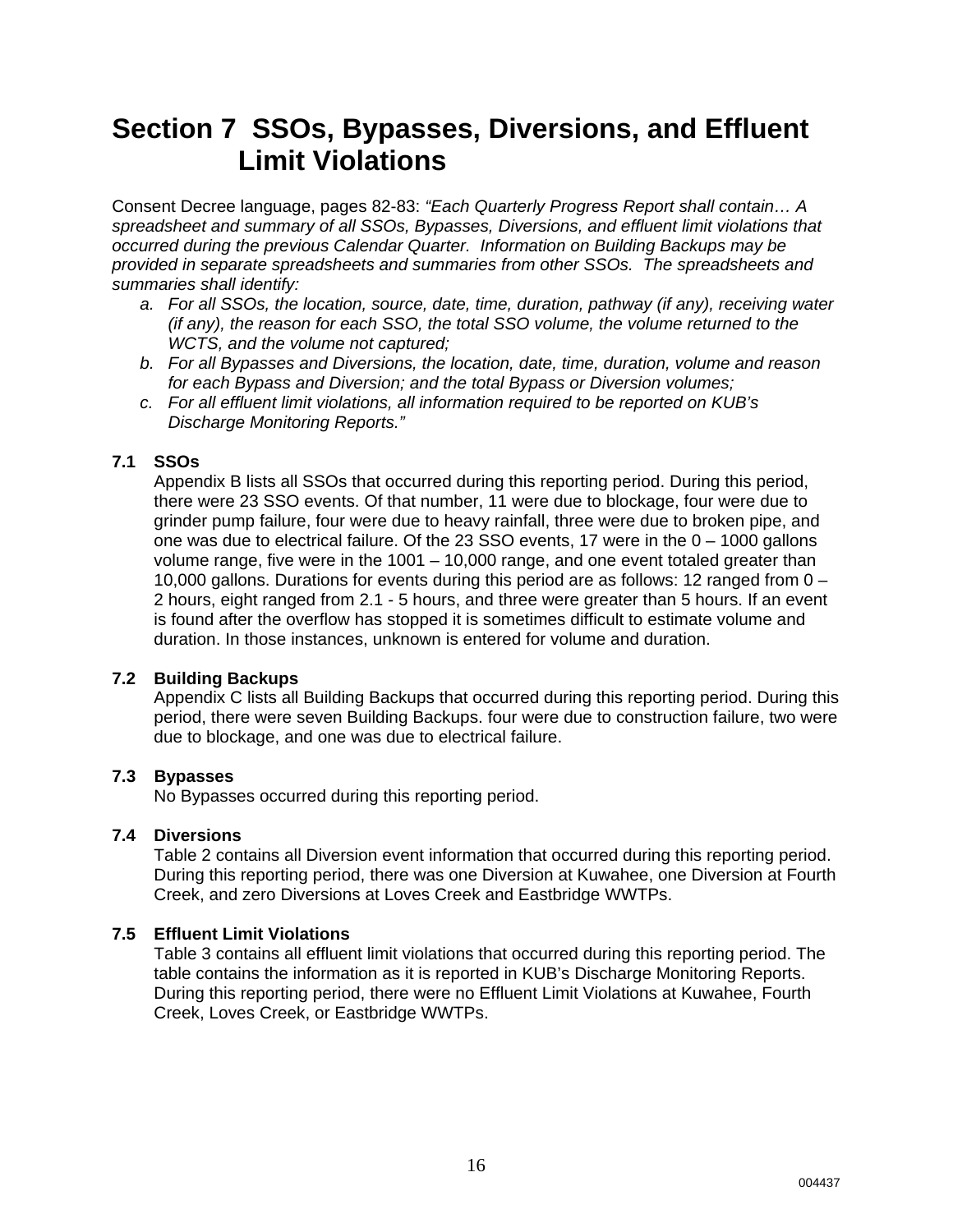### **Table 2: Bypasses and Diversions**

| <b>WWTP</b>         | Did an<br>event<br>occur? | Type of<br><b>Event</b> | <b>Date</b><br><b>Diversion</b><br>gate opened | <b>Time</b><br><b>Diversion</b><br>gate<br>opened | <b>Date</b><br><b>Diversion</b><br>gate<br>closed | Time<br><b>Diversion</b><br>gate<br>closed | <b>Date</b><br><b>Diversion</b><br>flow<br>reported | <b>Duration</b><br>(hrs) | <b>Volume</b><br>(MG) | <b>Total</b><br><b>Event</b><br>Duration<br>(hrs) | <b>Total</b><br>Event<br><b>Volume</b><br>(MG) | <b>Reason for Event</b> |
|---------------------|---------------------------|-------------------------|------------------------------------------------|---------------------------------------------------|---------------------------------------------------|--------------------------------------------|-----------------------------------------------------|--------------------------|-----------------------|---------------------------------------------------|------------------------------------------------|-------------------------|
| <b>Fourth Creek</b> | Yes                       | <b>Diversion</b>        | 05/03/2010                                     | 05:00                                             |                                                   |                                            | 05/03/2010                                          | 11.25                    | 1.81                  | 1.25                                              | 1.81                                           | High flow event due to  |
|                     |                           |                         |                                                |                                                   | 05/03/2010                                        | 16:15                                      |                                                     |                          |                       |                                                   |                                                | excess rainfall         |
| Kuwahee             | Yes                       | <b>Diversion</b>        | 05/03/2010                                     | 04:30                                             |                                                   |                                            | 05/03/2010                                          | 10.00                    | 7.99                  | 10.00                                             | 7.99                                           | High flow event due to  |
|                     |                           |                         |                                                |                                                   | 05/03/2010                                        | 14:30                                      |                                                     |                          |                       |                                                   |                                                | excess rainfall         |
| Loves Creek         | <b>No</b>                 |                         |                                                |                                                   |                                                   |                                            |                                                     |                          |                       |                                                   |                                                |                         |
| Eastbridge          | No                        |                         |                                                |                                                   |                                                   |                                            |                                                     |                          |                       |                                                   |                                                |                         |
|                     |                           |                         |                                                |                                                   |                                                   |                                            |                                                     |                          |                       |                                                   |                                                |                         |

#### **Table 3: Effluent Limit Violations**

| <b>WWTP</b>                         | Did an<br>event<br>occur?   | <b>Date</b> | <b>Parameter</b>         | <b>Type</b>    | Limit          | <b>Value</b> |
|-------------------------------------|-----------------------------|-------------|--------------------------|----------------|----------------|--------------|
| Kuwahee                             | No                          | -           | $\overline{\phantom{0}}$ | $\blacksquare$ | $\blacksquare$ |              |
| <b>Fourth Creek</b>                 | <b>No</b>                   |             |                          |                |                |              |
| Loves Creek                         | <b>No</b>                   |             |                          |                |                |              |
| Eastbridge                          | No                          |             |                          |                |                |              |
| <b>SS</b> - Settleable Solids       | mg/l - milligrams per liter |             |                          |                |                |              |
| <b>TSS - Total Suspended Solids</b> | cfu-Colony Forming Unit     |             |                          |                |                |              |
| $ m /l$ – milliliters per liter     | lbs - Pounds                |             |                          |                |                |              |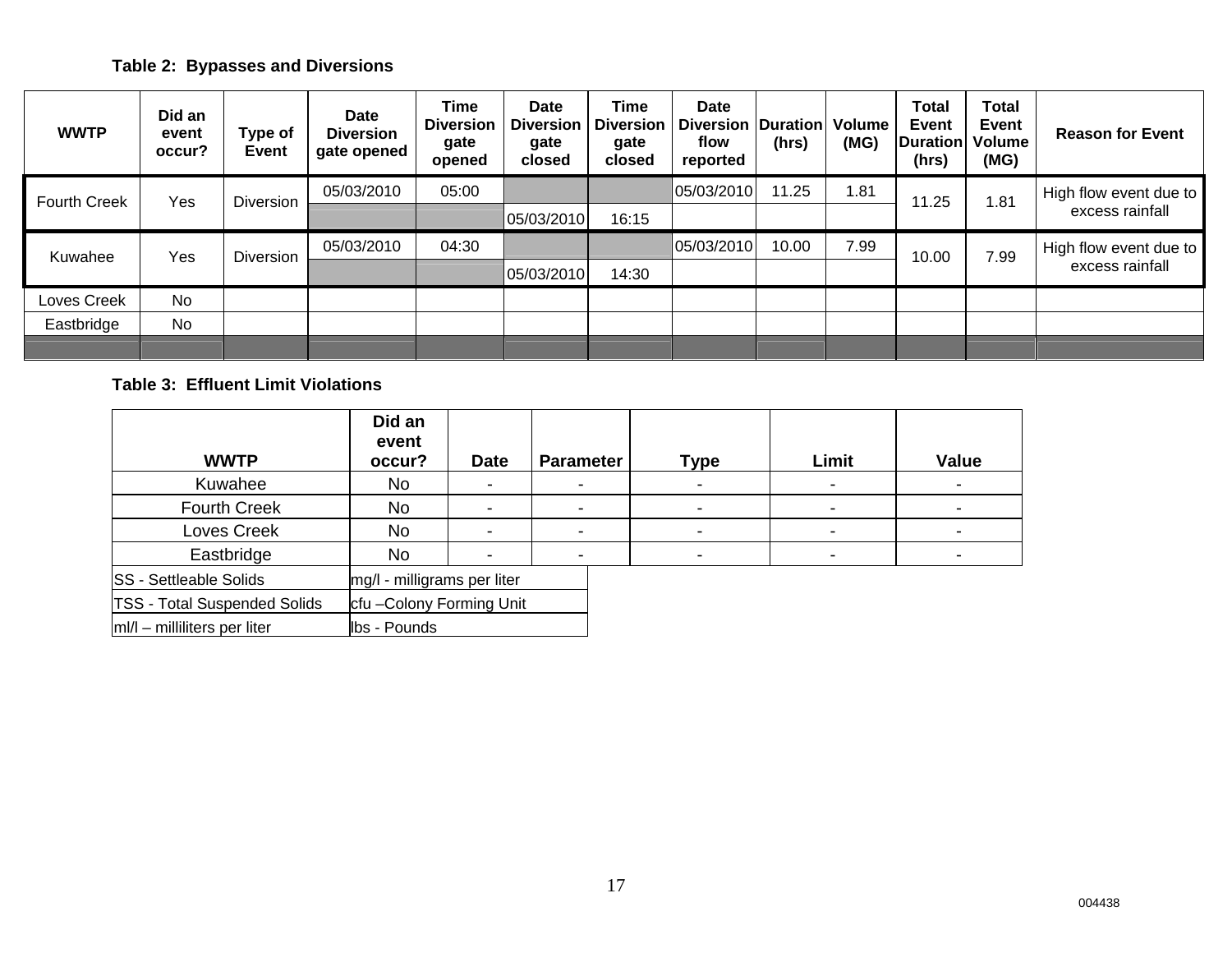# **Section 8 Water Quality Monitoring Data**

Consent Decree language, pages 82-83: *"Each Quarterly Progress Report shall contain… The water quality monitoring data and other information required pursuant to Section VII.D.1.(e).(v)."*

#### **8.1 Sampling Conducted and Results**

Appendix D lists all sampling that was conducted during the reporting period and the results thereof. In addition to routine monitoring in all creeks, and responding to Sanitary Sewer Overflows (SSO), KUB Water Quality Personnel conducted investigative sampling primarily on Baker Creek and Second Creek. Also, KUB continued to utilize RT-PCR *Bacteroides* analysis on selected routine samples to investigate high *E. coli* counts when necessary.

#### First Creek

KUB has submitted select samples from First Creek routine sampling for *Bacteroides* testing because of elevated *E. coli* counts during the quarter – results are pending and will be reported in the third quarter report.

#### Second Creek

All routine monitoring bacteriological results for this creek were low and/or met the water quality standard during the quarter. However, KUB also conducted a dry weather walk of the stream this quarter and was able to identify three areas that are currently under further investigation (See Second Creek Table 1). Two areas near stream miles 1.0 and 4.0 were resampled on a second date and again under dry weather conditions to validate the findings. Source testing was also completed and results recently received. The unusually high bacteriological counts and evidence of human source in these areas has prompted dye testing and some additional monitoring (See Second Creek Table 2) to identify the location of the source. Sampling above stream mile 4.0 before the stream goes underground did not reveal any problems. At this time the suspect area appears to be underground. KUB is also working with the City of Knoxville Stormwater group to identify the problem coming from the stormwater pipe around stream mile 1.0.

Although inconsistent, some evidence of elevated bacteriological counts also continues to be seen above stream mile 5.5. Several laterals were dye tested in this area, but no apparent problems were identified. Additional source testing is underway for this area of the stream.

#### Third and Fourth Creek

All bacteriological results for these two creeks were low and/or met the water quality standard during this quarter. No human source testing was initiated.

#### Loves Creek

KUB has submitted select samples from Loves Creek routine sampling for *Bacteroides* testing because of elevated *E. coli* counts during the quarter – results are pending and will be reported in the third quarter report.

#### Baker Creek

KUB sampled a tributary that enters Baker Creek just above the routine site 0.53 twice this quarter. Occasional high counts during wet weather at site 0.53 and 0.36 prompted this additional investigative sampling. Results on 4/26/10 were elevated and the sample was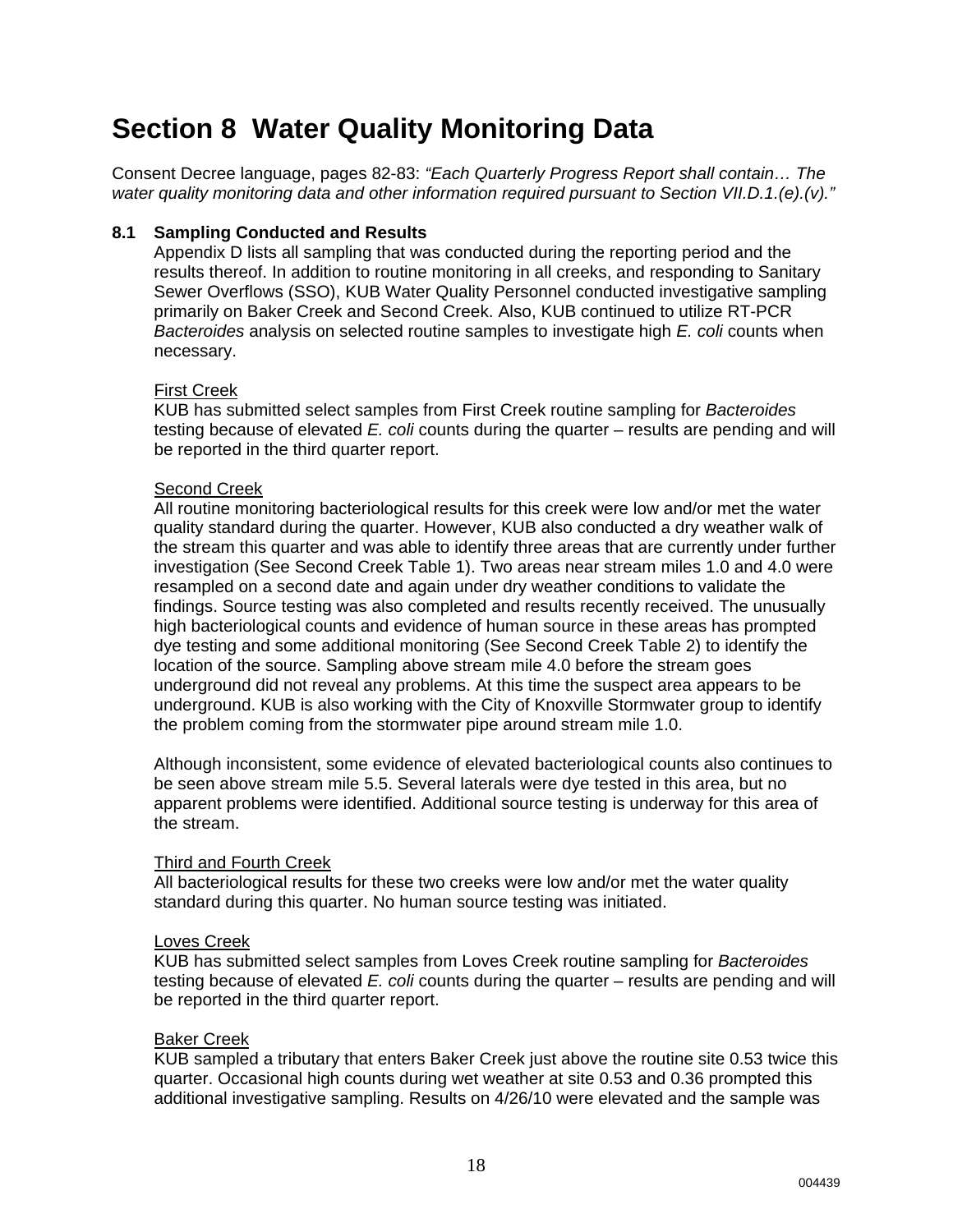submitted for Bacteroides analysis, but no evidence of human source was apparent. However, some human source was evidenced in the routine sample collected at 0.53 in April. Bacteriological counts in Baker Creek remained low for most of this quarter, but investigation of the small, inconsistent source directly in or around site 0.36 and 0.53 will continue, especially during wet weather conditions.

#### Goose Creek

All bacteriological results for this creek were low, and site 1.19 was resampled under various wet weather conditions to confirm unusually low bacteriological results.

#### Williams Creek

Water Quality Personnel continue to submit routine monitoring samples for Bacteroides testing due to elevations in fecal coliform, E. coli counts and total Bacteroides concentrations around site 2.02. Although inconsistent, the evidence of human source continues to seen during wet weather conditions. Lateral repairs are still continuing in some areas of Williams Creek and the results of additional wet weather investigations for location of source will be reported in the third quarter report.

#### **8.2 Projected Data Collection**

During the third quarter of 2010, KUB will continue to monitor the 24 routine sampling locations in the sewer basins of eight area creeks. KUB will collect samples from the following locations during the third quarter of 2010:

| <b>Creek Name</b>     | <b>Creek Mile #</b> | <b>Creek Mile #</b> | <b>Creek Mile #</b> |
|-----------------------|---------------------|---------------------|---------------------|
|                       |                     |                     |                     |
| <b>First Creek</b>    | 1.74                | 2.57                | 6.33                |
| <b>Second Creek</b>   | 0.30                | 1.54                | 5.76                |
| <b>Third Creek</b>    | 0.87                | 2.08E               | 4.80W               |
| <b>Fourth Creek</b>   | 1.75                | 2.79                | 3.29                |
| <b>Baker Creek</b>    | 0.36                | 0.53                | 1.45                |
| <b>Goose Creek</b>    | 0.40                | 1.19E               | 1.80E               |
| <b>Loves Creek</b>    | 0.85                | 1.89                | 3.45                |
| <b>Williams Creek</b> | 0.89                | 1.70                | 2.02                |

#### *Sample Locations by Creek Mile or Site Number*

In the third quarter of 2010, KUB will conduct Wet Weather investigations on Goose Creek and Fourth Creek as weather permits.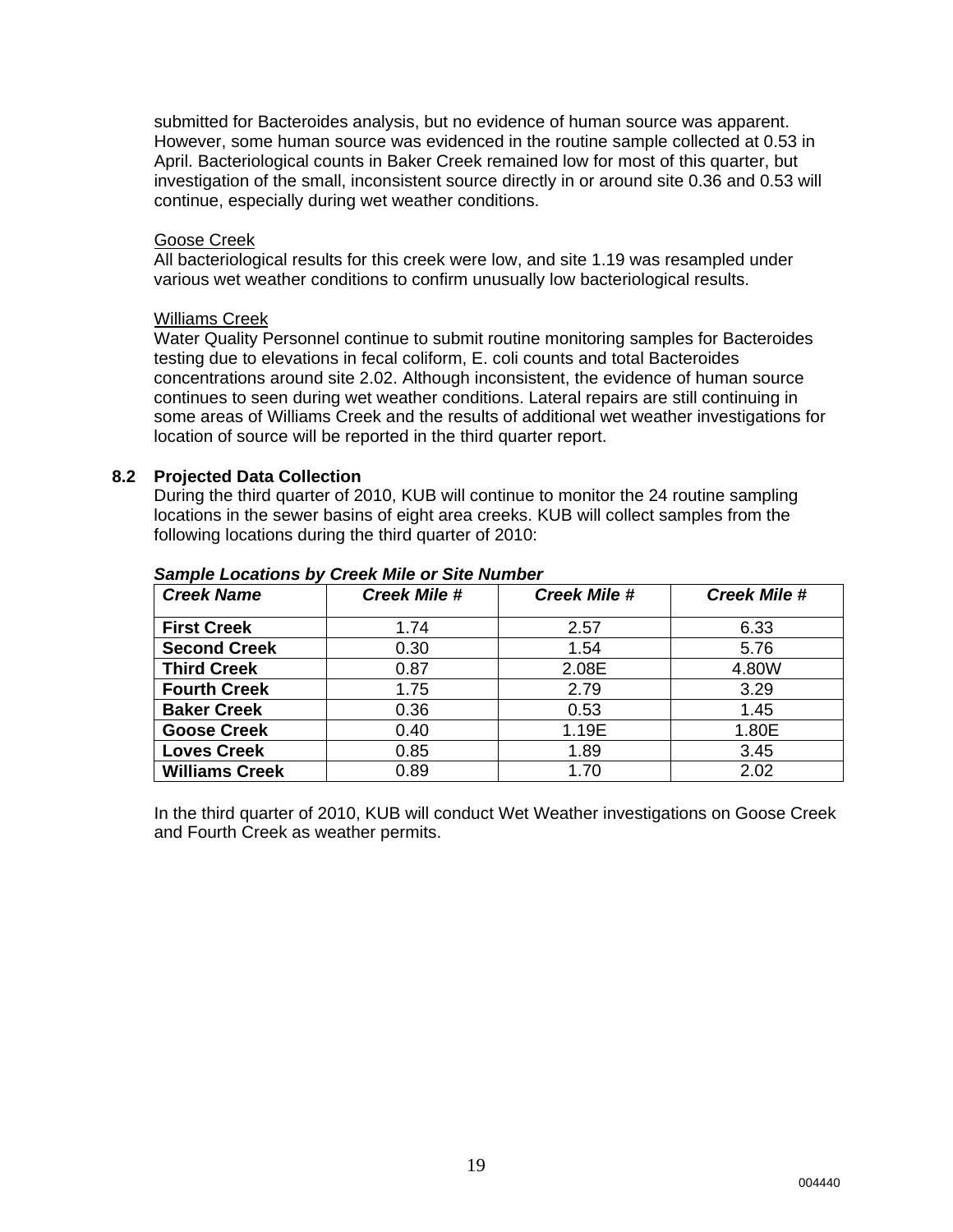# **Appendix A**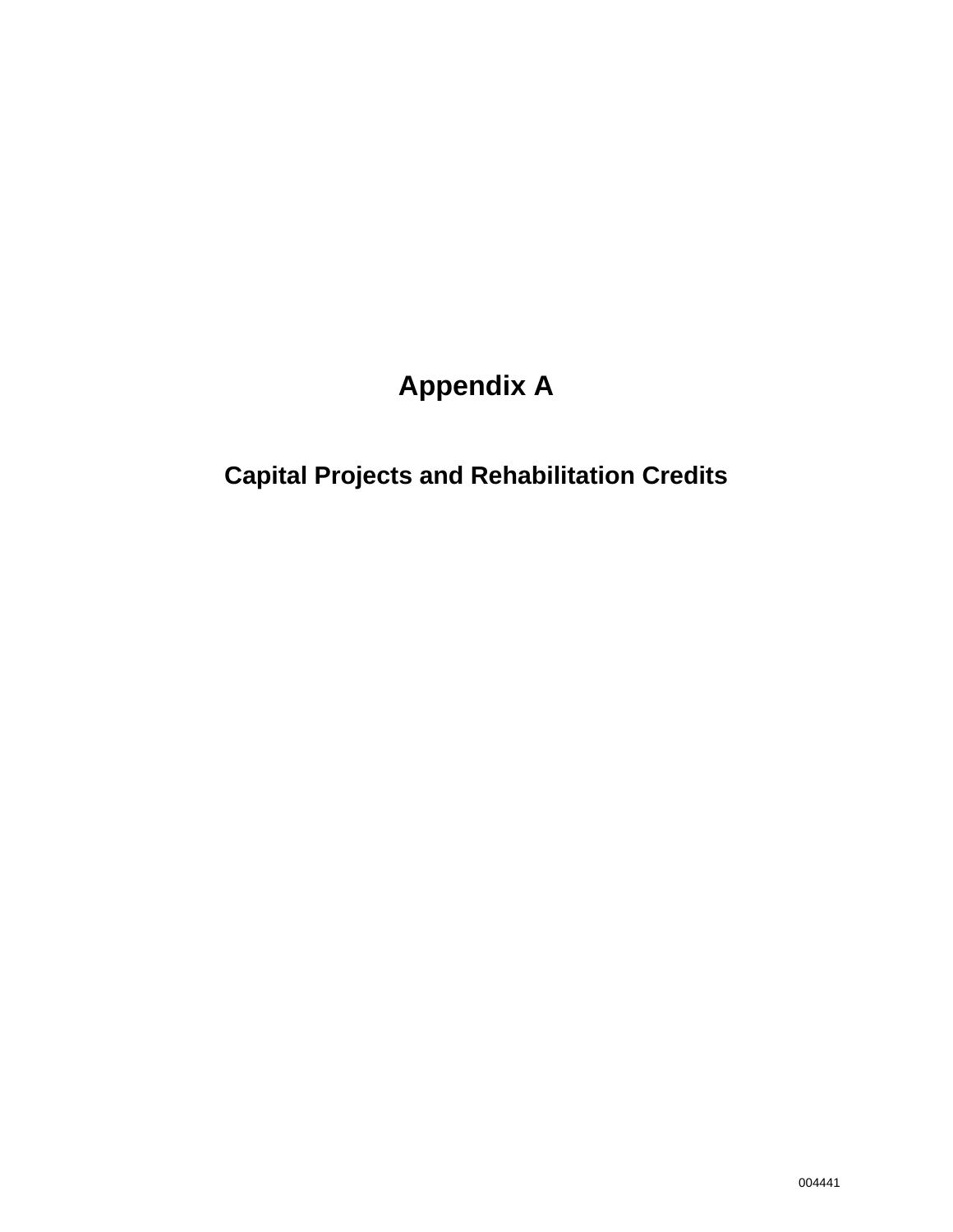|                                                                                   |                                                    |                         |                                | <b>Credits Banked</b> |                                             |
|-----------------------------------------------------------------------------------|----------------------------------------------------|-------------------------|--------------------------------|-----------------------|---------------------------------------------|
| <b>Project Name</b>                                                               | <b>Credit Type</b>                                 | <b>Basin</b>            | <b>WWTP</b>                    | (gpd)                 | <b>Status</b>                               |
| 1 Comprehensive Rehab 03B1a                                                       | Comprehensive Rehabilitation                       | 1st Creek               | Kuwahee                        | 321,030               | Project Complete                            |
| 2 Comprehensive Rehab 03B2a                                                       | Comprehensive Rehabilitation                       | 1st Creek               | Kuwahee                        | 302,366               | Project Complete                            |
| 3 Comprehensive Rehab 04B1a                                                       | Comprehensive Rehabilitation                       | 1st Creek               | Kuwahee                        | 334,626               | Project Complete                            |
| 4 Comprehensive Rehab 08A1                                                        | Comprehensive Rehabilitation                       | 1st Creek               | Kuwahee                        | 1,589,952             | Project Complete                            |
| 5 McCampbell Lane Sewer Replacement<br>6 Knox Road Trunkline Replacement          | Find & Fix Gravity Main<br>Find & Fix Gravity Main | 1st Creek<br>1st Creek  | Kuwahee<br>Kuwahee             | 25,543<br>36,728      | <b>Project Complete</b><br>Project Complete |
| 7 vented manhole cover replacement (7A1)                                          | Manhole Cover                                      | 1st Creek               | Kuwahee                        | 13,333                | <b>Project Complete</b>                     |
| 8 vented manhole cover replacement (7A1)                                          | Manhole Cover                                      | 1st Creek               | Kuwahee                        | 13,333                | Project Complete                            |
| 9 vented manhole cover replacement (7A1)                                          | Manhole Cover                                      | 1st Creek               | Kuwahee                        | 13,333                | Project Complete                            |
| 10 Comprehensive Rehab 15D2                                                       | Comprehensive Rehabilitation                       | 2nd Creek               | Kuwahee                        | 1,450,008             | <b>Project Complete</b>                     |
| 11 Comprehensive Rehab 05A4 & 05A3                                                | Comprehensive Rehabilitation                       | 2nd Creek               | Kuwahee                        | 43,904                | Project Complete                            |
| 12 Comprehensive Rehab 09A2                                                       | Comprehensive Rehabilitation                       | 3rd Creek               | Kuwahee                        | 296,664               | Project Complete                            |
| 13 Comprehensive Rehab 09A1                                                       | Comprehensive Rehabilitation                       | 3rd Creek               | Kuwahee                        | 219,345               | Project Complete                            |
| 14 Walker Springs Storage Tank                                                    | Storage Tank                                       | 4th Creek               | Fourth Creek                   | 3,250,000             | Project Complete                            |
| 15 Comprehensive Rehab 40F1                                                       | Comprehensive Rehabilitation                       | South Knox / Knob Creek | Kuwahee                        | 83,600                | Project Complete                            |
| 16 Comprehensive Rehab 41A4                                                       | Comprehensive Rehabilitation                       | South Knox / Knob Creek | Kuwahee                        | 371,994               | <b>Project Complete</b>                     |
| 17 Comprehensive Rehab 41B1                                                       | Comprehensive Rehabilitation                       | South Knox / Knob Creek | Kuwahee                        | 152,958               | <b>Project Complete</b>                     |
| 18 Wilson Ave, Chesnut St., Donnell St. (Asset Replacement)                       | Find & Fix Gravity Main                            | Williams Creek          | Kuwahee                        | 28                    | Project Complete                            |
| 19 Williams Creek Trunkline Replacement                                           | Find & Fix Gravity Main                            | <b>Williams Creek</b>   | Kuwahee                        | 168,667               | Project Complete                            |
| 20 Rushland Park Off Site Sewer Rehabilitation                                    | Find & Fix Gravity Main                            | Loves Creek             | Loves Creek                    | 3,803                 | Project Complete                            |
| 21 Emily Avenue Pump Station Abandonment                                          | Find & Fix Gravity Main                            | Loves Creek             | Loves Creek                    | 141,600               | Project Complete                            |
| 22 Fair Drive - Phase I                                                           | Find & Fix Gravity Main                            | 1st Creek               | Kuwahee                        | 130,928               | Project Complete                            |
| 23 Comprehensive Rehab 23E1                                                       | Comprehensive Rehabilitation                       | 2nd Creek               | Kuwahee                        | 4,215,003             | Project Complete                            |
| 24 vented manhole cover replacements (08B2)                                       | Manhole Cover                                      | 1st Creek               | Kuwahee                        | 4,669                 | <b>Project Complete</b>                     |
| 25 vented manhole cover replacement (16B1)                                        | <b>Manhole Cover</b>                               | 1st Creek               | Kuwahee                        | 667                   | <b>Project Complete</b>                     |
| 26 vented manhole cover replacements (28C1)                                       | Manhole Cover<br>Find & Fix Gravity Main           | 3rd Creek<br>4th Creek  | Kuwahee<br><b>Fourth Creek</b> | 1,334<br>5.409        | Project Complete<br><b>Project Complete</b> |
| 27 10" mainline replacement (33A2)<br>28 vented manhole cover replacements (22C2) | Manhole Cover                                      | 3rd Creek               | Kuwahee                        | 16,002                | Project Complete                            |
| 29 vented manhole cover replacements (63)                                         | Manhole Cover                                      | <b>Sinking Creek</b>    | Loves Creek                    | 66,665                | Project Complete                            |
| 30 10" mainline replacement (6C1)                                                 | Find & Fix Gravity Main                            | Loves Creek             | Loves Creek                    | 24,620                | Project Complete                            |
| 31 Comprehensive Rehab 06A5                                                       | Comprehensive Rehabilitation                       | Loves Creek             | Loves Creek                    | 263,358               | Project Complete                            |
| 32 Comprehensive Rehab 06A4                                                       | Comprehensive Rehabilitation                       | Loves Creek             | Loves Creek                    | 386,304               | Project Complete                            |
| 33 vented manhole cover replacement (39D2)                                        | Manhole Cover                                      | South Knox / Knob Creek | Kuwahee                        | 667                   | Project Complete                            |
| 34 vented manhole cover replacement (39D4)                                        | <b>Manhole Cover</b>                               | South Knox / Knob Creek | Kuwahee                        | 667                   | Project Complete                            |
| 35 vented manhole cover replacement (39D3)                                        | Manhole Cover                                      | South Knox / Knob Creek | Kuwahee                        | 2,668                 | <b>Project Complete</b>                     |
| 36 vented manhole cover replacement (20A6)                                        | Manhole Cover                                      | Loves Creek             | Loves Creek                    | 1,334                 | Project Complete                            |
| 37 vented manhole cover replacement (20A7)                                        | <b>Manhole Cover</b>                               | Loves Creek             | Loves Creek                    | 667                   | <b>Project Complete</b>                     |
| 38 vented manhole cover replacement (13A2)                                        | Manhole Cover                                      | 3rd Creek               | Kuwahee                        | 667                   | <b>Project Complete</b>                     |
| 39 vented manhole cover replacement (13B1)                                        | Manhole Cover                                      | 3rd Creek               | Kuwahee                        | 13,335                | Project Complete                            |
| 40 vented manhole cover replacement (28B1)                                        | <b>Manhole Cover</b>                               | 3rd Creek               | Kuwahee                        | 1,334                 | Project Complete                            |
| 41 12" mainline replacement (44)                                                  | Find & Fix Gravity Main                            | South Knox / Knob Creek | Kuwahee                        | 4,278                 | Project Complete                            |
| 42 manhole frame seal repair (67)                                                 | Manhole Repair                                     | Loves Creek             | Loves Creek                    | 2,304                 | Project Complete                            |
| 43 Whites Creek Trunk Line Replacement (02)                                       | Find & Fix Gravity Main                            | 1st Creek               | Kuwahee                        | 50,106                | Project Complete                            |
| 44 Comprehensive Rehab 09D1                                                       | Comprehensive Rehabilitation                       | 3rd Creek               | Kuwahee                        | 381,376<br>408,317    | Project Complete                            |
| 45 Comprehensive Rehab 09A4<br>46 Lower First Creek Storage Tank                  | Comprehensive Rehabilitation<br>Storage Tank       | 3rd Creek<br>1st Creek  | Kuwahee<br>Kuwahee             | 5,000,000             | Project Complete<br>Project Complete        |
| 47 vented manhole cover replacement (11B2)                                        | <b>Manhole Cover</b>                               | 3rd Creek               | Kuwahee                        | 13,333                | <b>Project Complete</b>                     |
| 48 vented manhole cover replacement (13C1)                                        | <b>Manhole Cover</b>                               | 3rd Creek               | Kuwahee                        | 2,667                 | Project Complete                            |
| 49 vented manhole cover replacement (22A2)                                        | <b>Manhole Cover</b>                               | 3rd Creek               | Kuwahee                        | 667                   | Project Complete                            |
| 50 vented manhole cover replacement (22B1)                                        | Manhole Cover                                      | 3rd Creek               | Kuwahee                        | 667                   | Project Complete                            |
| 51 Creek Head Drive sewer line replacement (32A4)                                 | Find & Fix Gravity Main                            | 4th Creek               | Fourth Creek                   | 11,132                | Project Complete                            |
| 52 Manhole replacement (19A3)                                                     | Find & Fix Gravity Main                            | <b>Williams Creek</b>   | Kuwahee                        | 207                   | Project Complete                            |
| 53 Papermill drive sewer line replacement (33A2)                                  | Find & Fix Gravity Main                            | 4th Creek               | Fourth Creek                   | 103,769               | Project Complete                            |
| 54 Wells Rd sewer line replacement (39C2)                                         | Find & Fix Gravity Main                            | South Knox / Knob Creek | Kuwahee                        | 1,728                 | <b>Project Complete</b>                     |
| 55 Power Park Manhole Rehab (45)                                                  | Find & Fix Gravity Main                            | Knob Creek              | Kuwahee                        | 3,596                 | Project Complete                            |
| 56 Blount Ave abandoned lateral (39A1)                                            | Disconnect abandoned lateral                       | South Knox / Knob Creek | Kuwahee                        | 2,000                 | Project Complete                            |
| 57 Woodbine Ave sewerline Rehab (19A2)                                            | Find & Fix Gravity Main                            | <b>Williams Creek</b>   | Kuwahee                        | 2,683                 | <b>Project Complete</b>                     |
| 58 Pleasant Ridge Rd Sewer line improvements (09A1)                               | Find & Fix Gravity Main                            | 3rd Creek               | Kuwahee                        | 207                   | Project Complete                            |
| 59 Papermill drive sewer line replacement (27A1)                                  | Find & Fix Gravity Main                            | Fourth Creek            | Fourth Creek                   | 18,211                | Project Complete                            |
| 60 Wilson Rd Manhole Rehab (10C1)                                                 | Find & Fix Gravity Main                            | 2nd Creek               | Kuwahee                        | 831                   | Project Complete                            |
| 61 Maryville Pike Trunk Replacement (39C1)                                        | Find & Fix Gravity Main                            | South Knox / Knob Creek | Kuwahee                        | 72,880                | Project Complete                            |
| 62 Upper McKamey Trunk Replacement (11B1 11B2)                                    | Find & Fix Gravity Main                            | 3rd Creek               | Kuwahee                        | 64,324                | <b>Project Complete</b>                     |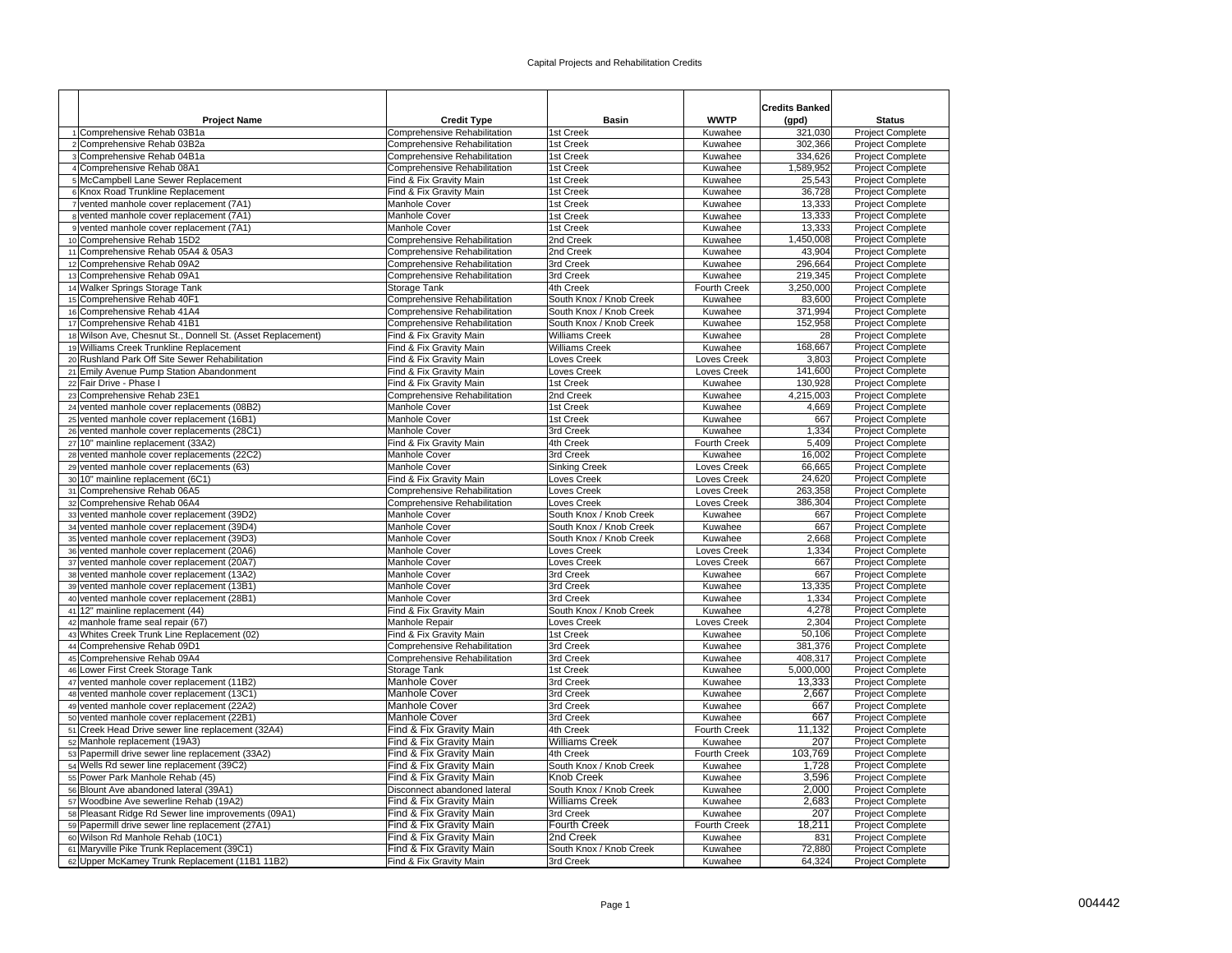| <b>Project Name</b>                                                                                                       | <b>Credit Type</b>                                            | <b>Basin</b>                                       | <b>WWTP</b>            | <b>Credits Banked</b><br>(gpd) | <b>Status</b>                               |
|---------------------------------------------------------------------------------------------------------------------------|---------------------------------------------------------------|----------------------------------------------------|------------------------|--------------------------------|---------------------------------------------|
| 63 Fox Manor Blvd sewer line replacement (32A4)                                                                           | Find & Fix Gravity Main                                       | 4th Creek                                          | Fourth Creek           | 31,510                         | Project Complete                            |
| 64 Power Park Manhole Rehab (47)                                                                                          | Manhole Repair                                                | South Knox / Knob Creek                            | Kuwahee                | 7,700                          | Project Complete                            |
| 65 Sutherland Ave Sewer Line Replacement (28B1)                                                                           | Find & Fix Gravity Main                                       | 3rd Creek                                          | Kuwahee                | 20,383                         | Project Complete                            |
| 66 Fountain City Trunkline Replacement (03B1 03B2)                                                                        | Find & Fix Gravity Main                                       | 1st Creek                                          | Kuwahee                | 72,512                         | Project Complete                            |
| 67 vented manhole cover replacement (11B2)                                                                                | Manhole Cover                                                 | 4th Creek                                          | <b>Fourth Creek</b>    | 13,333                         | <b>Project Complete</b>                     |
| 68 vented manhole cover replacement (39D2)                                                                                | Manhole Cover                                                 | South Knox / Knob Creek                            | Kuwahee                | 13,333                         | Project Complete                            |
| 69 Comprehensive Rehabilitation 19A2                                                                                      | Comprehensive Rehabilitation                                  | Williams Creek                                     | Kuwahee                | 521,631                        | <b>Project Complete</b>                     |
| 70 17B1 Manhole Replacement                                                                                               | Find & Fix Gravity Main                                       | 1st Creek                                          | Kuwahee                | 1,803                          | Project Complete                            |
| 71 Vine Middle School sewerline Rehab (24D1)                                                                              | Find & Fix Gravity Main                                       | 1st Creek                                          | Kuwahee                | 23,491                         | Project Complete                            |
| 72 Comprehensive Rehabilitation (08B2)                                                                                    | Comprehensive Rehabilitation                                  | 1st Creek                                          | Kuwahee                | 841,370                        | <b>Project Complete</b>                     |
| 73 Third Creek Storage Tank (21A1)                                                                                        | Storage Tank                                                  | 3rd Creek                                          | Kuwahee                | 4,000,000                      | Project Complete                            |
| 74 Comprehensive Rehabiliation (19A1)                                                                                     | Comprehensive Rehabilitation                                  | <b>Williams Creek</b>                              | Kuwahee                | 313,938                        | Project Complete                            |
| 75 Comprehensive Rehabiliation (19B1)                                                                                     | Comprehensive Rehabilitation                                  | <b>Williams Creek</b>                              | Kuwahee                | 328,300                        | Project Complete                            |
| 76 Comprehensive Rehabiliation (10B1)<br>77 Comprehensive Rehabiliation (10C1)                                            | Comprehensive Rehabilitation                                  | 2nd Creek<br>2nd Creek                             | Kuwahee                | 191,698<br>67,840              | Project Complete                            |
|                                                                                                                           | Comprehensive Rehabilitation                                  |                                                    | Kuwahee                |                                | Project Complete                            |
| 78 Disconnected Stormwater Detention Pond Sevier Ave (40C1)<br>79 Sub Basin 63 Sinking Creek Drainage rehabilitation (63) | <b>Disconnect Storm Sewer</b><br>Comprehensive Rehabilitation | South Knox / Knob Creek<br>South Knox / Knob Creek | Kuwahee<br>Loves Creek | 97,333<br>72.110               | Project Complete<br><b>Project Complete</b> |
| 80 West Ford Valley Trunkline replacement (41A1)                                                                          | Find & Fix Gravity Main                                       | South Knox / Knob Creek                            | Kuwahee                | 236,704                        | Project Complete                            |
| 81 Blount Avenue Trunkline Replacement (39A1)                                                                             | Find & Fix Gravity Main                                       | South Knox / Knob Creek                            | Kuwahee                | 225,376                        | Project Complete                            |
| 82 Broookvale Point Repairs (02A3)                                                                                        | Find & Fix Gravity Main                                       | 1st Creek                                          | Kuwahee                | 52,079                         | Project Complete                            |
| 83 Park Pump Point Repairs (45)                                                                                           | Find & Fix Gravity Main                                       | South Knox / Knob Creek                            | Kuwahee                | 11,522                         | Project Complete                            |
| 84 Wayland Road Storage Tank (67)                                                                                         | Storage Tank                                                  | Loves Creek                                        | Loves Creek            | 20,000                         | Project Complete                            |
| 85 Comprehensive Rehab (19A3)                                                                                             | Comprehensive Rehabilitation                                  | <b>Williams Creek</b>                              | Kuwahee                | 325,090                        | Project Complete                            |
| 86 Comprehensive Rehab (41A2)                                                                                             | Comprehensive Rehabilitation                                  | South Knox / Knob Creek                            | Kuwahee                | 39,330                         | Project Complete                            |
| 87 Comprehensive Rehab (41A5)                                                                                             | Comprehensive Rehabilitation                                  | South Knox / Knob Creek                            | Kuwahee                | 119,327                        | <b>Project Complete</b>                     |
| 88 Jersey Ave sewer rehabilitation (SubBasin 23)                                                                          | Find & Fix Gravity Main                                       | 1st Creek                                          | Kuwahee                | 419                            | Project Complete                            |
| 89 East Magnolia sewer rehabilitation (SubBasin 24)                                                                       | Find & Fix Gravity Main                                       | 1st Creek                                          | Kuwahee                | 846                            | <b>Project Complete</b>                     |
| 90 Walker Blvd Sewer Rehabilitation (SubBasin 16)                                                                         | Find & Fix Gravity Main                                       | 1st Creek                                          | Kuwahee                | 1086                           | Project Complete                            |
| 91 Kingston Court Sewer Rehabilitation (SubBasin 29)                                                                      | Find & Fix Gravity Main                                       | 3rd Creek                                          | Kuwahee                | 3727                           | Project Complete                            |
| 92 Clinch Ave Sewer Rehabilitation (SubBasin 30)                                                                          | Find & Fix Gravity Main                                       | 1st Creek                                          | Kuwahee                | 442                            | Project Complete                            |
| 93 Badgett Drive Sewer Rehabilitation (SubBasin 22)                                                                       | Find & Fix Gravity Main                                       | 3rd Creek                                          | Kuwahee                | 214                            | Project Complete                            |
| 94 Dickson Street Sewer Rehabilitation (SubBasin 20)                                                                      | Find & Fix Gravity Main                                       | Loves Creek                                        | Loves Creek            | 417                            | Project Complete                            |
| 95 W New Street Sewer Rehabilitation (SubBasin 24)                                                                        | Find & Fix Gravity Main                                       | 1st Creek                                          | Kuwahee                | 2844                           | <b>Project Complete</b>                     |
| 96 Rennoc Rd Sewer Rehabilitation (SubBasin 4)                                                                            | Find & Fix Gravity Main                                       | 1st Creek                                          | Kuwahee                | 2853                           | Project Complete                            |
| 97 Spicewood Lane Sewer Rehabilitation (SubBasin 13)                                                                      | Find & Fix Gravity Main                                       | 3rd Creek                                          | Kuwahee                | 216                            | <b>Project Complete</b>                     |
| 98 Chapman Highway Sewer Rehabilitation (SubBasin 39)                                                                     | Find & Fix Gravity Main                                       | South Knox / Knob Creek                            | Kuwahee                | 212                            | Project Complete                            |
| 99 McCroskey Ave Sewer Rehabilitation (SubBasin 17)                                                                       | Find & Fix Gravity Main                                       | 1st Creek                                          | Kuwahee                | 1.076                          | <b>Project Complete</b>                     |
| 100 East 5th Ave Sewer Rehabilitation (SubBasin 24)                                                                       | Find & Fix Gravity Main                                       | 1st Creek                                          | Kuwahee                | 447                            | Project Complete                            |
| 101 Simms Rd Sewer Rehabilitation (SubBasin 39)                                                                           | Find & Fix Gravity Main                                       | South Knox / Knob Creek                            | Kuwahee                | 2,955                          | Project Complete                            |
| 102 Maynard Ave Sewer Rehabilitation (SubBasin 16)                                                                        | Find & Fix Gravity Main                                       | 1st Creek<br>2nd Creek                             | Kuwahee                | 423                            | Project Complete                            |
| 103 Minibasin 10B1 & 10C1 find & fix<br>104 Third Creek Trunkline Replacement                                             | Find & Fix Gravity Main<br>Find & Fix Gravity Main            | 3rd Creek                                          | Kuwahee<br>Kuwahee     | 15,689<br>483,793              | Project Complete<br>Project Complete        |
| 105 Disconnected Stormwater 15" discharge pipe Island Home blvd                                                           | <b>Disconnect Storm Sewer</b>                                 | South Knox / Knob Creek                            | Kuwahee                | 1,720,000                      | Project Complete                            |
| 106 Paved Manhole Rehabilitation 40A2                                                                                     | Find & Fix Gravity Main                                       | South Knox / Knob Creek                            | Kuwahee                | 20,140                         | <b>Project Complete</b>                     |
| 107 Paved Manhole Rehabilitation 40F2                                                                                     | Find & Fix Gravity Main                                       | South Knox / Knob Creek                            | Kuwahee                | 6,515                          | Project Complete                            |
| 108 Paved Manhole Rehabilitation 40G1                                                                                     | Find & Fix Gravity Main                                       | South Knox / Knob Creek                            | Kuwahee                | 13,571                         | Project Complete                            |
| 109 Paved Manhole Rehabilitation 39E1                                                                                     | Find & Fix Gravity Main                                       | South Knox / Knob Creek                            | Kuwahee                | 2,576                          | <b>Project Complete</b>                     |
| 110 Paved Manhole Rehabilitation 03C1                                                                                     | Find & Fix Gravity Main                                       | 1st Creek                                          | Kuwahee                | 3,615                          | Project Complete                            |
| 111 Paved Manhole Rehabilitation 02A1                                                                                     | Find & Fix Gravity Main                                       | 1st Creek                                          | Kuwahee                | 6.491                          | Project Complete                            |
| 112 Paved Manhole Rehabilitation SB 38                                                                                    | Find & Fix Gravity Main                                       | 3rd Creek                                          | Kuwahee                | 5,797                          | Project Complete                            |
| 113 Paved Manhole Rehabilitation 18A1                                                                                     | Find & Fix Gravity Main                                       | 1st Creek                                          | Kuwahee                | 4,540                          | Project Complete                            |
| 114 Paved Manhole Rehabilitation 39E1                                                                                     | Find & Fix Gravity Main                                       | South Knox / Knob Creek                            | Kuwahee                | 34,671                         | Project Complete                            |
| 115 Paved Manhole Rehabilitation 39D1                                                                                     | Find & Fix Gravity Main                                       | South Knox / Knob Creek                            | Kuwahee                | 8,000                          | Project Complete                            |
| 116 Paved Manhole Rehabilitation 39A2                                                                                     | Find & Fix Gravity Main                                       | South Knox / Knob Creek                            | Kuwahee                | 13,335                         | <b>Project Complete</b>                     |
| 117 Paved Manhole Rehabilitation 39C3                                                                                     | Find & Fix Gravity Main                                       | South Knox / Knob Creek                            | Kuwahee                | 26,670                         | Project Complete                            |
| 118 Broken Manhole Lid Replacement (67)                                                                                   | Find & Fix Gravity Main                                       | Loves Creek                                        | Loves Creek            | 26,666                         | Project Complete                            |
| 119 Manhole Replacement (61                                                                                               | Find & Fix Gravity Main                                       | Loves Creek                                        | Loves Creek            | 2,304                          | <b>Project Complete</b>                     |
| 120 Woodbine Aver Sewer Rehab Phase II (19A2)                                                                             | Find & Fix Gravity Main                                       | <b>Williams Creek</b>                              | Kuwahee                | 855                            | Project Complete                            |
| 121 Comprehensive Sewer Rehab (41A6)                                                                                      | Comprehensive Rehabilitation                                  | South Knox / Knob Creek                            | Kuwahee                | 951,328                        | Project Complete                            |
| 122 Comprehensive Sewer Rehab (41C1)                                                                                      | Comprehensive Rehabilitation                                  | South Knox / Knob Creek                            | Kuwahee                | 161,680                        | Project Complete                            |
| 123 Comprehensive Sewer Rehab (41C2)                                                                                      | Comprehensive Rehabilitation                                  | South Knox / Knob Creek                            | Kuwahee                | 94,332                         | Project Complete                            |
| 124 Davenport Trunkline Replacement (15A1)                                                                                | Find & Fix Gravity Main                                       | 2nd Creek                                          | Kuwahee                | 86,423                         | Project Complete                            |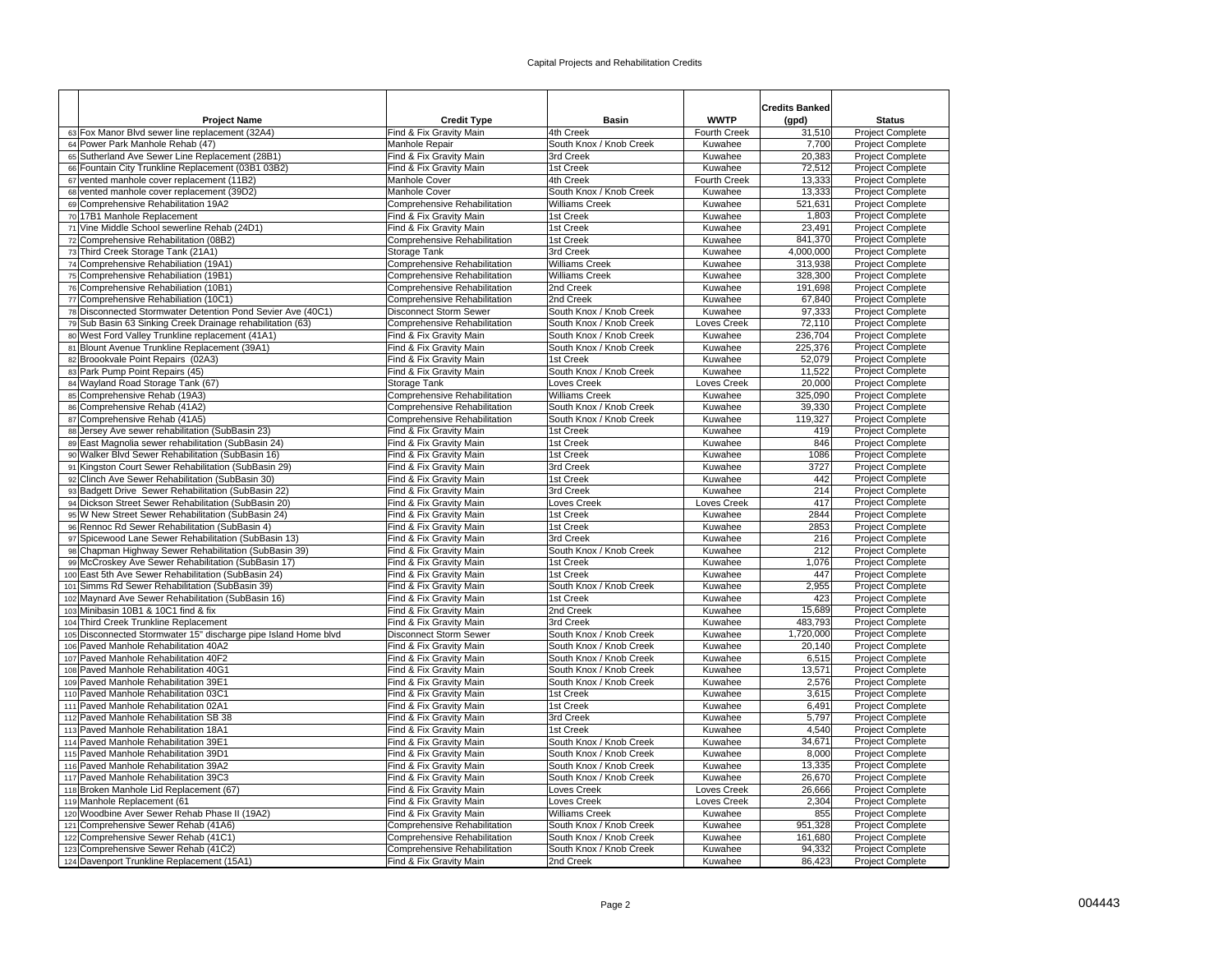|                                                             |                              |                         |                     | <b>Credits Banked</b> |                         |
|-------------------------------------------------------------|------------------------------|-------------------------|---------------------|-----------------------|-------------------------|
| <b>Project Name</b>                                         | <b>Credit Type</b>           | <b>Basin</b>            | <b>WWTP</b>         | (gpd)                 | <b>Status</b>           |
| 125 Forks of the River Trunkline Replacement (60)           | Find & Fix Gravity Main      | Riverdale               | Kuwahee             | 62.037                | <b>Project Complete</b> |
| 126 Brooks & Ester Sewer Rehabilitation (25A2)              | Find & Fix Gravity Main      | <b>Williams Creek</b>   | Kuwahee             | 14.186                | <b>Project Complete</b> |
| 127 Grand Ave Sewer Rehabiliation (23B1)                    | Find & Fix Gravity Main      | 2nd Creek               | Kuwahee             | 885                   | <b>Project Complete</b> |
| 128 Clinch Ave & 21st Rehabilitation (35B3)                 | Find & Fix Gravity Main      | 3rd Creek               | Kuwahee             | 15,453                | <b>Project Complete</b> |
| 129 Blount Ave Trunkline phase II (39A2)                    | Find & Fix Gravity Main      | South Knox / Knob Creek | Kuwahee             | 124,150               | <b>Project Complete</b> |
| 130 Trunkline at Woodland Ave                               | <b>Trunkline Replacement</b> | 2nd Creek               | Kuwahee             | 106,558               | <b>Project Complete</b> |
| 131 Keowee Ave, Sandusky Rd, and Sutherland Ave             | Find & Fix Gravity Main      | 3rd Creek               | Kuwahee             | 6,367                 | <b>Project Complete</b> |
| 132 Antietam Rd                                             | Find & Fix Gravity Main      | 1st Creek               | Kuwahee             | 1.760                 | <b>Project Complete</b> |
| 133 Cheyanne Dr                                             | Find & Fix Gravity Main      | South Knox / Knob Creek | Kuwahee             | 1.760                 | <b>Project Complete</b> |
| 134 Chambliss Ave                                           | Find & Fix Gravity Main      | 3rd Creek               | Kuwahee             | 2.642                 | <b>Project Complete</b> |
| 135 Godfrey St                                              | Find & Fix Gravity Main      | 1st Creek               | Kuwahee             | 218                   | <b>Project Complete</b> |
| 136 Shortline-Ave B                                         | Find & Fix Gravity Main      | South Knox / Knob Creek | Kuwahee             | 7.332                 | <b>Project Complete</b> |
| 137 Second Creek SSO Abatement                              | Find & Fix Gravity Main      | 2nd Creek               | Kuwahee             | 163,471               | <b>Project Complete</b> |
| 138 Shortline- Maplehurst                                   | Find & Fix Gravity Main      | 1st Creek               | Kuwahee             | 6.062                 | <b>Project Complete</b> |
| 139 Shortline- Parkhill                                     | Find & Fix Gravity Main      | 4th Creek               | <b>Fourth Creek</b> | 1,755                 | <b>Project Complete</b> |
| 140 Shortline- Essary                                       | Find & Fix Gravity Main      | 1st Creek               | Kuwahee             | 215                   | <b>Project Complete</b> |
| 141 Shortline-Ridgecrest                                    | Find & Fix Gravity Main      | 1st Creek               | Kuwahee             | 3,058                 | Project Complete        |
| 142 4th Creek SSO Abatement Project                         | Find & Fix Gravity Main      | 4th Creek               | <b>Fourth Creek</b> | 266,200               | <b>Project Complete</b> |
| 143 Ashville Highway Trunkline Replacement (20A3)           | Find & Fix Gravity Main      | Loves Creek             | Kuwahee             | 372,780               | <b>Project Complete</b> |
| 144 Minibasin 06A2 & 06A3 Comprehensive Rehabilitation      | Comprehensive Rehabilitation | Loves Creek             | <b>Loves Creek</b>  | 275,630               | <b>Project Complete</b> |
| 145 Sevier Ave & Jones Ave Find & Fix Rehabilitation (40C1) | Find & Fix Gravity Main      | South Knox / Knob Creek | Kuwahee             | 50,537                | <b>Project Complete</b> |
| 146 Manhole Rehabilitation - National Drive (60)            | Find & Fix Gravity Main      | Riverdale               | Kuwahee             | 4,608                 | <b>Project Complete</b> |
| 147 Washington Ave Sewer Replacement (24B1)                 | Find & Fix Gravity Main      | 1st Creek               | Kuwahee             | 14,643                | <b>Project Complete</b> |
| 148 Second Creek SSO Abatement phase II                     | Find & Fix Gravity Main      | 2nd Creek               | Kuwahee             | 40,973                | <b>Project Complete</b> |
| 149 Highland Hills (37A3)                                   | Find & Fix Gravity Main      | 4th Creek               | <b>Fourth Creek</b> | 13,017                | <b>Project Complete</b> |
| 150 Moses Ave (29D1)                                        | Find & Fix Gravity Main      | 3rd Creek               | Kuwahee             | 1.761                 | Project Complete        |
| 151 Dance Ave (28A1)                                        | Find & Fix Gravity Main      | 3rd Creek               | Kuwahee             | 1.889                 | <b>Project Complete</b> |
| 152 Texas Ave (SB 15)                                       | Find & Fix Gravity Main      | 2nd Creek               | Kuwahee             | 85,030                | Project Complete        |
| 153 Ellis Road find & fix (41A3)                            | Find & Fix Gravity Main      | Knob Creek              | Kuwahee             | 61.614                | <b>Project Complete</b> |
| 154 Ford Valley Pump Station & gravity sewer                | Find & Fix Gravity Main      | Knob Creek              | Kuwahee             | 14,520                | <b>Project Complete</b> |
| 155 Crestwood Pump Station & Gravity Sewer                  | Find & Fix Gravity Main      | Loves Creek             | Loves Creek         | 3.950                 | <b>Project Complete</b> |
| 156 Washington Pike Manhole Rehab MH IPID 20414153          | Find & Fix Gravity Main      | Eastbridge              | Eastbridge          | 576                   | <b>Project Complete</b> |
| 157 Wassman & 8th Ave                                       | Find & Fix Gravity Main      | 1st Creek               | Kuwahee             | 8,750                 | <b>Project Complete</b> |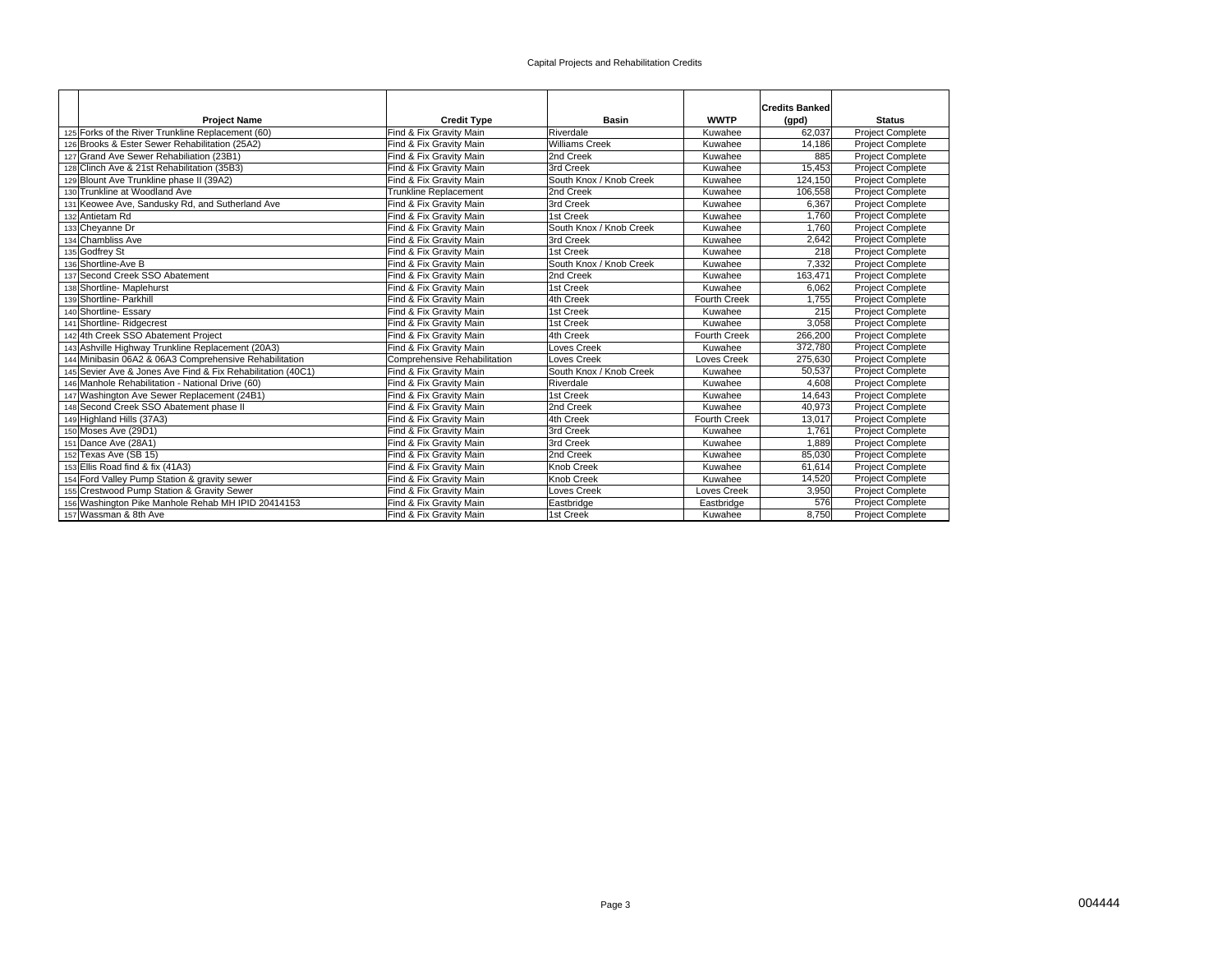**Appendix B** 

**SSOs**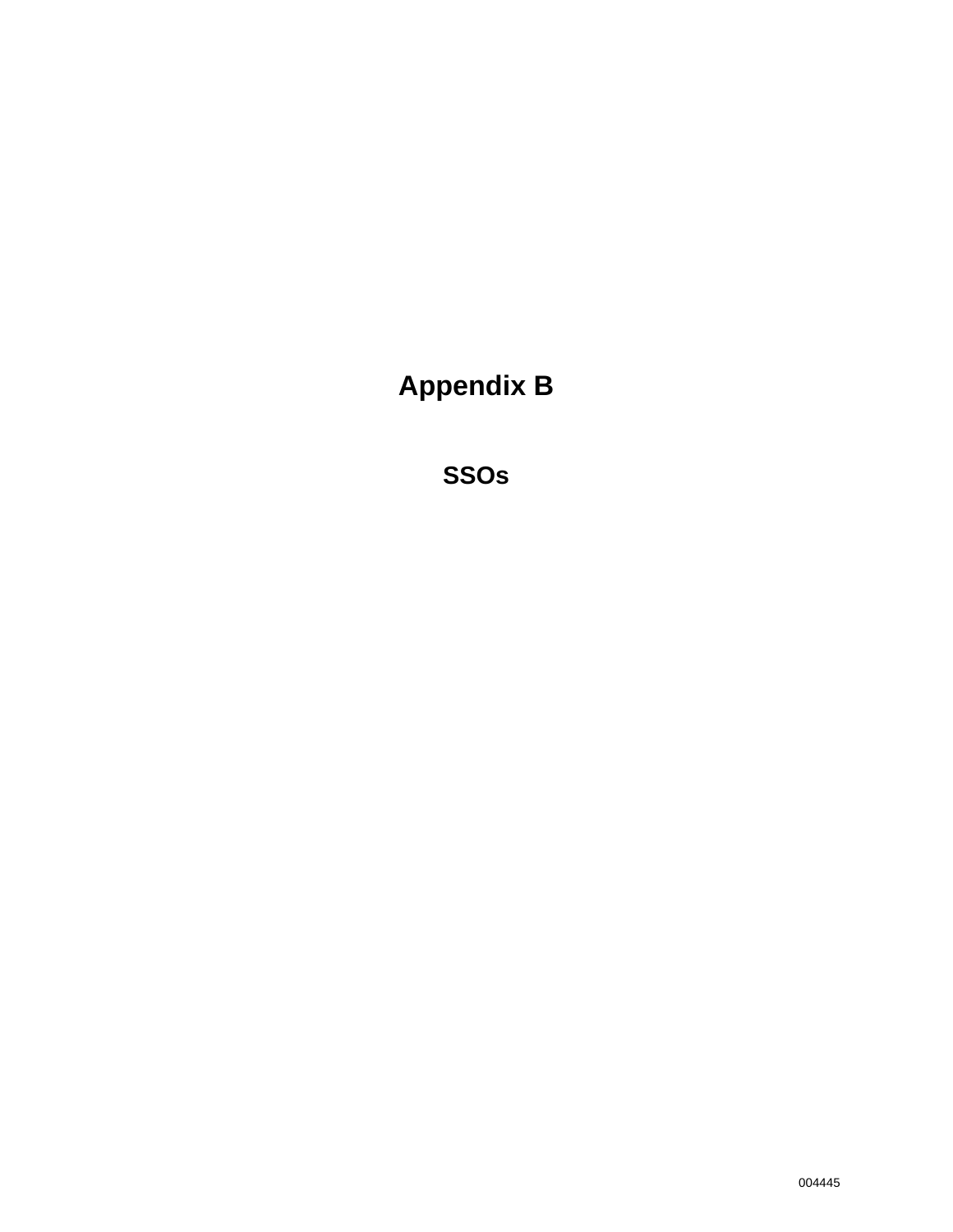| Date      | Time                    | Street # Street           | Plant      | Watershed           | Basi | <b>Overflow Location</b>        | Pathway                                                                                  | <b>Receiving Water</b> | <b>Cause of SSO/KUB Response</b>                                                                        | (Gallons | Recovered<br>Volum<br>(Gallons) | Non-<br>Recovered<br>Volume<br>(Gallons) | <b>Duration</b><br>(Hours) | <b>Unpermitted</b><br><b>Discharge</b> |
|-----------|-------------------------|---------------------------|------------|---------------------|------|---------------------------------|------------------------------------------------------------------------------------------|------------------------|---------------------------------------------------------------------------------------------------------|----------|---------------------------------|------------------------------------------|----------------------------|----------------------------------------|
|           | 4/3/2010 11:00 AM       | 5236 BENT RIVER BOULEVARD |            | Fourth Creek        | - 43 | <b>Residential Grinder Pump</b> | Wet Well to Soil Saturation                                                              |                        | There was a mechanical failure of the residential grinder pump.                                         |          |                                 |                                          |                            |                                        |
| 4/9/2010  | $3:23$ PM               | 8630 ASHEVILLE HIGHWAY    |            | Eastbridge          | 72   | Private Property/BBU            | Soil Saturation                                                                          |                        | The sewer main was flushed to remove the blockage caused by debris.                                     | 950      |                                 | 900                                      |                            |                                        |
| 4/10/2010 |                         | 5246 BENT RIVER BOULEVARD |            | <b>Fourth Creek</b> | - 43 | Residential Grinder Pump        | Wet Well to Soil Saturation                                                              |                        | There was an electrical failure of the residential grinder pump.                                        |          |                                 |                                          |                            | N∩                                     |
| 4/17/2010 | $8.56$ AM               | 5105 BALL ROAD            | KUW        | <b>Third Creek</b>  | 49   | Broken Force Main               | Broken Force Main to Ditch to Grassy Creek and Soil Saturation                           | <b>Grassy Creek</b>    | The SSO was the result of a broken force main.                                                          | 72.675   |                                 | 72.675                                   |                            | Yes                                    |
|           | 4/17/2010 12:34 PM      | 5011 KINGSTON PIKE        |            | Fourth Creek        | - 34 | MH 58                           | Pavement to Storm Drain to Ditch at Railroad Tracks to Unnamed Tributary to Fourth Creek | Fourth Creek           | he sewer main was flushed to remove the blockage caused by debris and a protruding lateral was trimme   | 290      |                                 | 290                                      |                            | Yes                                    |
| 4/30/2010 | 2:19 PM                 | 6712 DEANE HILL DRIVE     |            | Fourth Creek        | -36  | MH 3-176                        | Ditch at Railroad Tracks to Soil Saturation.                                             |                        | The sewer main was flushed to remove the blockage caused by a collapsed manhole and the manhole was rep | 4.320    |                                 | 4.320                                    |                            | N <sub>o</sub>                         |
| 5/3/2010  | $Q \cdot 32$ $\Delta M$ | 5816 HOLSTON HILLS ROAD   |            | <b>Loves Creek</b>  | 26   | MH 104-4/BBU                    | Ground to Holston River and BBU                                                          | <b>Holston River</b>   | The SSO/BBU was caused by temporary electrical failure during high rainfall event.                      | 940      |                                 | 940                                      | 15                         | Yes                                    |
| 5/3/2010  | $2.32$ PM               | 601 ARTHUR STREET         | KUW        | Second Creek        |      | MH 19-132                       | Payement to Storm Drain to Second Creek                                                  | Second Creek           | The sewer main was flushed to remove the blockage caused by grease and influenced by heavy rainfall.    | 360      |                                 | 360                                      |                            | Yes                                    |
| 5/3/2010  | 4:15 PM                 | 1210 MOODY AVENUE         | <b>KUW</b> | South Knoxville     | 40   | MH 39                           | Swale to Baker Creek and Soil Saturation                                                 | <b>Baker Creek</b>     | Rainfall in the area produced I & I and high flows in sewer mains.                                      | 750      |                                 | 750                                      |                            | Yes                                    |
|           | 5/3/2010 4:45 PM        | 2536 CECIL AVENUE         | <b>KUW</b> | <b>First Creek</b>  | 18   | MH 30-11                        | Pavement to Storm Drain to Ditch at Railroad Tracks and Soil Saturation                  |                        | Rainfall in the area produced I & I and high flows in sewer mains.                                      | 4200     |                                 | 4200                                     | 2.25                       | No                                     |
| 5/12/2010 | $5.14$ PM               | 4509 LANDON DRIVE         | KUW        | <b>Third Creek</b>  |      | MH 11-229                       | Pavement to Soil Saturation                                                              |                        | The sewer main was flushed to remove the blockage caused by grease.                                     | -50      |                                 | -50                                      |                            | N <sub>IO</sub>                        |
| 5/3/2010  | 5:27 PM                 | 3741 EAKERS STREET        | <b>KUW</b> | South Knoxville     | - 40 | MH 47                           | Soil Saturation and Swale to Baker Creek                                                 | <b>Baker Creek</b>     | Rainfall in the area produced I & I and high flows in sewer mains.                                      | 450      |                                 | 450                                      | つら                         | Yes                                    |
|           | 5/3/2010 9:22 AM        | 1411 DAVANNA STREET       | <b>KUW</b> | Second Creek        |      | MH 8                            | Pavement to Ditch to Storm Drain to Second Creek and Soil Saturation                     | Second Creek           | Rainfall in the area produced I & I and high flows in sewer mains.                                      | 3.600    | חחח ד                           | 600                                      |                            | Yes                                    |
| 5/6/2010  | $10:34 \text{ AM}$      | 5246 BENT RIVER BOULEVARD |            | <b>Fourth Creek</b> | - 43 | <b>Residential Grinder Pump</b> | Wet Well to Soil Saturation                                                              |                        | There was a mechanical failure of the residential grinder pump.                                         | 10       |                                 | 10                                       |                            | No.                                    |
|           | 5/16/2010 8:30 AM       | 3628 LUCINDA DRIVE        | KUW        | <b>First Creek</b>  |      | <b>Lateral Cleanout</b>         | Lateral Cleanout to Soil Saturation                                                      |                        | The sewer main was flushed to remove the blockage caused by grease.                                     |          |                                 |                                          |                            | N <sub>o</sub>                         |
|           | 5/19/2010 12:00 PM      | 906 STEWART STREET        | KUW        | Second Creek        | - 23 | MH 35-56                        | Pavement to Soil Saturation and Storm Drain to Recovery                                  |                        | The sewer main was flushed to remove the blockage caused by debris.                                     |          |                                 | - 20                                     |                            | No.                                    |
| 5/19/2010 | $2:00$ PM               | 1401 CASSELL DRIVE        | KUW        | Second Creek        | 10   | MH 14-103                       | Soil Saturation                                                                          |                        | The sewer main was flushed to remove the blockage caused by debris.                                     | 540      |                                 | 540                                      | $15 -$                     | <b>N<sub>o</sub></b>                   |
|           | 5/20/2010 2:15 PM       | 410 HASTINGS LANE         |            | Fourth Creek        | - 33 | MH 32-48                        | Soil Saturation                                                                          |                        | The sewer main was flushed to remove the blockage caused by roots.                                      | 200      |                                 | 200                                      |                            | N <sub>o</sub>                         |
|           | 5/23/2010 12:30 PM      | 1312 CASSELL DRIVE        | KUW        | Second Creek        | 10   | MH 14-101                       | Pavement to Soil Saturation                                                              |                        | The sewer main was flushed to remove the blockage caused by grease.                                     | 200      |                                 | 200                                      |                            | No                                     |
| 6/10/2010 | $1:21$ PM               | 6310 ROBERTS ROAD         |            | Eastbridge          | 111  | <b>Broken Force Main</b>        | Soil Saturation                                                                          |                        | The SSO was the result of a broken force main.                                                          | 150      | 100 $\sim$                      | 50                                       |                            | <b>No</b>                              |
| 6/18/2010 | $9:45$ AM               | 5246 BENT RIVER BOULEVARD |            | <b>Fourth Creek</b> | - 43 | <b>Residential Grinder Pump</b> | Wet Well to Soil Saturation                                                              |                        | There was a mechanical failure of the residential grinder pump.                                         | 11       |                                 | 11                                       |                            | N <sub>0</sub>                         |
|           | 6/25/2010 10:55 AM      | 5660 COLONIAL CIRCLE      | KUW        | <b>First Creek</b>  |      | MH 14-2                         | Payement to Storm Drain to Wet Weather Conveyance to Recovery                            |                        | The sewer main was flushed to remove the blockage caused by grease and debris.                          | 5.600    |                                 | 1.100                                    |                            | <b>N<sub>o</sub></b>                   |
|           | 6/28/2010 3:30 PM       | 2911 JERSEY AVENUE        | KUW        | <b>Third Creek</b>  |      | MH 8-30                         | Soil Saturation and Recovery                                                             |                        | The sewer main was flushed to remove the blockage caused by roots.                                      | 3.200    | 1.000                           | 2.200                                    |                            |                                        |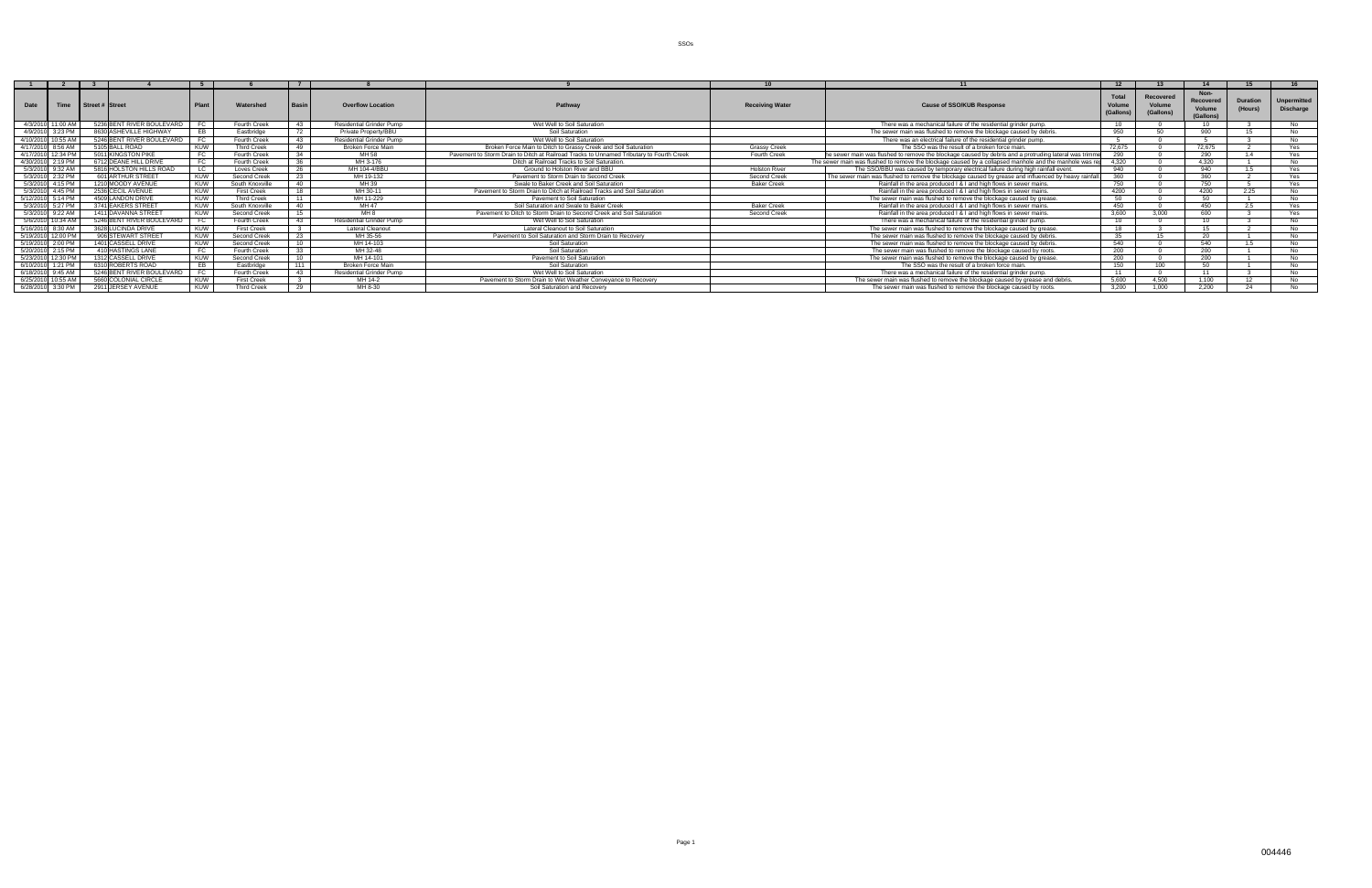# **Appendix C**

**Building Backups**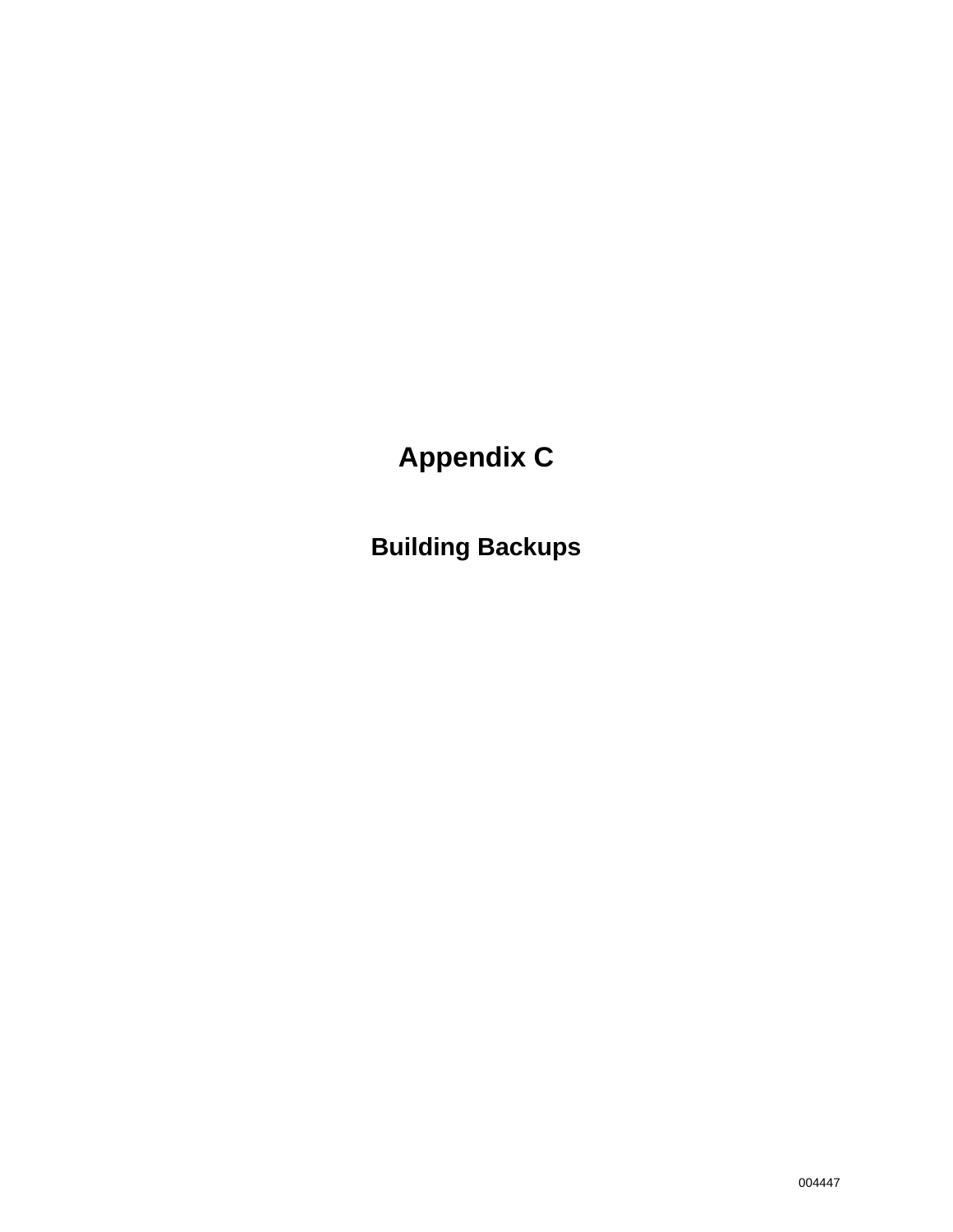| <b>Date</b>        | Time | Street # Street |                         | l Plant | Watershed          | <b>Basin</b> | <b>Overflow Location</b> | <b>Cause of SSO/KUB Response</b>                                                   | <b>Total</b><br><b>Volume</b><br>(Gallons) | Recovered<br><b>Volume</b><br>(Gallons) | Non-<br>Recovered<br>Volume<br>(Gallons) | <b>Duration</b><br>(Hours) |
|--------------------|------|-----------------|-------------------------|---------|--------------------|--------------|--------------------------|------------------------------------------------------------------------------------|--------------------------------------------|-----------------------------------------|------------------------------------------|----------------------------|
| 4/5/2010 10:45 AM  |      |                 | 2920 SUTHERLAND AVENUE  | KUW     | <b>Third Creek</b> | 28           | <b>BBU</b>               | Building backup due to sewer main flushing.                                        |                                            |                                         |                                          | 0.02                       |
| 4/9/2010 3:23 PM   |      |                 | 8630 ASHEVILLE HIGHWAY  | EB      | Lvons Creek        | 72           | <b>BBU</b>               | The sewer main was flushed to remove the blockage caused by debris.                | 950                                        | 50                                      | 900                                      | 15 <sup>15</sup>           |
| 5/3/2010 9:32 AM   |      |                 | 5816 HOLSTON HILLS ROAD | LC      | Loves Creek        | 26           | <b>BBU</b>               | The SSO/BBU was caused by temporary electrical failure during high rainfall event. | 940                                        |                                         | 940                                      | 1.5                        |
| 5/3/2010 7:58 AM   |      |                 | 6421 SHETLAND DRIVE     | KUW     | South Knoxville    |              | <b>BBU</b>               | The service lateral was not reconnected to the sewer main during construction.     |                                            |                                         | 10.                                      |                            |
| 5/17/2010 8:51 AM  |      |                 | 223 BERNARD AVENUE      | KUW     | Second Creek       | 23           | <b>BBU</b>               | The service lateral was not reconnected to the sewer main during construction.     | 20-                                        |                                         | 20                                       |                            |
| 5/3/2010 2:45 PM   |      |                 | 1709 FAIRMONT BOULEVARD | KUW     | <b>First Creek</b> |              | <b>BBU</b>               | The sewer main was flushed to remove the blockage caused by roots.                 | 300                                        |                                         | 300                                      |                            |
| 5/24/2010 11:26 AM |      |                 | 1316 CASSELL DRIVE      | KUW     | Second Creek       |              | <b>BBU</b>               | Building backup due to sewer main flushing.                                        |                                            |                                         |                                          | 0.02                       |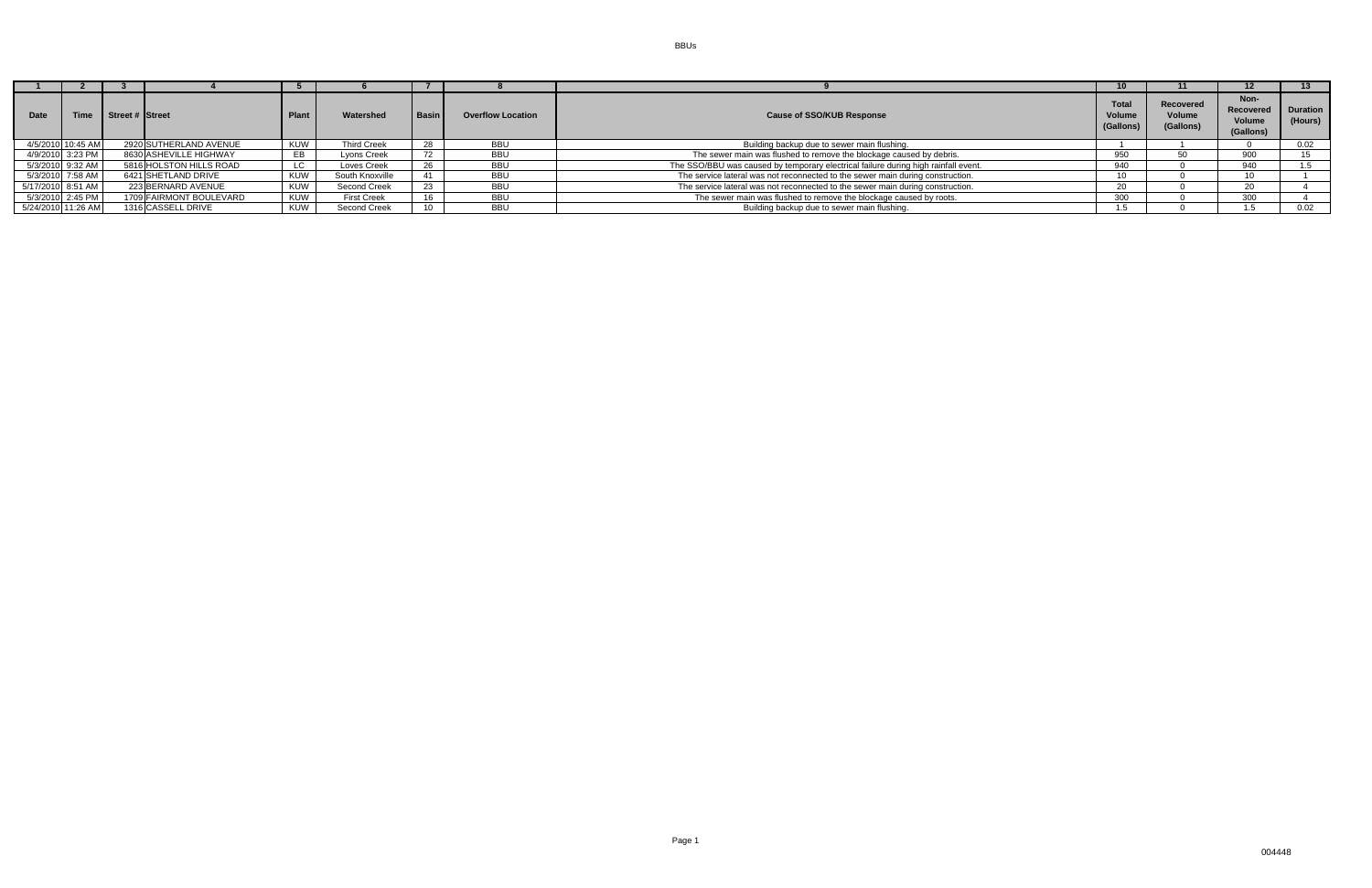# **Appendix D**

**Water Quality Monitoring Program Sampling Results**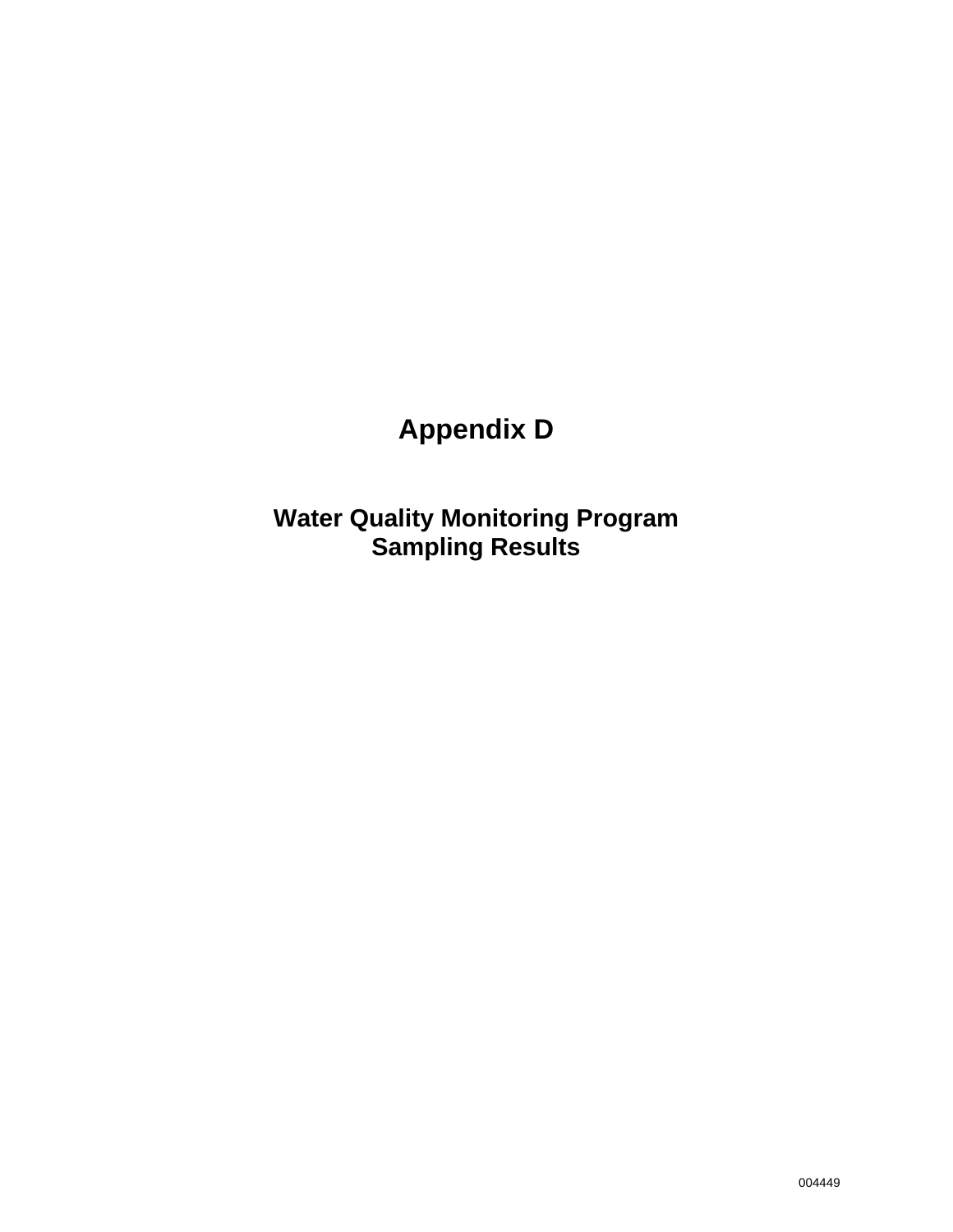

**Knoxville Utilities Board**

Water Quality Laboratory Debbie Ailey, Lab Supervisor 835 East Jackson Avenue Knoxville, Tennessee 37915 (865) 594-8286 Fax: (865)594-8245

**4/1/2010 6/30/2010Through**

|        | er Quality Monitoring |
|--------|-----------------------|
| Report |                       |

| Creek Mile #        | Sample Date | Sample Time | pH      | Sample Temp<br>(C) | <b>Dissolved</b><br>Oxygen (mg/l) | <b>Fecal Coliform</b><br>(CFU/100 ml) | E. Coli<br>(MPN) | Total<br><b>Bacteroides</b><br>(mg/L) | Human<br><b>Bacteroides</b><br>(mg/L) | Precipitation<br>Event | <b>Status</b> |
|---------------------|-------------|-------------|---------|--------------------|-----------------------------------|---------------------------------------|------------------|---------------------------------------|---------------------------------------|------------------------|---------------|
| <b>First Creek</b>  |             |             |         |                    |                                   |                                       |                  |                                       |                                       |                        |               |
| 1.74                | 4/12/2010   | 10:41       | 8.1     | 15                 | 11                                | 240                                   | 570              | N/A                                   | N/A                                   | Wet                    | R             |
| 2.57                | 4/12/2010   | 11:19       | 8.0     | 15                 | 11                                | 99                                    | 220              | N/A                                   | N/A                                   | Wet                    | R             |
| 6.33                | 4/12/2010   | 10:57       | 7.9     | 14                 | 11                                | 350                                   | 360              | N/A                                   | N/A                                   | Wet                    | R.            |
| 1.74                | 5/12/2010   | 09:50       | 8.1     | 17                 | 8.5                               | 280                                   | 2400             | N/A                                   | N/A                                   | Dry                    | R             |
| 2.57                | 5/12/2010   | 10:03       | 8.1     | 17                 | 8.6                               | 1400                                  | 1000             | N/A                                   | N/A                                   | Dry                    |               |
| 6.33                | 5/12/2010   | 10:20       | 7.8     | 16                 | 8.0                               | 5200                                  | 1300             | N/A                                   | N/A                                   | Dry                    |               |
| 1.74                | 6/14/2010   | 10:27       | 8.1     | 23                 | 7.7                               | 1200                                  | 550              | N/A                                   | N/A                                   | Dry                    | R             |
| 2.57                | 6/14/2010   | 10:10       | 8.2     | 22                 | 7.9                               | 730                                   | 980              | N/A                                   | N/A                                   | Dry                    |               |
| 6.33                | 6/14/2010   | 10:00       | $7.8\,$ | 20                 | $7.3$                             | 1700                                  | > 2400           | N/A                                   | N/A                                   | Dry                    |               |
| <b>Second Creek</b> |             |             |         |                    |                                   |                                       |                  |                                       |                                       |                        |               |
| 0.30                | 4/29/2010   | 09:39       | 8.2     | 13                 | 10                                | 190                                   | 180              | N/A                                   | N/A                                   | Wet                    | R             |
| 1.54                | 4/29/2010   | 09:17       | 7.9     | 13                 | 9.5                               | 510                                   | 310              | N/A                                   | N/A                                   | Wet                    | R             |
| 5.76                | 4/29/2010   | 09:02       | 7.3     | 15                 | 4.3                               | 390                                   | 93               | N/A                                   | N/A                                   | Wet                    | R.            |
| 0.30                | 5/25/2010   | 11:01       | 8.2     | 20                 | 8.9                               | 99                                    | 190              | N/A                                   | N/A                                   | Dry                    | R             |
| 1.54                | 5/25/2010   | 09:54       | 8.1     | 18                 | 8.9                               | 250                                   | 47               | N/A                                   | N/A                                   | Dry                    | R             |
| 5.76                | 5/25/2010   | 09:37       | 7.4     | 20                 | 6.2                               | 9                                     | < 1              | N/A                                   | N/A                                   | Dry                    | R             |
| 0.30                | 6/22/2010   | 12:47       | 8.1     | 24                 | 8.4                               | 22                                    | 6                | N/A                                   | N/A                                   | Wet                    | R.            |
| 1.54                | 6/22/2010   | 12:32       | 7.9     | 23                 | 8.4                               | 160                                   | 610              | N/A                                   | N/A                                   | Wet                    | R             |
| 5.76                | 6/22/2010   | 10:07       | 7.5     | 17                 | 6.3                               | 90                                    | 66               | N/A                                   | N/A                                   | Wet                    | R             |

\*Status: I = Site Under Investigation, R = Reportable for monitoring purposes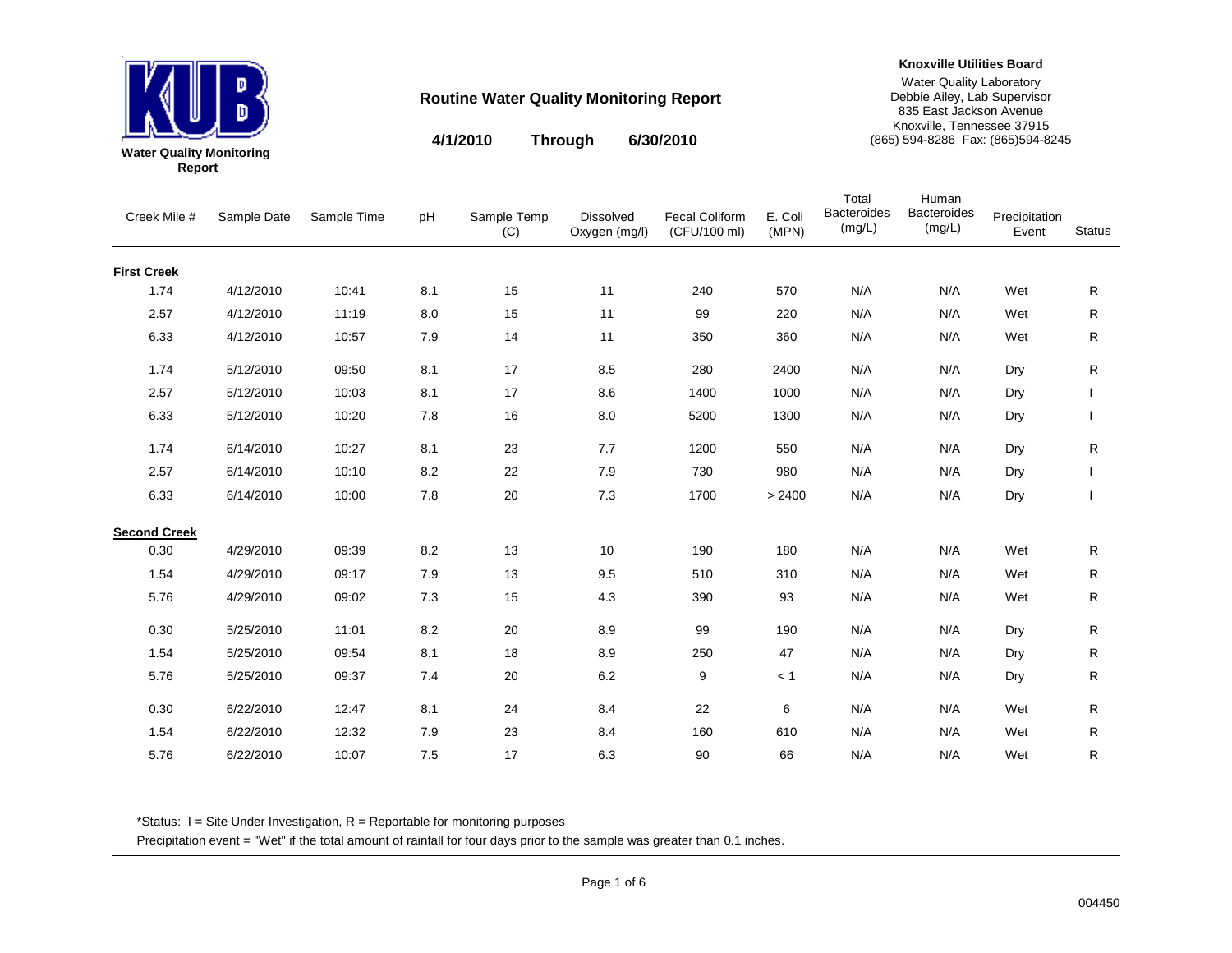

**Knoxville Utilities Board**

Water Quality Laboratory Debbie Ailey, Lab Supervisor 835 East Jackson Avenue Knoxville, Tennessee 37915 (865) 594-8286 Fax: (865)594-8245

**4/1/2010 6/30/2010Through**

| er Quanty Monitorin |  |
|---------------------|--|
| Report              |  |

| Creek Mile #        | Sample Date | Sample Time | pH      | Sample Temp<br>(C) | <b>Dissolved</b><br>Oxygen (mg/l) | <b>Fecal Coliform</b><br>(CFU/100 ml) | E. Coli<br>(MPN) | Total<br><b>Bacteroides</b><br>(mg/L) | Human<br><b>Bacteroides</b><br>(mg/L) | Precipitation<br>Event | Status |
|---------------------|-------------|-------------|---------|--------------------|-----------------------------------|---------------------------------------|------------------|---------------------------------------|---------------------------------------|------------------------|--------|
| <b>Third Creek</b>  |             |             |         |                    |                                   |                                       |                  |                                       |                                       |                        |        |
| 0.87                | 4/14/2010   | 08:45       | 7.9     | 14                 | 9.7                               | 230                                   | 410              | N/A                                   | N/A                                   | Dry                    | R      |
| 2.08E               | 4/14/2010   | 08:56       | 8.2     | 15                 | 9.5                               | 250                                   | 150              | N/A                                   | N/A                                   | Dry                    | R      |
| 4.80W               | 4/14/2010   | 09:10       | $8.2\,$ | 15                 | 10                                | 200                                   | 210              | N/A                                   | N/A                                   | Dry                    | R      |
| 0.87                | 5/13/2010   | 10:47       | 8.1     | 17                 | 9.4                               | 410                                   | 330              | N/A                                   | N/A                                   | Dry                    | R      |
| 2.08E               | 5/13/2010   | 10:35       | 8.0     | 18                 | 8.4                               | 1000                                  | 1100             | N/A                                   | N/A                                   | Dry                    | R      |
| 4.80W               | 5/13/2010   | 10:20       | $7.9$   | 16                 | 9.2                               | 330                                   | 410              | N/A                                   | N/A                                   | Dry                    | R      |
| 0.87                | 6/21/2010   | 10:04       | 8.3     | 21                 | 8.1                               | 390                                   | 270              | N/A                                   | N/A                                   | Wet                    | R      |
| 2.08 E              | 6/21/2010   | 09:52       | 8.2     | 22                 | 7.0                               | 4100                                  | 170              | N/A                                   | N/A                                   | Wet                    | R      |
| 4.80 W              | 6/21/2010   | 09:40       | $8.0\,$ | 18                 | 8.5                               | 150                                   | 120              | N/A                                   | N/A                                   | Wet                    | R      |
| <b>Fourth Creek</b> |             |             |         |                    |                                   |                                       |                  |                                       |                                       |                        |        |
| 1.75                | 4/22/2010   | 10:17       | 7.8     | 15                 | 9.8                               | 210                                   | 240              | N/A                                   | N/A                                   | Wet                    | R      |
| 2.79                | 4/22/2010   | 10:06       | 7.8     | 14                 | 9.5                               | 210                                   | 130              | N/A                                   | N/A                                   | Wet                    | R      |
| 3.29                | 4/22/2010   | 09:59       | 8.1     | 14                 | 10                                | 230                                   | 96               | N/A                                   | N/A                                   | Wet                    | R      |
| 1.75                | 5/13/2010   | 09:52       | 7.9     | 17                 | 9.3                               | 360                                   | 290              | N/A                                   | N/A                                   | Dry                    | R      |
| 2.79                | 5/13/2010   | 09:41       | 7.9     | 16                 | 9.2                               | 730                                   | 160              | N/A                                   | N/A                                   | Dry                    | R      |
| 3.29                | 5/13/2010   | 09:30       | 7.9     | 17                 | 9.7                               | 200                                   | 91               | N/A                                   | N/A                                   | Dry                    | R      |
| 1.75                | 6/16/2010   | 12:57       | 8.1     | 21                 | 8.5                               | 1200                                  | 590              | N/A                                   | N/A                                   | Wet                    | R      |
| 2.79                | 6/16/2010   | 13:12       | 8.0     | 21                 | 8.6                               | 54                                    | 820              | N/A                                   | N/A                                   | Wet                    | R      |
| 3.29                | 6/16/2010   | 13:21       | 8.2     | 19                 | 9.9                               | 99                                    | 460              | N/A                                   | N/A                                   | Wet                    | R      |

\*Status: I = Site Under Investigation, R = Reportable for monitoring purposes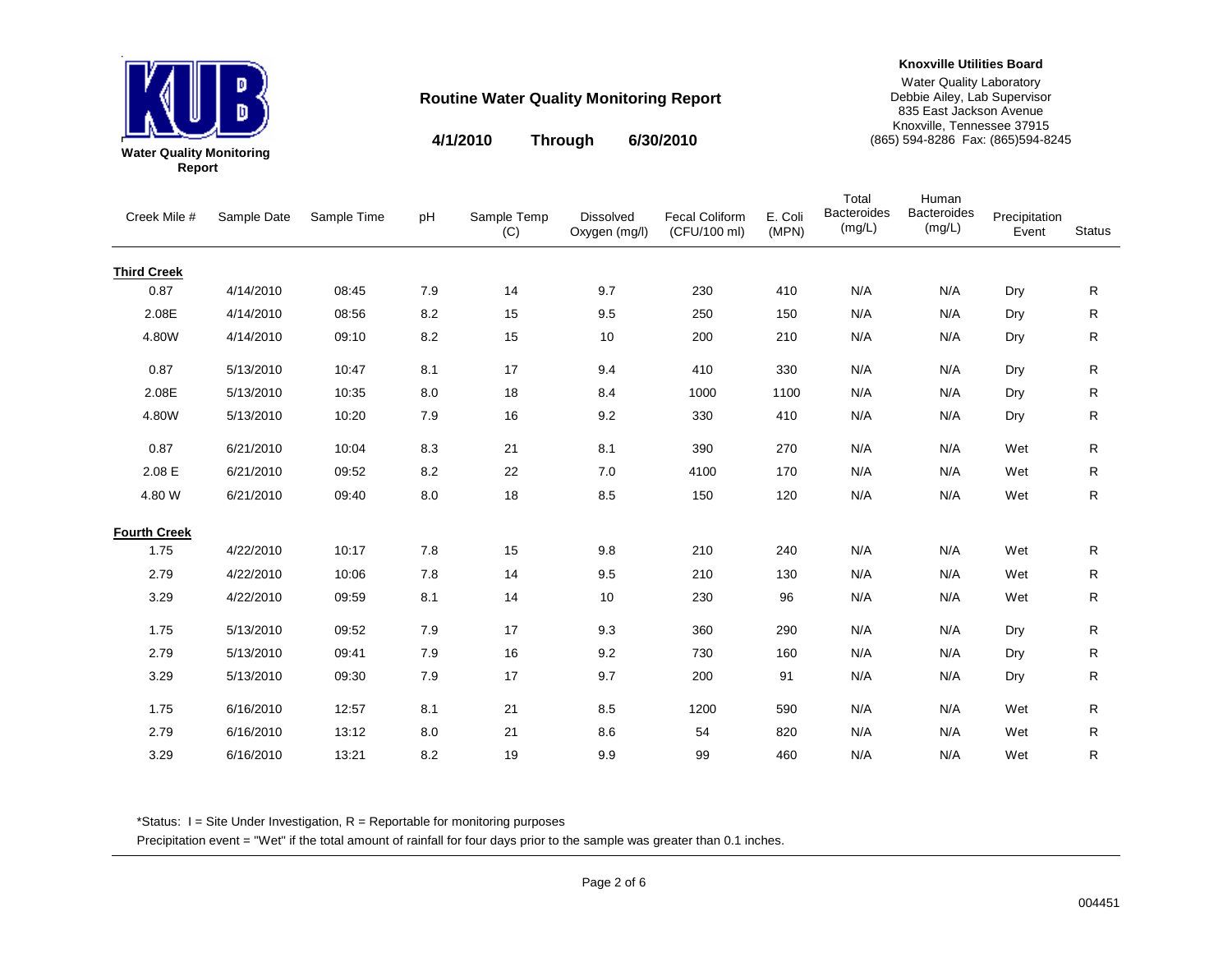

**Knoxville Utilities Board**

Water Quality Laboratory Debbie Ailey, Lab Supervisor 835 East Jackson Avenue Knoxville, Tennessee 37915 (865) 594-8286 Fax: (865)594-8245

Human

Total

**4/1/2010 6/30/2010Through**

| Creek Mile #       | Sample Date | Sample Time | pH  | Sample Temp<br>(C) | <b>Dissolved</b><br>Oxygen (mg/l) | <b>Fecal Coliform</b><br>(CFU/100 ml) | E. Coli<br>(MPN) | <b>Bacteroides</b><br>(mg/L) | <b>Bacteroides</b><br>(mg/L) | Precipitation<br>Event | <b>Status</b> |
|--------------------|-------------|-------------|-----|--------------------|-----------------------------------|---------------------------------------|------------------|------------------------------|------------------------------|------------------------|---------------|
| <b>Baker Creek</b> |             |             |     |                    |                                   |                                       |                  |                              |                              |                        |               |
| 0.36               | 4/26/2010   | 11:12       | 7.9 | 15                 | 8.4                               | 1200                                  | 1200             | 12.0                         | < 5.0                        | Wet                    | R.            |
| 0.53               | 4/26/2010   | 11:20       | 7.9 | 15                 | 8.6                               | 1400                                  | 980              | 13.5                         | 5.9                          | Wet                    | R             |
| 1.45               | 4/26/2010   | 11:07       | 8.0 | 15                 | 8.4                               | 1200                                  | 730              | N/A                          | N/A                          | Wet                    | R.            |
| 0.36               | 5/24/2010   | 12:00       | 8.0 | 19                 | 8.1                               | 2400                                  | 910              | N/A                          | N/A                          | Dry                    | R.            |
| 0.53               | 5/24/2010   | 12:10       | 8.3 | 18                 | 8.8                               | 1400                                  | 830              | N/A                          | N/A                          | Dry                    | R.            |
| 1.45               | 5/24/2010   | 11:45       | 8.1 | 19                 | 8.3                               | 510                                   | 870              | N/A                          | N/A                          | Dry                    | R             |
| 0.36               | 6/23/2010   | 12:47       | 7.3 | 23                 | 7.9                               | 3400                                  | 220              | N/A                          | N/A                          | Wet                    | R.            |
| 0.53               | 6/23/2010   | 13:10       | 8.1 | 21                 | 8.4                               | 3200                                  | 290              | N/A                          | N/A                          | Wet                    | R             |
| 1.45               | 6/23/2010   | 13:20       | 8.2 | 20                 | 8.4                               | 1800                                  | 2400             | N/A                          | N/A                          | Wet                    | R             |

\*Status: I = Site Under Investigation, R = Reportable for monitoring purposes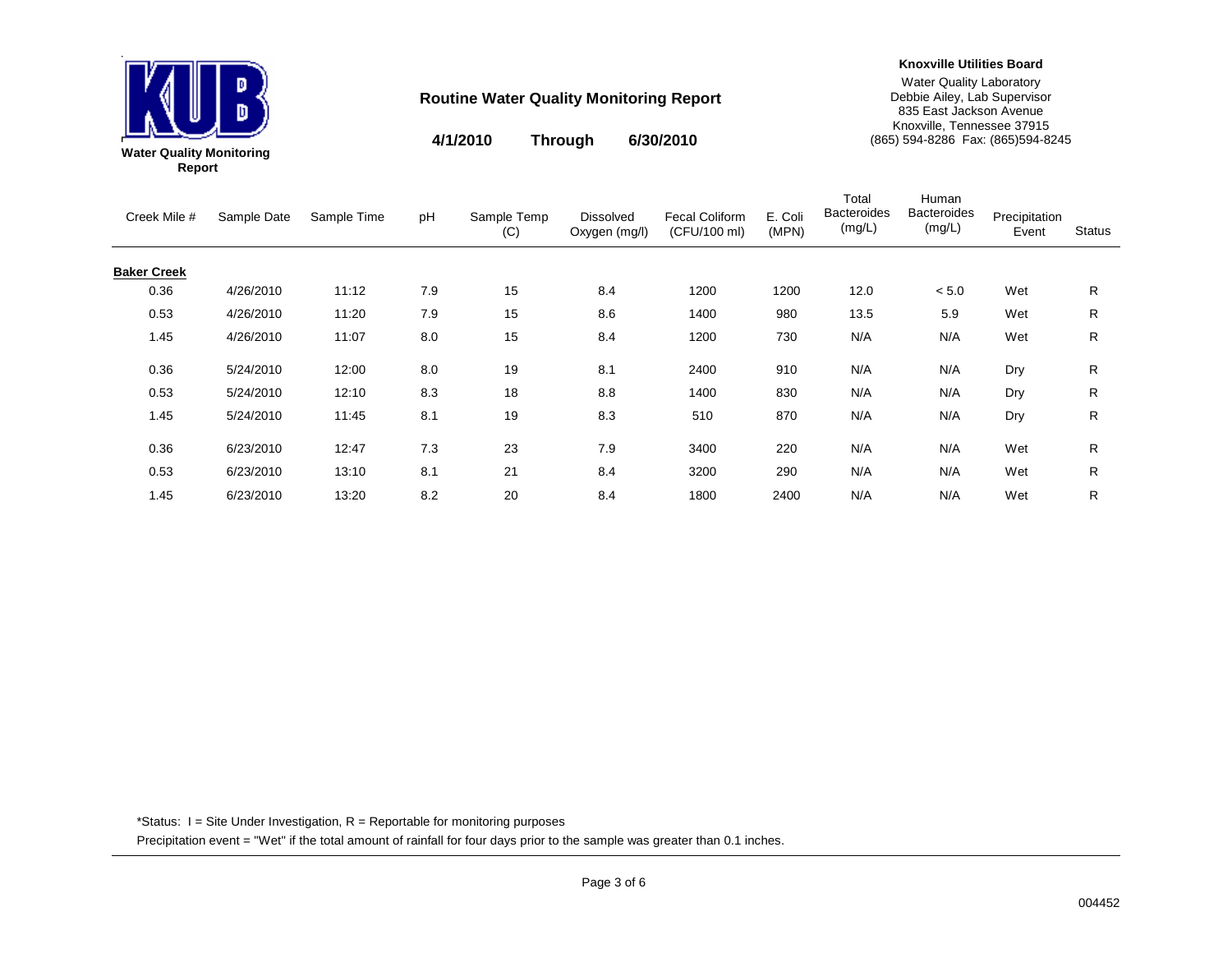

**Knoxville Utilities Board**

Water Quality Laboratory Debbie Ailey, Lab Supervisor 835 East Jackson Avenue Knoxville, Tennessee 37915 (865) 594-8286 Fax: (865)594-8245

**4/1/2010 6/30/2010Through**

| Creek Mile #       | Sample Date | Sample Time | pH  | Sample Temp<br>(C) | <b>Dissolved</b><br>Oxygen (mg/l) | <b>Fecal Coliform</b><br>(CFU/100 ml) | E. Coli<br>(MPN) | Total<br><b>Bacteroides</b><br>(mg/L) | Human<br><b>Bacteroides</b><br>(mg/L) | Precipitation<br>Event | <b>Status</b> |
|--------------------|-------------|-------------|-----|--------------------|-----------------------------------|---------------------------------------|------------------|---------------------------------------|---------------------------------------|------------------------|---------------|
| <b>Goose Creek</b> |             |             |     |                    |                                   |                                       |                  |                                       |                                       |                        |               |
| 0.40               | 4/12/2010   | 10:25       | 7.8 | 13                 | 10                                | 90                                    | 530              | N/A                                   | N/A                                   | Wet                    | R             |
| 1.19E              | 4/12/2010   | 10:17       | 7.9 | 14                 | 10                                | 50000                                 | < 1              | N/A                                   | N/A                                   | Wet                    | R             |
| 1.80E              | 4/12/2010   | 10:12       | 8.0 | 13                 | 11                                | 870                                   | 360              | N/A                                   | N/A                                   | Wet                    | R             |
| 0.40               | 5/10/2010   | 10:31       | 7.7 | 14                 | 8.6                               | 280                                   | 250              | N/A                                   | N/A                                   | Dry                    | R             |
| 1.19 E             | 5/10/2010   | 10:17       | 7.7 | 16                 | 5.1                               | < 10                                  | 3                | N/A                                   | N/A                                   | Dry                    | R             |
| 1.80 E             | 5/10/2010   | 10:03       | 7.5 | 14                 | 9.2                               | 550                                   | 360              | N/A                                   | N/A                                   | Dry                    | R             |
| 1.19E              | 5/18/2010   | 09:56       | 8.3 | 18                 | 8.3                               | < 10                                  | 4                | N/A                                   | N/A                                   | Wet                    | R             |
| 1.19E              | 5/19/2010   | 14:00       | 8.0 | 18                 | 8.6                               | < 10                                  | $\overline{c}$   | N/A                                   | N/A                                   | Wet                    | R             |
| 0.40               | 6/7/2010    | 13:15       | 7.5 | 19                 | 7.6                               | 5700                                  | 920              | N/A                                   | N/A                                   | Wet                    | R             |
| 1.19 E             | 6/7/2010    | 13:05       | 7.9 | 20                 | 8.2                               | < 10                                  | 1                | N/A                                   | N/A                                   | Wet                    | R.            |
| 1.80 E             | 6/7/2010    | 12:55       | 7.9 | 18                 | 8.1                               | 1500                                  | 2000             | N/A                                   | N/A                                   | Wet                    | R             |

\*Status: I = Site Under Investigation, R = Reportable for monitoring purposes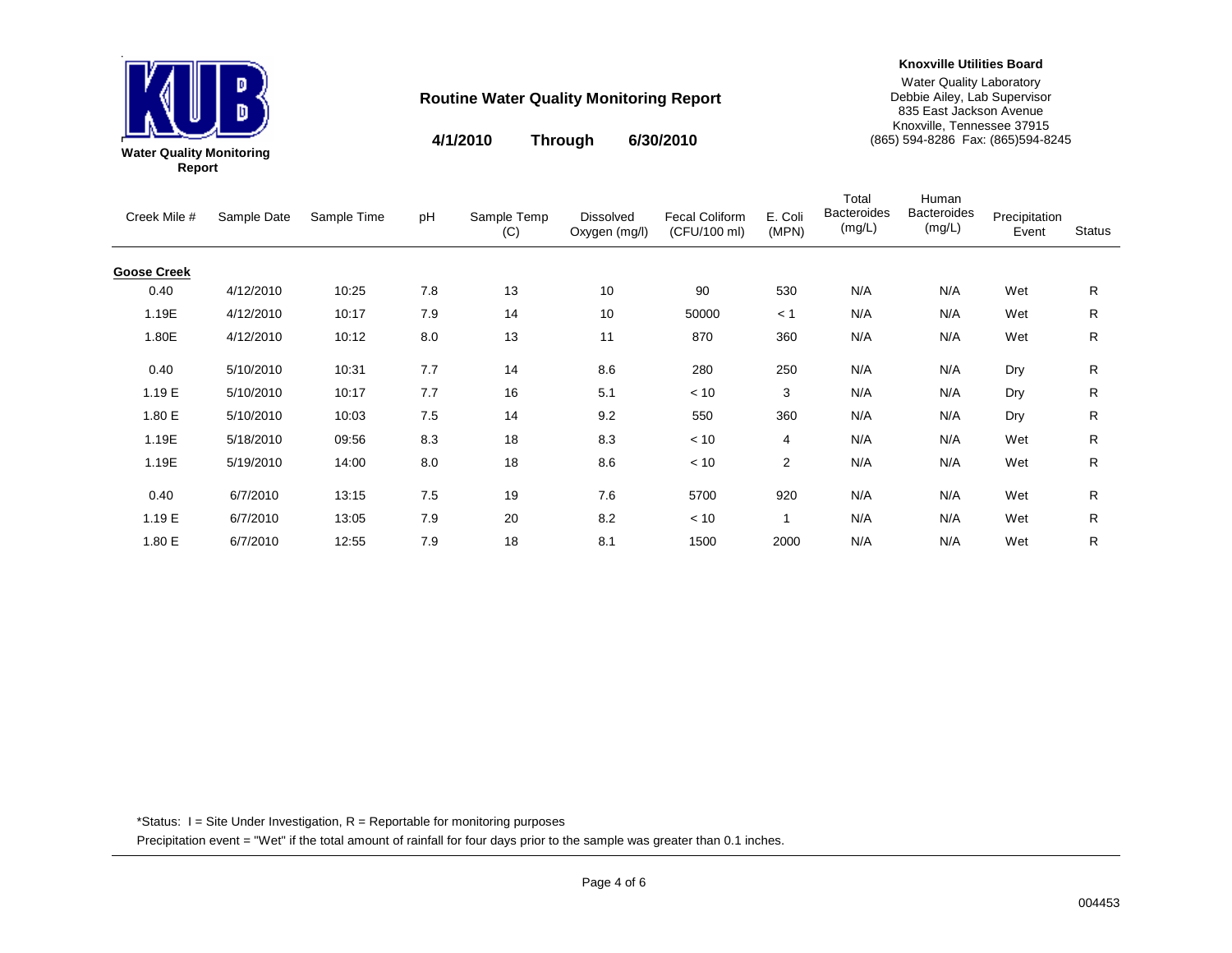

**4/1/2010 6/30/2010Through**

**Knoxville Utilities Board**

Water Quality Laboratory Debbie Ailey, Lab Supervisor 835 East Jackson Avenue Knoxville, Tennessee 37915 (865) 594-8286 Fax: (865)594-8245

| Creek Mile #       | Sample Date | Sample Time | pH  | Sample Temp<br>(C) | <b>Dissolved</b><br>Oxygen (mg/l) | Fecal Coliform<br>(CFU/100 ml) | E. Coli<br>(MPN) | Total<br><b>Bacteroides</b><br>(mg/L) | Human<br><b>Bacteroides</b><br>(mg/L) | Precipitation<br>Event | <b>Status</b> |
|--------------------|-------------|-------------|-----|--------------------|-----------------------------------|--------------------------------|------------------|---------------------------------------|---------------------------------------|------------------------|---------------|
| <b>Loves Creek</b> |             |             |     |                    |                                   |                                |                  |                                       |                                       |                        |               |
| 0.85               | 4/13/2010   | 10:35       | 8.1 | 14                 | 11                                | 120                            |                  | N/A                                   | N/A                                   | Dry                    | R             |
| 1.89               | 4/13/2010   | 10:20       | 7.7 | 15                 | 9.4                               | 63                             |                  | N/A                                   | N/A                                   | Dry                    | R             |
| 3.45               | 4/13/2010   | 09:35       | 7.8 | 15                 | 9.8                               | 27                             |                  | N/A                                   | N/A                                   | Dry                    | R             |
| 0.85               | 5/12/2010   | 09:21       | 8.2 | 16                 | 7.9                               | 160                            | 490              | N/A                                   | N/A                                   | Dry                    | R             |
| 1.89               | 5/12/2010   | 09:11       | 7.6 | 17                 | 7.4                               | 180                            | 160              | N/A                                   | N/A                                   | Dry                    | R.            |
| 3.45               | 5/12/2010   | 08:54       | 7.9 | 18                 | 7.7                               | 150                            | 180              | N/A                                   | N/A                                   | Dry                    | R.            |
| 0.85               | 6/9/2010    | 12:05       | 7.9 | 20                 | 7.8                               | 1000                           | > 2400           | N/A                                   | N/A                                   | Wet                    | R             |
| 1.89               | 6/9/2010    | 12:25       | 7.6 | 21                 | 7.7                               | 6400                           | > 2400           | N/A                                   | N/A                                   | Wet                    | R             |
| 3.45               | 6/9/2010    | 12:41       | 7.9 | 22                 | 7.4                               | 23000                          | > 2400           | N/A                                   | N/A                                   | Wet                    | R             |

\*Status: I = Site Under Investigation, R = Reportable for monitoring purposes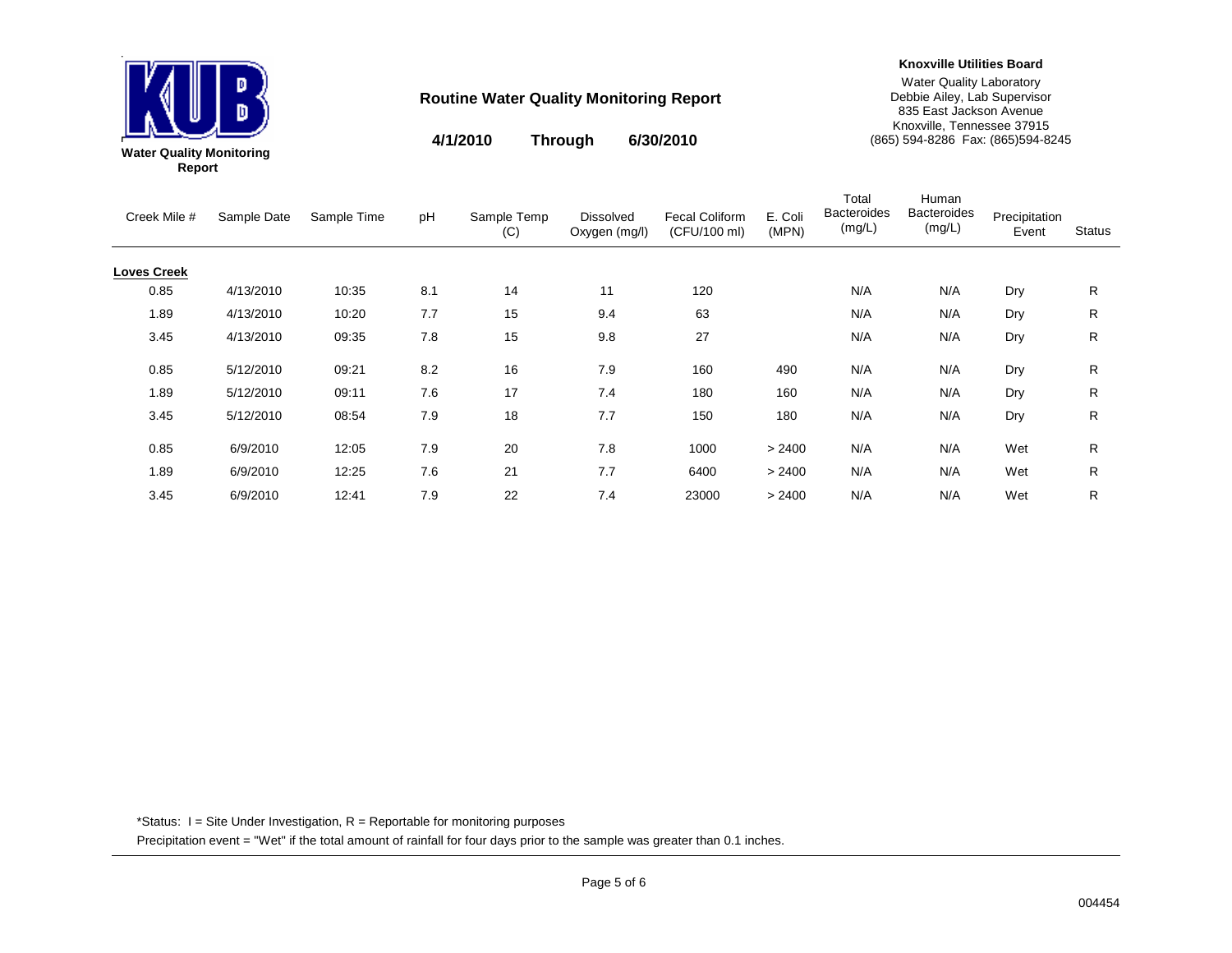

**Knoxville Utilities Board**

Water Quality Laboratory Debbie Ailey, Lab Supervisor 835 East Jackson Avenue Knoxville, Tennessee 37915 (865) 594-8286 Fax: (865)594-8245

**4/1/2010 6/30/2010Through**

|        | ter Quality Monitoring |
|--------|------------------------|
| Report |                        |

| Creek Mile #          | Sample Date | Sample Time | pH  | Sample Temp | <b>Dissolved</b> | <b>Fecal Coliform</b> | E. Coli | Total<br><b>Bacteroides</b> | Human<br><b>Bacteroides</b> | Precipitation |               |
|-----------------------|-------------|-------------|-----|-------------|------------------|-----------------------|---------|-----------------------------|-----------------------------|---------------|---------------|
|                       |             |             |     | (C)         | Oxygen (mg/l)    | (CFU/100 ml)          | (MPN)   | (mg/L)                      | (mg/L)                      | Event         | <b>Status</b> |
| <b>Williams Creek</b> |             |             |     |             |                  |                       |         |                             |                             |               |               |
| 0.89                  | 4/27/2010   | 10:19       | 8.1 | 15          | 9.1              | 120                   | 130     | N/A                         | N/A                         | Wet           | R             |
| 1.70                  | 4/27/2010   | 09:55       | 7.8 | 16          | 7.8              | 320                   | 140     | N/A                         | N/A                         | Wet           | R             |
| 2.02                  | 4/27/2010   | 10:07       | 7.9 | 16          | 8.6              | 41000                 | > 2400  | 91.7                        | 13.8                        | Wet           |               |
| 2.02                  | 4/29/2010   | 08:40       | 7.9 | 15          | 8.4              | 290                   | 130     | N/A                         | N/A                         | Wet           | R             |
| 0.89                  | 5/12/2010   | 11:10       | 7.9 | 17          | 8.7              | 2000                  | 290     | N/A                         | N/A                         | Dry           | R             |
| 1.70                  | 5/12/2010   | 10:56       | 7.6 | 17          | 7.1              | 600                   | 390     | N/A                         | N/A                         | Dry           | R             |
| 2.02                  | 5/12/2010   | 10:47       | 7.7 | 17          | 6.9              | 1400                  | 2000    | N/A                         | N/A                         | Dry           |               |
| 0.89                  | 6/14/2010   | 11:08       | 8.0 | 22          | 8.3              | 410                   | 340     | N/A                         | N/A                         | Dry           | R             |
| 1.70                  | 6/14/2010   | 10:57       | 7.7 | 20          | 7.4              | 1100                  | 730     | N/A                         | N/A                         | Dry           | R             |
| 2.02                  | 6/14/2010   | 10:47       | 7.5 | 21          | 7.9              | 2000                  | 980     | N/A                         | N/A                         | Dry           |               |

\*Status: I = Site Under Investigation, R = Reportable for monitoring purposes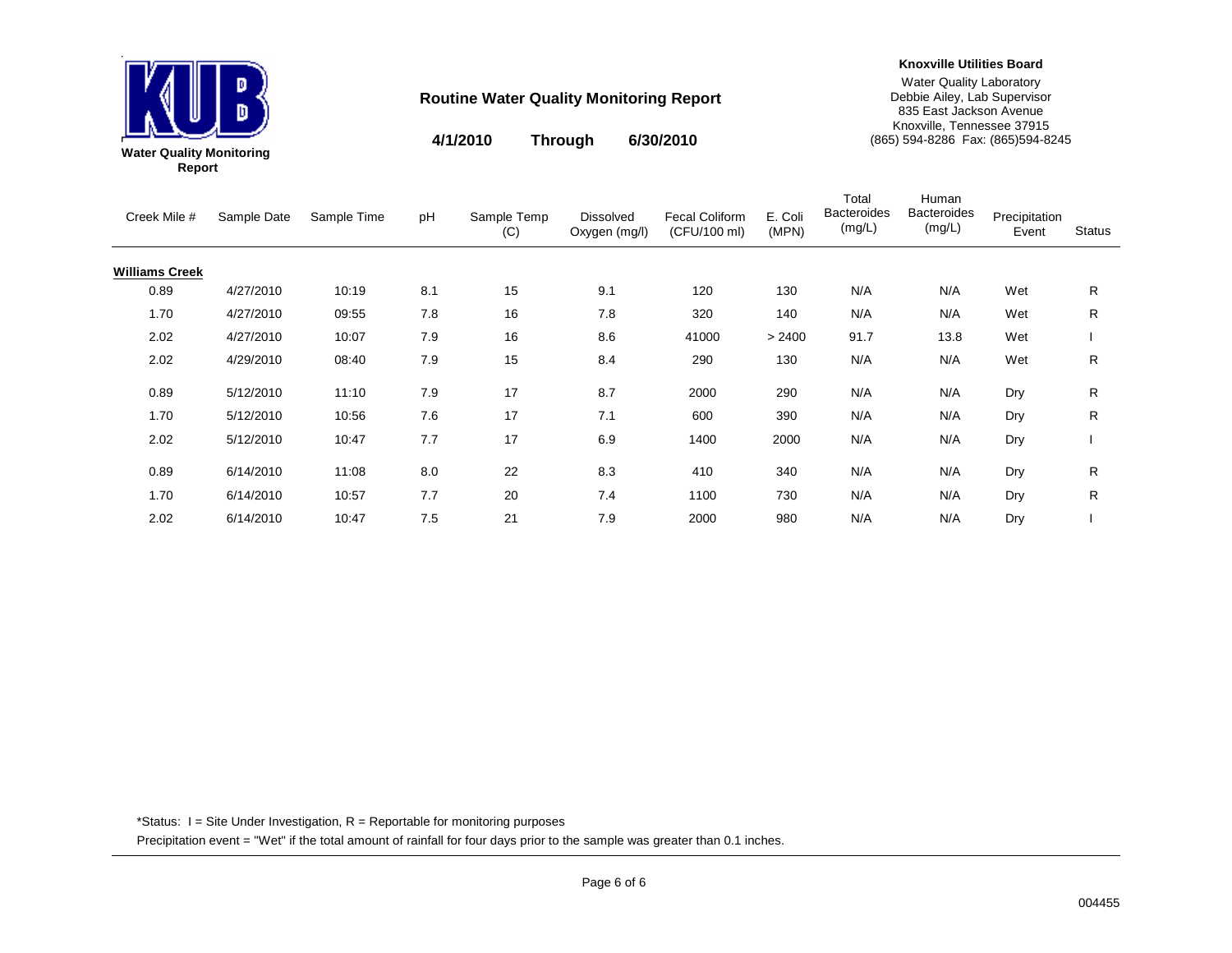| D<br><b>Water Quality Monitoring</b><br>Report |                                                                                                                                                        |                    | <b>Spill Impact Sampling Results</b><br><b>Water Quality Monitoring Program</b>                    |             | <b>Knoxville Utilities Board</b><br><b>Water Quality Laboratory</b><br>Debbie Ailey, Lab Supervisor<br>835 East Jackson Avenue<br>Knoxville, Tennessee 37915<br>(865) 594-8286 Fax: (865) 594-8245 |                          |     |                   |                 |  |  |
|------------------------------------------------|--------------------------------------------------------------------------------------------------------------------------------------------------------|--------------------|----------------------------------------------------------------------------------------------------|-------------|----------------------------------------------------------------------------------------------------------------------------------------------------------------------------------------------------|--------------------------|-----|-------------------|-----------------|--|--|
| <b>Event Date</b>                              | 4/17/2010                                                                                                                                              |                    |                                                                                                    |             |                                                                                                                                                                                                    |                          |     |                   |                 |  |  |
| <b>Street Address:</b>                         |                                                                                                                                                        | 5011 Kingston Pike |                                                                                                    |             |                                                                                                                                                                                                    |                          |     |                   |                 |  |  |
| <b>Description:</b>                            | There was a partial blockage in sewer main caused by debris and a protruding lateral. Pavement to storm drain to unnamed tributary of<br>Fourth Creek. |                    |                                                                                                    |             |                                                                                                                                                                                                    |                          |     |                   |                 |  |  |
| <b>Estimated unrecovered</b><br>volume         |                                                                                                                                                        | 290 gallons        |                                                                                                    |             |                                                                                                                                                                                                    |                          |     |                   |                 |  |  |
| <b>Sampling Notes:</b>                         |                                                                                                                                                        |                    | There was no industry upstream of the SSO, therefore no Priority Pollutant samples were collected. |             |                                                                                                                                                                                                    |                          |     |                   |                 |  |  |
| Precipitation                                  |                                                                                                                                                        | Date               | <b>Total - Day of Event</b>                                                                        |             | <b>Total - Prior 4 Days</b>                                                                                                                                                                        |                          |     |                   |                 |  |  |
| (McGhee-Tyson Airport)                         |                                                                                                                                                        | 4/17/2010          | 0.01                                                                                               |             | $\mathbf 0$                                                                                                                                                                                        |                          |     |                   |                 |  |  |
| Sample Location                                |                                                                                                                                                        |                    | Sample Date                                                                                        | Sample Time | <b>Dissolved</b><br>Oxygen                                                                                                                                                                         | Temperature<br>(Celsius) | pH  | Fecal<br>Coliform | E-Coli<br>(MPN) |  |  |
| Upstream of SSO Discharge                      |                                                                                                                                                        |                    | 4/17/2010                                                                                          | 14:45       | 10.35                                                                                                                                                                                              | 16                       | 9.1 | 54                | 13              |  |  |
| Downstream of SSO<br>Discharge                 |                                                                                                                                                        |                    | 4/17/2010                                                                                          | 14:30       | 9.20                                                                                                                                                                                               | 16                       | 9.0 | 18                | 28              |  |  |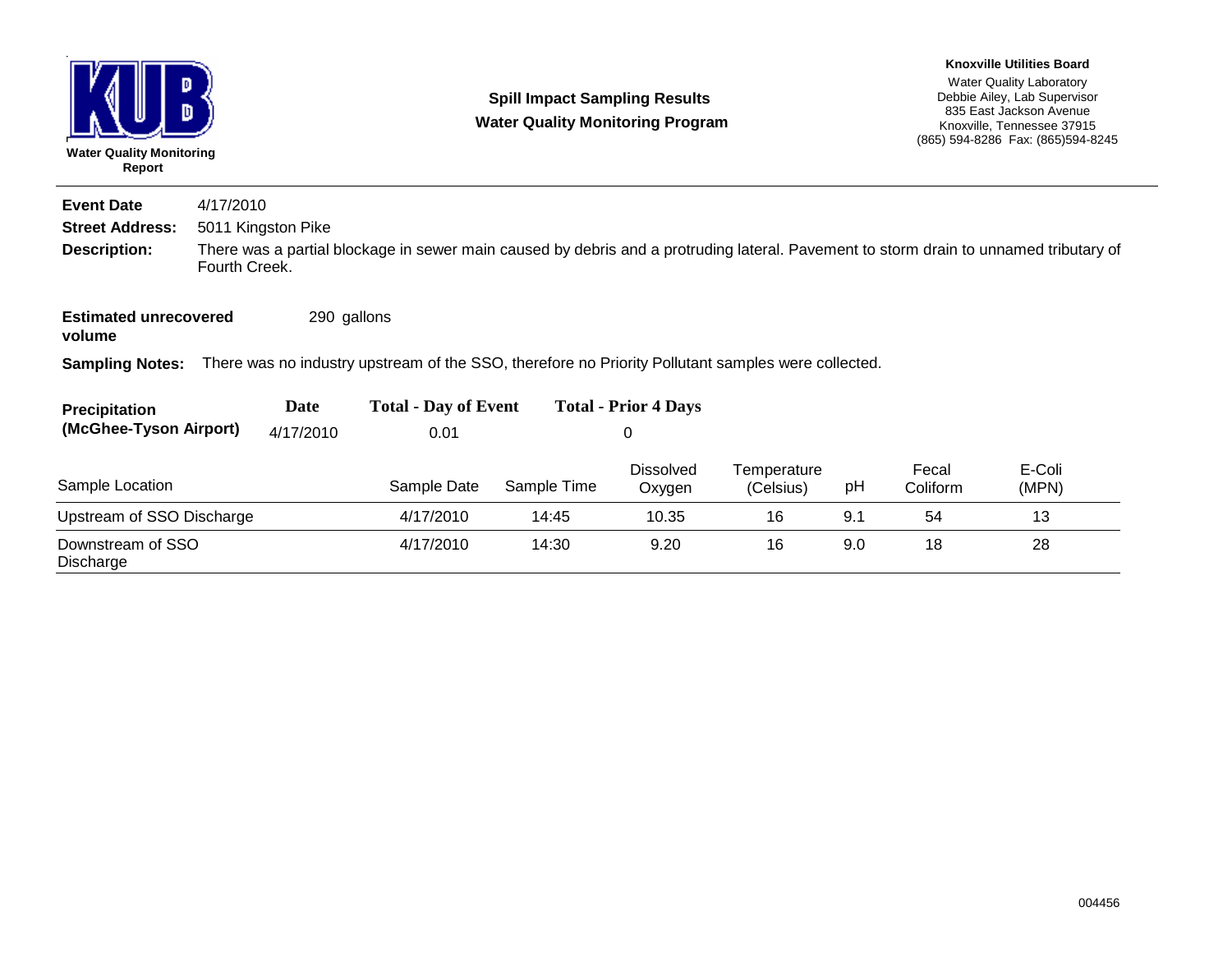

#### **Spill Impact Sampling Results Water Quality Monitoring Program**

Water Quality Laboratory Debbie Ailey, Lab Supervisor 835 East Jackson Avenue Knoxville, Tennessee 37915 (865) 594-8286 Fax: (865)594-8245 **Knoxville Utilities Board**

**Description:** The SSO was the result of a broken force main. Broke Force Main to ditch to grassy creek. **Street Address:** 5105 Ball Rd. **Event Date**4/17/2010

Previously reported as 4923 Ball Rd.

**Estimated unrecovered** 72,675 gallons

**volume**

**Sampling Notes:** There was no industry upstream of the SSO, therefore no Priority Pollutant samples were collected.

| Precipitation          | Date      | <b>Total - Day of Event</b> | <b>Total - Prior 4 Days</b> |
|------------------------|-----------|-----------------------------|-----------------------------|
| (McGhee-Tyson Airport) | 4/17/2010 | 0.01                        |                             |

| Sample Location                | Sample Date | Sample Time | <b>Dissolved</b><br>Oxygen | Temperature<br>(Celsius) | рH  | Fecal<br>Coliform | E-Coli<br>(MPN) |
|--------------------------------|-------------|-------------|----------------------------|--------------------------|-----|-------------------|-----------------|
| Upstream of SSO Discharge      | 4/17/2010   | 10:20       | 8.3                        | 17                       | 7.9 | 230               | 88              |
| Downstream of SSO<br>Discharge | 4/17/2010   | 10:35       | 3.5                        | 17                       | 7.8 | 6300              | > 2400          |
| Upstream of SSO Discharge      | 4/22/2010   | 11:30       | 9.5                        | 15                       | 7.8 | 260               | 220             |
| Downstream of SSO<br>Discharge | 4/22/2010   | 11:40       | 9.4                        | 14                       | 7.8 | 210               | 190             |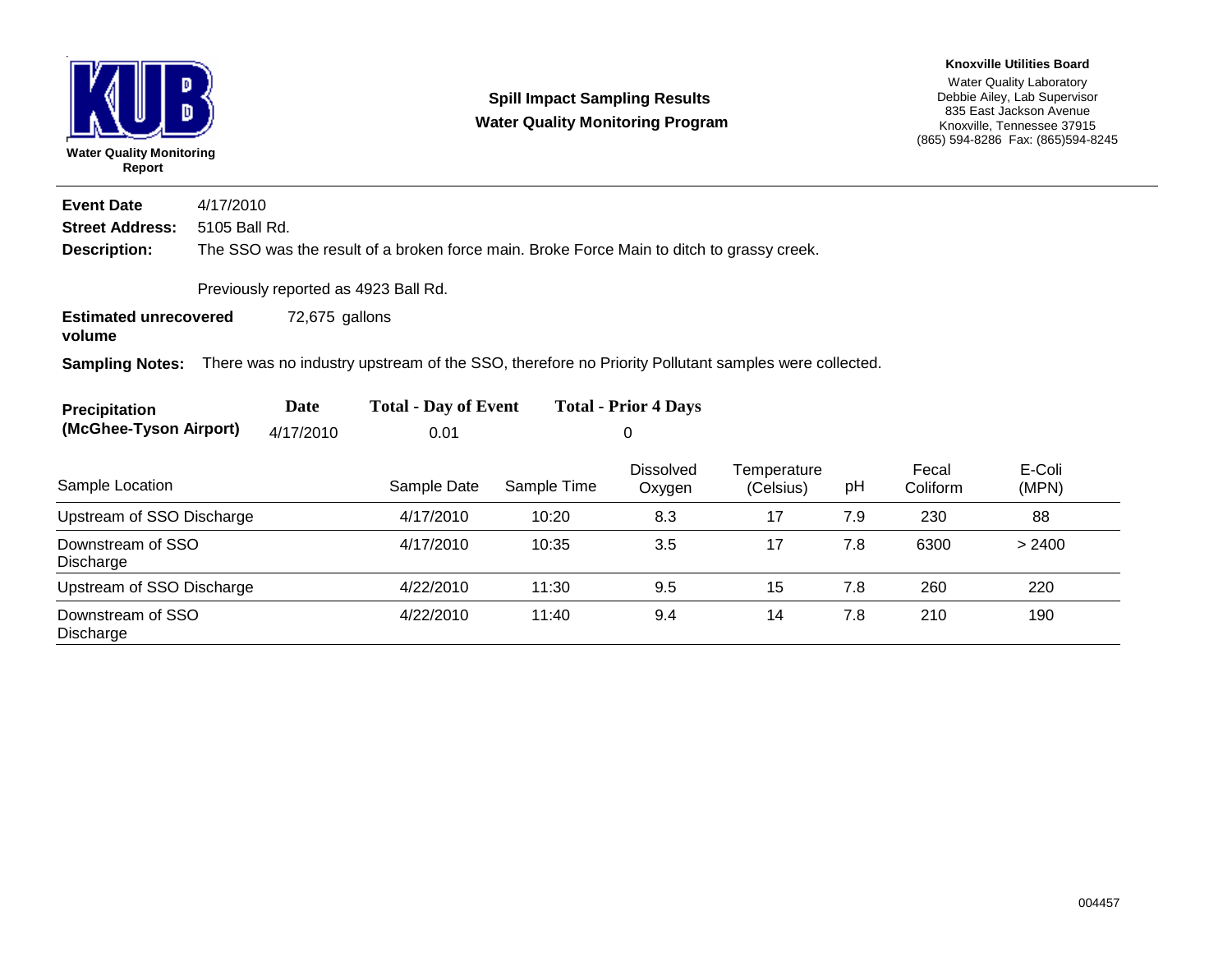| <b>Water Quality Monitoring</b><br>Report |                                                                                                      |             |                                                                                                    | <b>Spill Impact Sampling Results</b><br><b>Water Quality Monitoring Program</b> |                            | <b>Knoxville Utilities Board</b><br><b>Water Quality Laboratory</b><br>Debbie Ailey, Lab Supervisor<br>835 East Jackson Avenue<br>Knoxville, Tennessee 37915<br>(865) 594-8286 Fax: (865) 594-8245 |     |                   |                 |  |  |
|-------------------------------------------|------------------------------------------------------------------------------------------------------|-------------|----------------------------------------------------------------------------------------------------|---------------------------------------------------------------------------------|----------------------------|----------------------------------------------------------------------------------------------------------------------------------------------------------------------------------------------------|-----|-------------------|-----------------|--|--|
| <b>Event Date</b>                         | 5/3/2010                                                                                             |             |                                                                                                    |                                                                                 |                            |                                                                                                                                                                                                    |     |                   |                 |  |  |
| <b>Street Address:</b>                    | 601 Arthur Street                                                                                    |             |                                                                                                    |                                                                                 |                            |                                                                                                                                                                                                    |     |                   |                 |  |  |
| <b>Description:</b>                       | Stoppage due to grease along with high I and I due to rain. Pavement to storm drain to Second Creek. |             |                                                                                                    |                                                                                 |                            |                                                                                                                                                                                                    |     |                   |                 |  |  |
| Previously reported as 611 Arthur Street  |                                                                                                      |             |                                                                                                    |                                                                                 |                            |                                                                                                                                                                                                    |     |                   |                 |  |  |
| <b>Estimated unrecovered</b><br>volume    |                                                                                                      | 360 gallons |                                                                                                    |                                                                                 |                            |                                                                                                                                                                                                    |     |                   |                 |  |  |
| <b>Sampling Notes:</b>                    |                                                                                                      |             | There was no industry upstream of the SSO, therefore no Priority Pollutant samples were collected. |                                                                                 |                            |                                                                                                                                                                                                    |     |                   |                 |  |  |
| <b>Precipitation</b>                      |                                                                                                      | Date        | <b>Total - Day of Event</b><br><b>Total - Prior 4 Days</b>                                         |                                                                                 |                            |                                                                                                                                                                                                    |     |                   |                 |  |  |
| (McGhee-Tyson Airport)                    |                                                                                                      | 5/3/2010    | 1.77                                                                                               |                                                                                 | 0.84                       |                                                                                                                                                                                                    |     |                   |                 |  |  |
| Sample Location                           |                                                                                                      |             | Sample Date                                                                                        | Sample Time                                                                     | <b>Dissolved</b><br>Oxygen | Temperature<br>(Celsius)                                                                                                                                                                           | pH  | Fecal<br>Coliform | E-Coli<br>(MPN) |  |  |
| Upstream of SSO Discharge                 |                                                                                                      |             | 5/3/2010                                                                                           | 15:57                                                                           | 8.6                        | 19                                                                                                                                                                                                 | 7.8 | 450               | > 2400          |  |  |
| Downstream of SSO<br>Discharge            |                                                                                                      |             | 5/3/2010                                                                                           | 15:48                                                                           | 8.1                        | 20                                                                                                                                                                                                 | 7.7 | 3000              | > 2400          |  |  |
| Upstream of SSO Discharge                 |                                                                                                      |             | 5/5/2010                                                                                           | 09:40                                                                           | 8.9                        | 16                                                                                                                                                                                                 | 7.8 | 640               | 490             |  |  |
| Downstream of SSO<br>Discharge            |                                                                                                      |             | 5/5/2010                                                                                           | 09:30                                                                           | 8.5                        | 17                                                                                                                                                                                                 | 7.9 | 730               | 820             |  |  |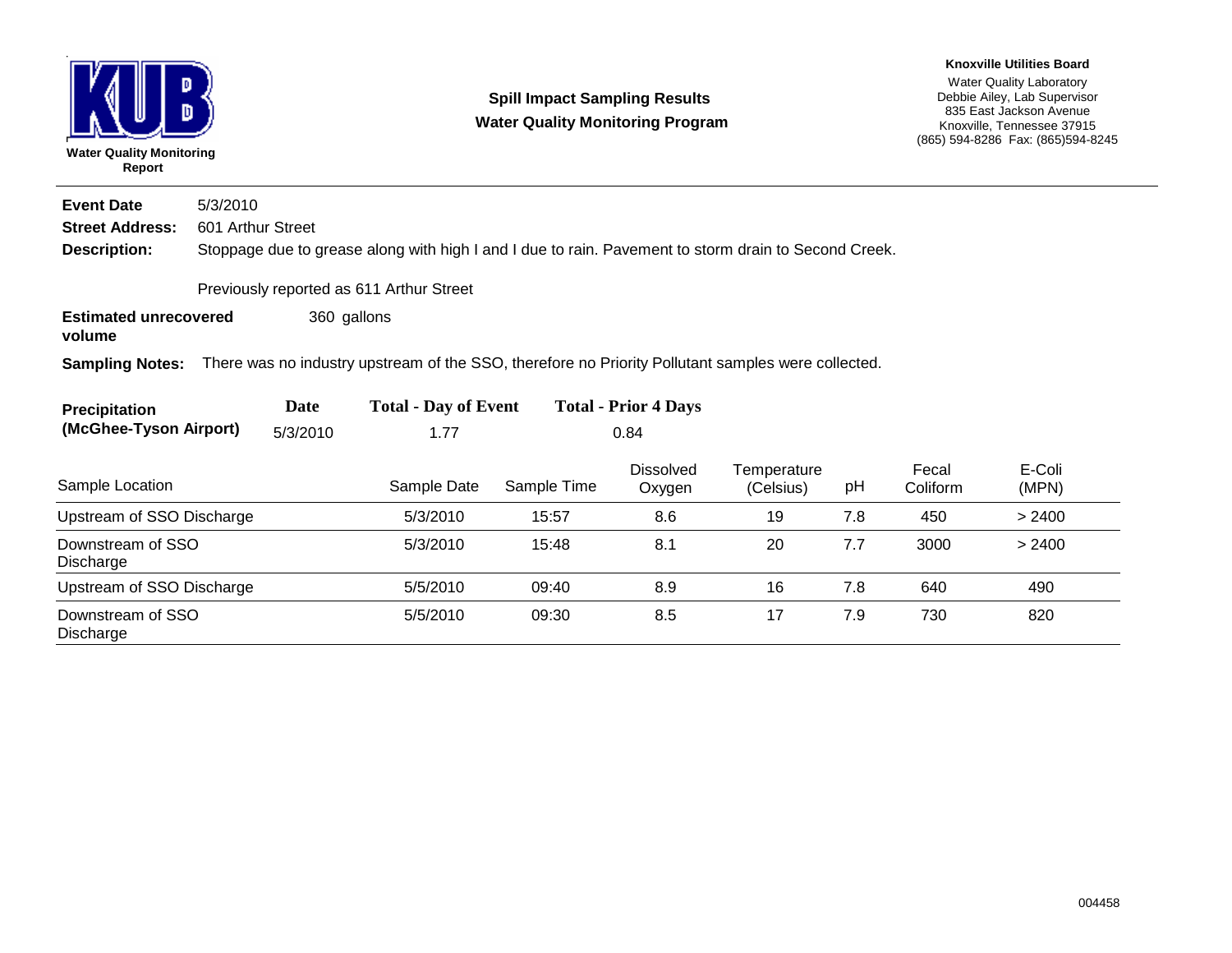

#### **Investigative Water Quality Monitoring Report**

**4/1/2010 Through 6/30/2010**

#### **Knoxville Utilities Board**

Water Quality Laboratory Debbie Ailey, Lab Supervisor 835 East Jackson Avenue Knoxville, Tennessee 37915 (865) 594-8286 Fax: (865)594-8245

**Baker Creek Investigative Monitoring**

| Sample<br>Location | Date                            | <b>Time</b> | <b>Dissolved</b><br>Oxygen (mg/l) | <b>Fecal Coliform</b><br>(CFU/100 ml) | E-Coli (MPNI) | pH  | Silt<br>level | Water<br>Temperature |
|--------------------|---------------------------------|-------------|-----------------------------------|---------------------------------------|---------------|-----|---------------|----------------------|
| Trib Above 0.53    | 4/26/2010                       | 11:26 AM    | 7.7                               | 3200                                  | >2400         | 7.5 | N/A           | 15                   |
| <b>Baker Creek</b> | <b>Investigative Monitoring</b> |             |                                   |                                       |               |     |               |                      |
| Sample             |                                 |             | <b>Dissolved</b>                  | <b>Fecal Coliform</b>                 |               |     | Silt          | Water                |

| Sample<br>Location | Date      | -<br><b>fime</b> | Dissolved<br>Oxvaen (ma/l) | <sup>1</sup> Coliform<br>-acol C<br>(CFU/100 ml) | (MPNI) | рŀ  | <b>Cil</b><br>◡┉<br>leve | Water<br><b>Femperature</b> |
|--------------------|-----------|------------------|----------------------------|--------------------------------------------------|--------|-----|--------------------------|-----------------------------|
| Trib Above 0.53    | 5/24/2010 | 19.90 PM         | ∪.¬                        | 3500                                             | 910    | ช.บ | N/A                      | ιc                          |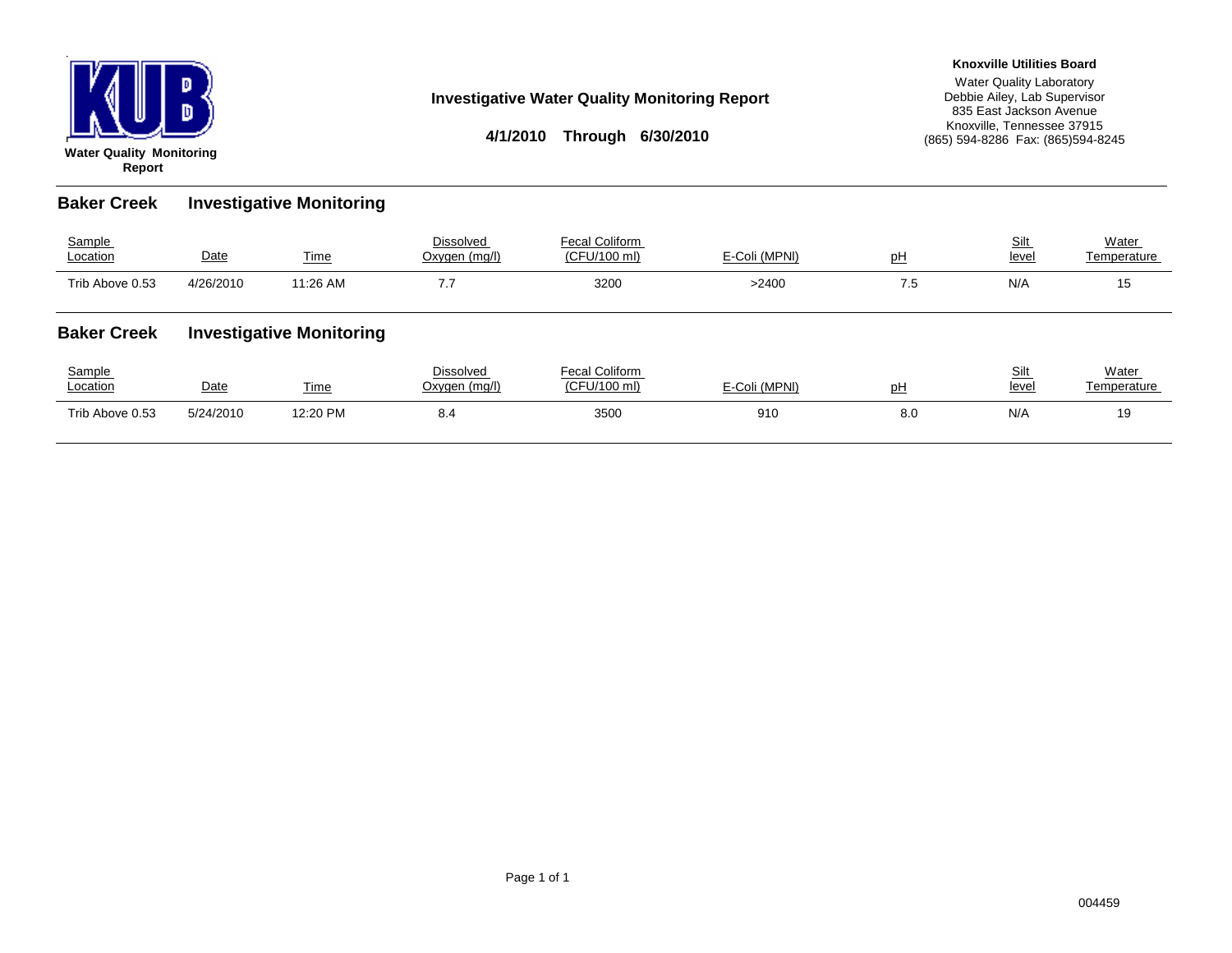### **Knoxville Utilities Board**

Water Quality Monitoring Program

### Investigative Water Quality Monitoring Report 04/01/2010 Through 06/30/2010

### **Table 2: Second Creek Investigative Sampling**

|                                    | <b>Collection</b> | <b>Collection</b> | <b>Dissolved</b> |                   | Water |                       |         |                    |                    |
|------------------------------------|-------------------|-------------------|------------------|-------------------|-------|-----------------------|---------|--------------------|--------------------|
|                                    | <b>Date</b>       | Time              | Oxygen           | <b>Water Temp</b> | рH    | <b>Fecal Coliform</b> | E. coli | <b>Total Fecal</b> | <b>Human Fecal</b> |
|                                    |                   |                   | (mg/L)           | $(^{\circ}C)$     |       | (CFU/100mL)           | (MPN)   | (mg/L)             | (mg/L)             |
| ~300 yards Upstream from           | 5/25/2010         | 9:20              | 5.1              | 17                | 7.2   | 45                    | 240     | N/A                | N/A                |
| Routine Site 5.76 (behind          | 6/22/2010         | 9:50              | 4.2              | 16                | 7.2   | 200                   | 190     | N/A                | N/A                |
| IHOP)                              |                   |                   |                  |                   |       |                       |         |                    |                    |
| <b>Tributary Above Dry Weather</b> |                   |                   |                  |                   |       |                       |         | N/A                | N/A                |
| Walk Site #15                      | 5/10/2010         | 9:45              | 11.0             | 15                | 8.2   | 180                   | 150     |                    |                    |
| I-275 @ Heiskell                   | 5/10/2010         | 13:41             | 9.2              | 15                | 7.7   | 210                   | 110     | N/A                | N/A                |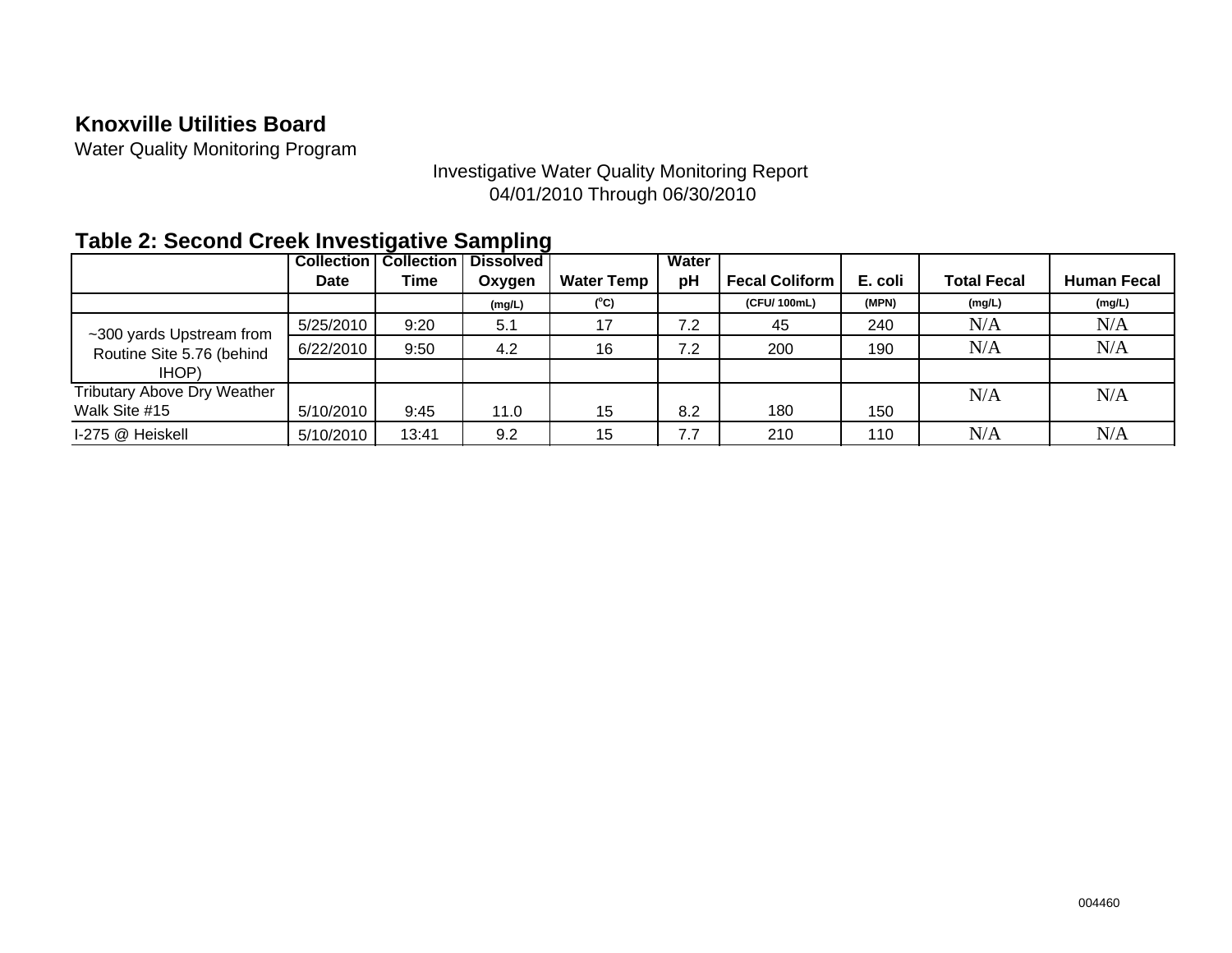#### **Knoxville Utilities Board**

Water Quality Monitoring Program

Investigative Water Quality Monitoring Report 04/01/2010 Through 06/30/2010

#### **Table 1: Second Creek Dry Weather Walk**

| <b>Initial</b> | <b>Initial</b>    |                |                                                                       |                    |            |     |                 |          | Fecal<br>Coliform | E. coli     | <b>Total Bacteroides</b> | <b>Human Bacteroides</b> |                                                              |
|----------------|-------------------|----------------|-----------------------------------------------------------------------|--------------------|------------|-----|-----------------|----------|-------------------|-------------|--------------------------|--------------------------|--------------------------------------------------------------|
| Collection     | <b>Collection</b> | Sample         |                                                                       | Approximate        |            |     | Water           | Fecal    | <b>Retest</b>     | <b>Test</b> | mg/L on 4/6/10 &         | mg/L on 4/6/10 &         |                                                              |
| Date           | <b>Time</b>       | ID#            | <b>Sample Location</b>                                                | <b>Stream Mile</b> | <b>DO</b>  | pH  | Temperature     | Coliform | 4/15/10           | 4/15/10     | 4/15/10                  | 4/15/10                  | <b>Comments</b>                                              |
|                |                   |                |                                                                       |                    |            |     |                 |          |                   |             |                          |                          |                                                              |
| 4/6/2010       | 7:41              |                | Above sewer crossing @ Neyland Dr., Mouth of 2nd Ck                   | 0.14               | 9.0        | 8.0 | 17              | 99       |                   |             |                          |                          |                                                              |
| 4/6/2010       | 7:56              | 2              | foot bridge @ World's Fair Park, below sewer crossing @<br>Cumberland | 0.32               | 9.3        | 8.0 | 16              | 27       |                   |             |                          |                          | upstream creek goes underground                              |
| 4/6/2010       | 8:20              | 3              | Foot Bridge @ Foundry                                                 | 0.82               | 8.7        | 8.0 | 16              | 2100     | 490               | 770         | 27.4                     | < 5.0                    | homeless camps upstream                                      |
| 4/6/2010       | 8:35              | $\overline{a}$ | right bank storm drain                                                | 0.85               | N/A        | N/A | N/A             | 2400     |                   |             | 28.1                     | 30.5                     | storm pipe coming from Foundry                               |
| 4/6/2010       | 8:51              | 5              | McGHee St. foot bridge, abve/below sewer crossing                     | 1.12               | 8.4        | 8.0 | 16              | 4500     | 550               | 550         | 31.5                     | 5.4                      | sewer crossings and homeless camps                           |
| 4/6/2010       | 8:58              | 6              | Rright bank storm pipe above McGhee St.                               | 1.13               | N/A        | N/A | N/A             | < 10     |                   |             |                          |                          | storm pipe                                                   |
| 4/6/2010       | 9:14              | $\overline{7}$ | downstream of tributary, above/below sewer crossing                   | 1.41               | 8.6        | 8.0 | 16              | 3900     | 410               | 460         | 32.9 & 21.4              | 9.5 < 5.0                | homeless area                                                |
| 4/6/2010       | 9:19              | 8              | Right bank tributary                                                  | 1.43               | 8.5        | 7.6 | 13              | -9       | 4400              | >2400       |                          |                          | little discoloration in stream bed                           |
| 4/6/2010       | 9:40              | 9              | Bernard St. Bridge, above/below tributary and sewer crossing          | 1.58               | 9.5        | 8.0 | 16              | 2700     | 310               | 490         | 22.9                     | < 5.0                    |                                                              |
| 4/6/2010       | 9:59              | 10             | downstream of Baxter Ave., above/below sewer crossing                 | 1.8                | 9.1        | 8.0 | 16              | 2200     | 160               | 280         | 26.4                     | < 5.0                    | homeless camp, 2 12" temp sewer lines laying<br>in creek bed |
| 4/6/2010       | 10:13             | 11             | under Woodland Ave. bridge, above/below sewer crossings               | 2.24               | $10.0$ 8.2 |     | 16              | 910      |                   |             |                          |                          | homeless area                                                |
| 4/6/2010       | 10:45             | 12             | right bank tributary below Sysco                                      | 2.79               | 7.2        | 7.3 | 14              | < 10     |                   |             |                          |                          | tributary to deep pool, lots of minnows in main<br>stream    |
| 4/6/2010       | 10:50             | 13             | above tributary below Sysco                                           | 2.79               | 8.5        | 7.7 | 15              | 1500     | 360               | 520         | 18.2                     | < 5.0                    | deep pool, a lot of minnows                                  |
| 4/6/2010       | 13:12             | 14             | upstream of crossing before going under interstate                    | 3.47               | 9.9        | 8.3 | $\overline{17}$ | 1200     |                   |             | 17.2                     | < 5.0                    | mainstream                                                   |
| 4/6/2010       | 13:27             | 15             | emmergence from under interstate                                      | 3.85               | 9.9        | 8.2 | 16              | 27000    | >60000            | >2400       | 54.2 & 307               | 32.3 & 250               |                                                              |
| 4/6/2010       | 14:00             | 16             | Clinton Highway, stream under interstate                              | 4.45               | $11.0$ 8.3 |     | 18              | 45       | 32                | 23          |                          |                          | deep pool, a lot of minnows                                  |
| 4/7/2010       | 8:30              | 17             | below Kubota, above/below sewer crossings                             | 4.91               | 8.0        | 7.7 | 16              | 99       |                   |             |                          |                          | took fluoride sample of water running adjacent<br>to creek   |
| 4/7/2010       | 8:40              | 18             | Inskip, left bank pipe at sewer manhole                               | 5.11               | 5.6        | 7.3 | 15              | -9       |                   |             |                          |                          | Ib pipe had a lot of flow                                    |
| 4/7/2010       | 8:56              | 19             | Inskip Ball Park, above sewer crossing and tributary                  | 5.12               | 7.4        | 7.8 | 16              | 260      |                   |             |                          |                          | creek getting smaller, more vegetation                       |
| 4/7/2010       | 9:10              | 20             | Merchants Rd, behind Outback and Ball Park, left bank<br>tributary    | 5.32               | 5.0        | 7.5 | 15              | 380      |                   |             |                          |                          | little flow                                                  |
| 4/7/2010       | 9:17              | 21             | Merchants Rd. above left bank tributary, below sewer crossing         | 5.41               | 6.7        | 7.3 | 16              | 81       |                   |             |                          |                          | a lot of vegetation                                          |
| 4/7/2010       | 9:29              | 22             | Routine site 5.76, above sewer crossing at IHOP                       | 5.48               | 6.6        | 7.4 | 15              | < 10     |                   |             |                          |                          | left pipe looking upstream                                   |
| 4/7/2010       | 9:36              | 23             | Merchants Rd., center pipe, at IHOP                                   | 5.48               | 8.4        | 7.7 | 15              | 90       |                   |             |                          |                          | center pipe at 5.76                                          |
| 4/7/2010       | 9:46              | 24             | Merchants Rd., left bank tributary at IHOP                            | 5.48               | 6.9        | 7.6 | 17              | 1900     |                   |             | 24                       | 13.4                     | a lot of vegetation, LB walking upstream                     |
| 4/7/2010       | 9:50              | 25             | Merchants Rd., right bank tributary at IHOP                           | 5.48               | 6.6        | 7.5 | 16              | < 10     |                   |             |                          |                          | RB walking upstream, very little flow                        |
| 4/7/2010       | 10:02             | 26             | Merchants Rd., 4' PVC pipe, left bank pipe at IHOP                    | 5.54               | N/A        | N/A | N/A             | < 10     |                   |             |                          |                          |                                                              |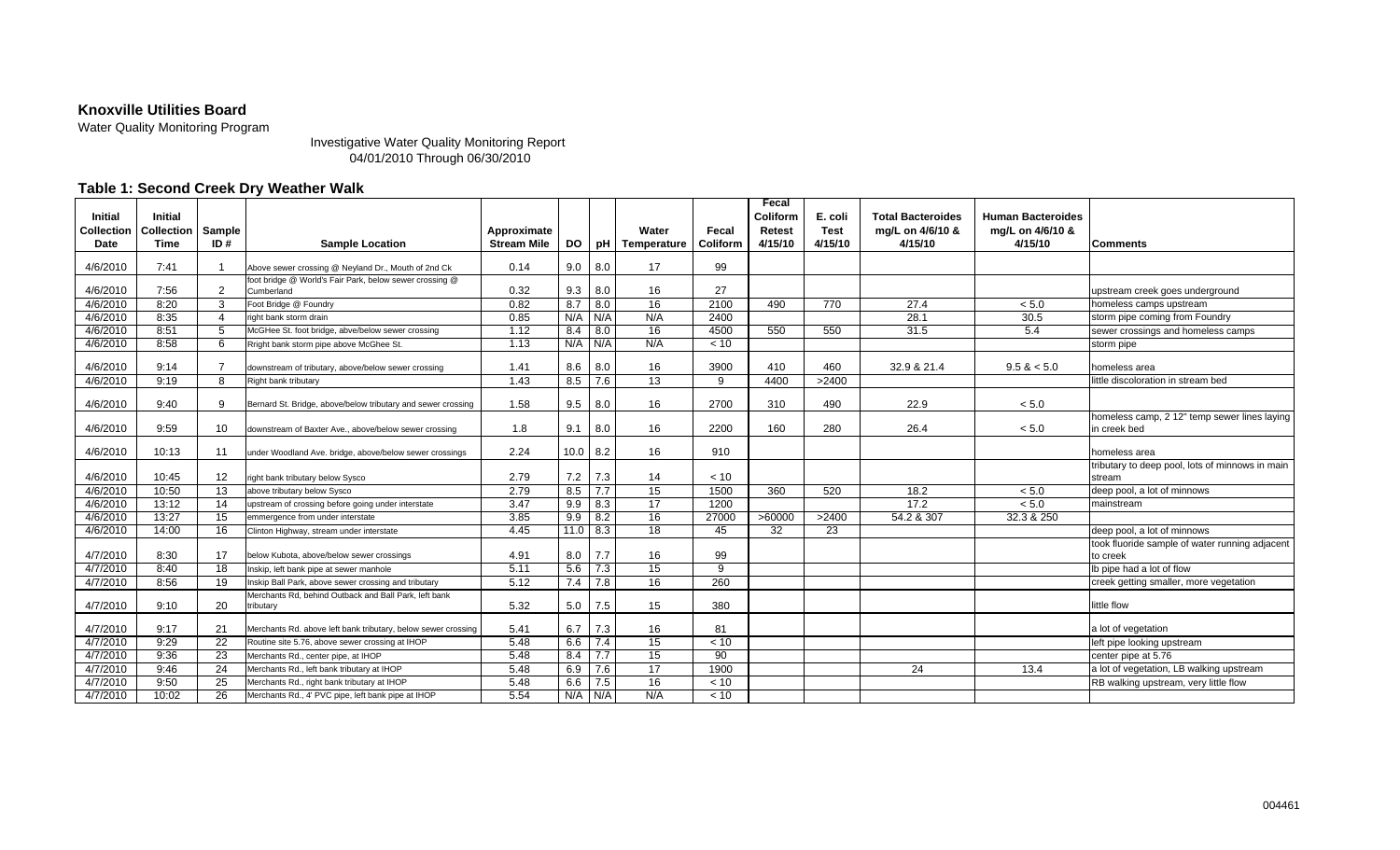# **Appendix E**

**Unpermitted Discharges Subject to Stipulated Penalties**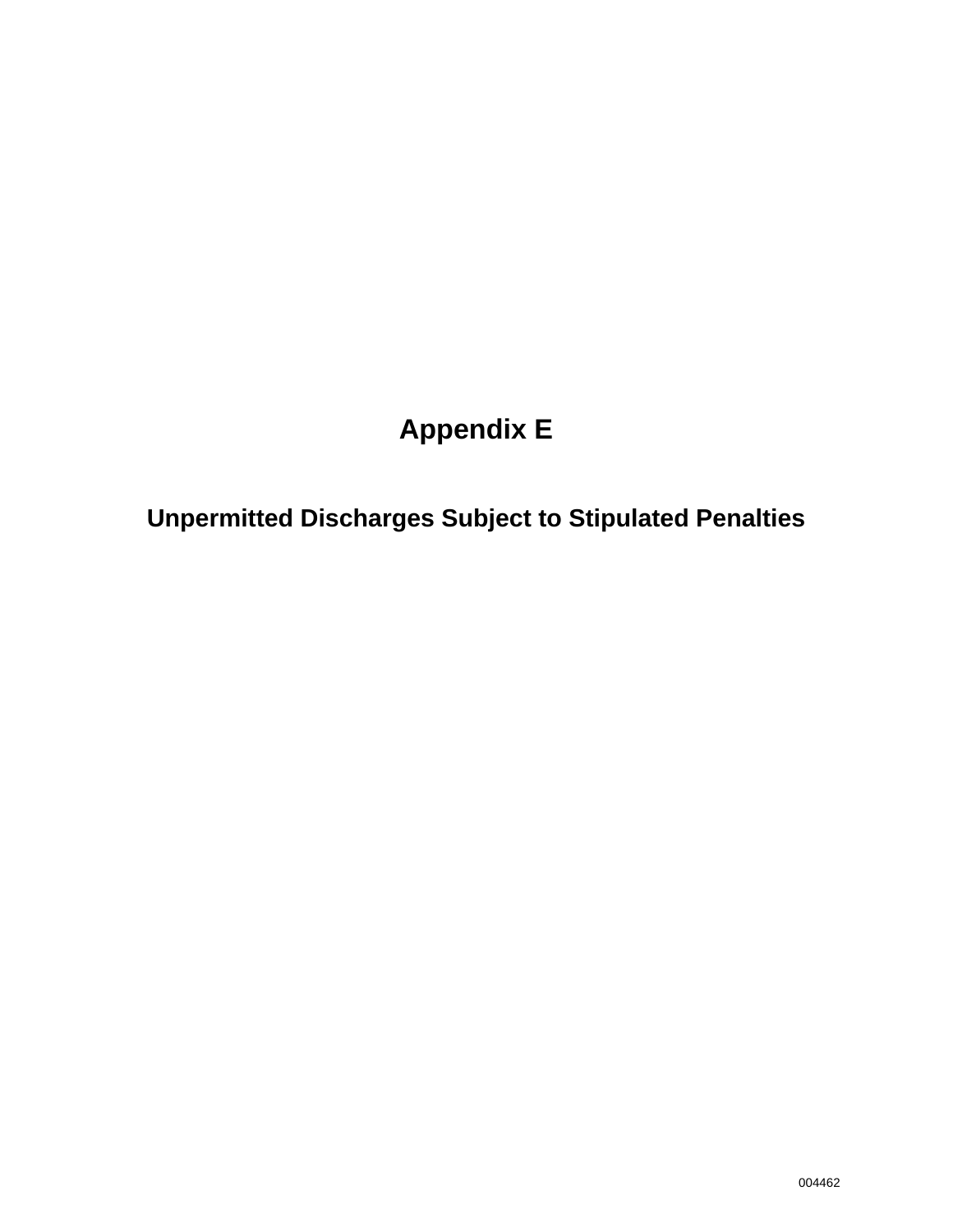### **Second Quarter 2010 Unpermitted Discharge Data and Analysis**

Appendix E lists any SSO that occurred during the second quarter 2010 that resulted in an unpermitted discharge along with its cause, volume, one- and three-day rainfall totals, and rainfall intensity.

Four of the seven unpermitted discharges were caused by heavy rainfall. During the reporting period there was one significant rainfall event that produced a rainfall rate of 1.19 inches per hour. Three of those events occurred after three days of heavy rain totaling more than 2.5 inches.

One discharge was caused by an electrical failure at a pump station during a storm event. Three events totaled less than 500 gallons in volume, and two more had volumes of less than 1,000 gallons. Two of these events were due to partial blockages that caused manholes to slightly overflow into adjacent to storm drains, and water quality monitoring of the stream during the event at 5011 Kingston Pike did not reveal any impacts. (Monitoring is not required or beneficial during wet-weather events.) The overflow at 3741 Eakers Street will be addressed by a construction project scheduled for FY 11/12.A construction project to address the overflow at 1210 Moody Avenue is currently underway.

The table below summarizes events impacted by factors that were difficult to control or events that had minimal impact on the environment due to their low volume.

| <b>Category</b>           | <b>Count</b> |
|---------------------------|--------------|
| <b>Mech/Elec. Failure</b> |              |
| <b>Vandalism</b>          |              |
| 3-day rain $> 4$ in.      |              |
| $1$ -day $>$ 3 in.        |              |
| Vol 501 - 1000 gal        |              |
| $Vol < 500$ gal.          |              |